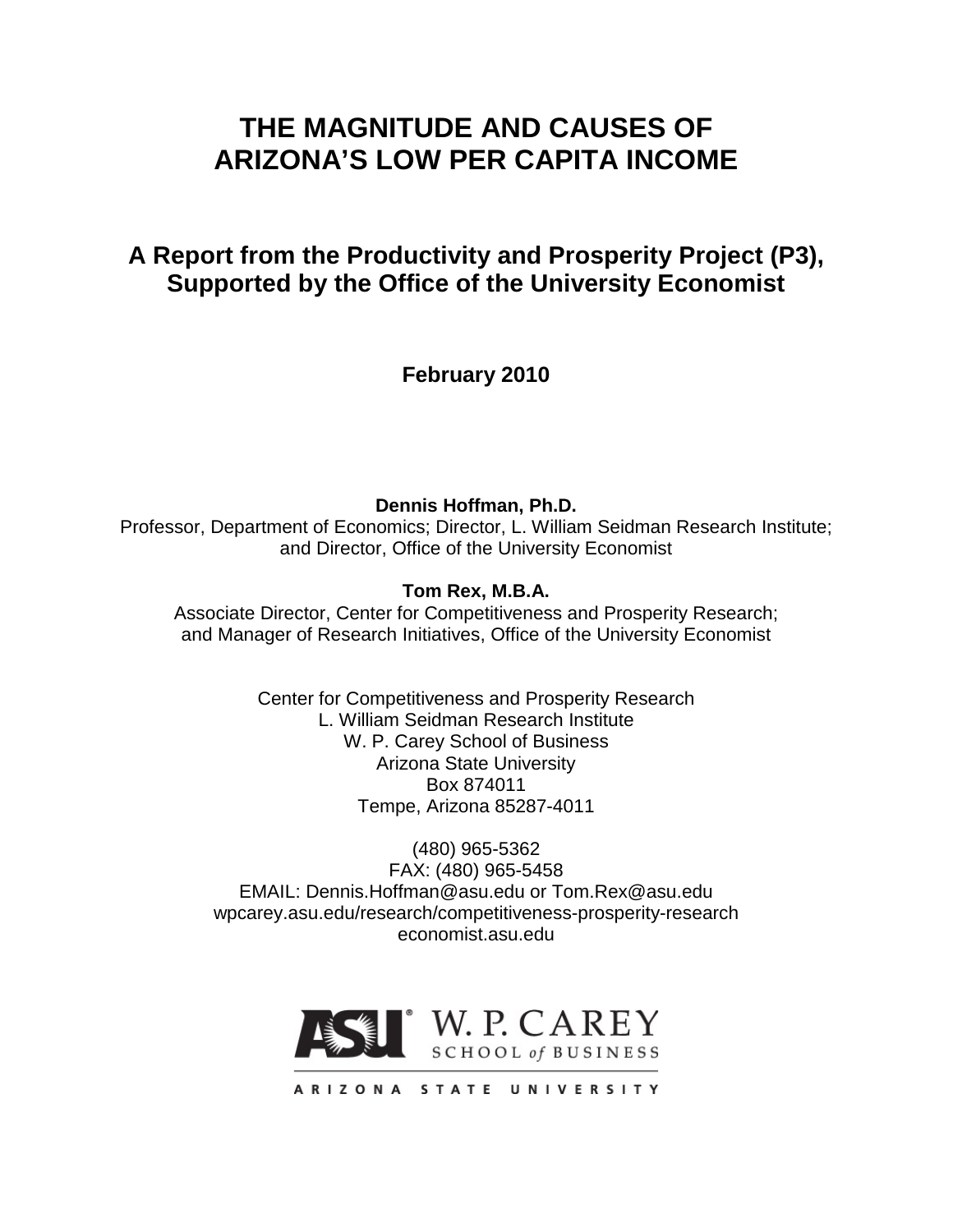# **TABLE OF CONTENTS**

| Summary                                                    |                |
|------------------------------------------------------------|----------------|
| <b>Introduction</b>                                        | 3              |
| Description of Income Estimates                            | $\overline{4}$ |
| Comparison of Overall Income Across the Four Measures      | 14             |
| Comparison of Income by Type                               | 18             |
| <b>Conclusions</b>                                         | 31             |
| Public Policy Initiatives to Raise the Income of Arizonans | 36             |

# **LIST OF TABLES**

| 1. Arizona Adjusted Gross Income by Type in 2007                | 6  |
|-----------------------------------------------------------------|----|
| 2. Alternative Census Bureau Measures of Arizona Income in 2007 | 8  |
| 3. Arizona Household Income by Type in 2007                     | 9  |
| 4. Arizona Personal Income by Type in 2007                      | 11 |
| 5. Arizona Income as a Ratio to the National Average            | 16 |
| 6. Shortcomings of Income Estimates                             | 31 |
| 7. Comparison of Selected Per Capita Income Measures            | 34 |
| 8. Causes of Arizona's Subpar Per Capita Incomes in 2007        | 34 |
| 9. Causes of Arizona's Subpar Per Capita Personal Income        | 35 |
| 10. Employment-To-Population Ratios in Arizona in 2007          | 37 |
| 11. Average Compensation in Arizona in 2007                     | 39 |

# **LIST OF CHARTS**

| 1. Arizona Per Capita Personal Income as a Percentage of the U.S. Average        | 14 |
|----------------------------------------------------------------------------------|----|
| 2. Arizona Per Capita Income as a Percentage of the U.S. Average                 | 15 |
| 3. Arizona Per Capita Income, Rank Among the States                              | 17 |
| 4. Arizona Average Wage as a Percentage of the U.S. Average                      | 19 |
| 5. Arizona Average Earnings as a Percentage of the U.S. Average                  | 23 |
| 6. Employment-to-Population Ratio in Arizona as a Percentage of the U.S. Average | 24 |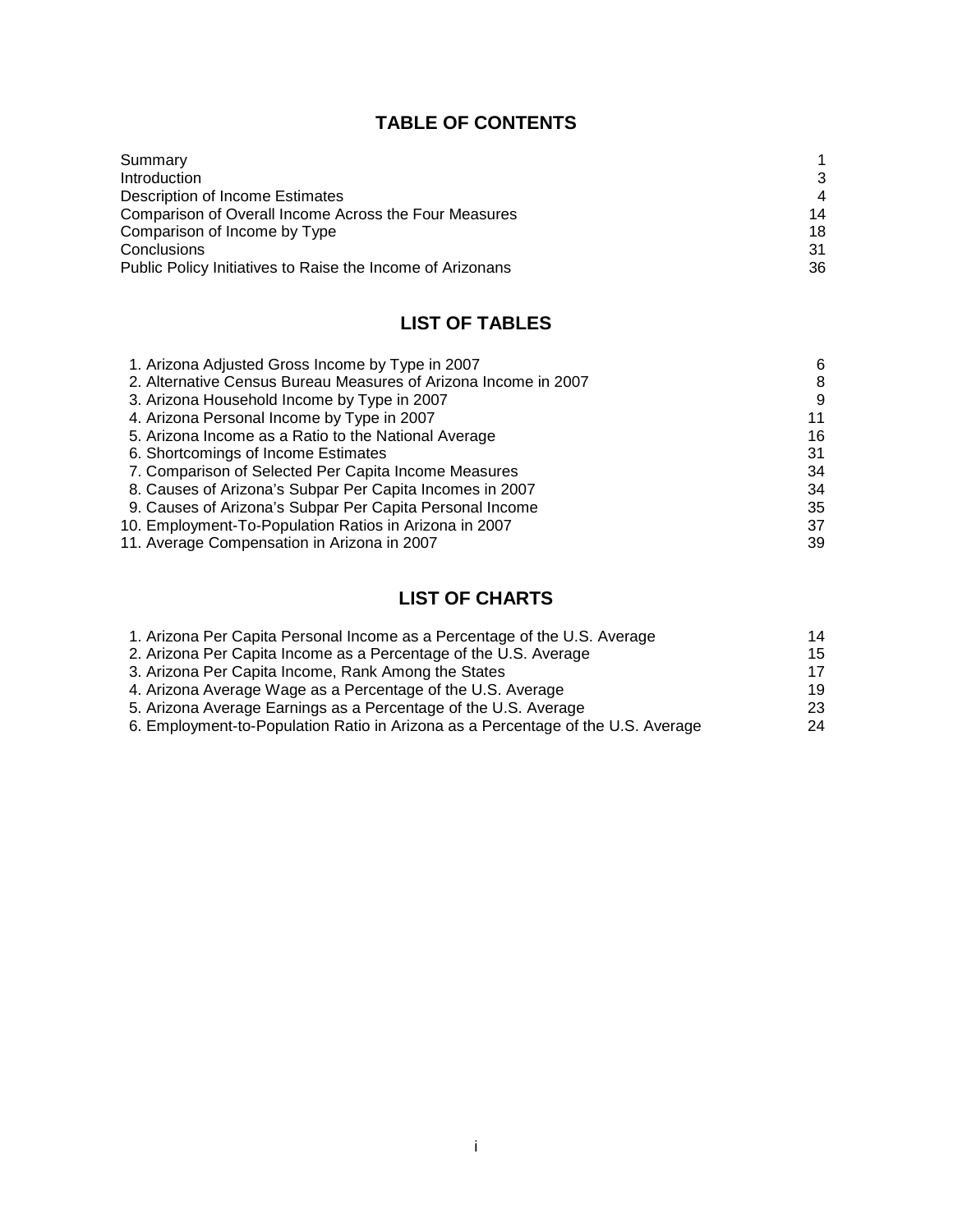#### **SUMMARY**

The average income in Arizona is less than the national average regardless of the source of income data and regardless of whether income is expressed per capita, per household, or per tax return. However, the magnitude of the income shortfall from the national average varies by measure.

## **The Magnitude of Arizona's Low Income**

In this report, income in Arizona is compared to the national average using data from four sources: personal income as estimated by the U.S. Bureau of Economic Analysis, a variant of personal income estimated by the Tax Foundation, adjusted gross income as reported by the Internal Revenue Service, and money income reported by the Census Bureau from decennial censuses and the American Community Survey. In order to be comparable across the four sources, Arizona's income is expressed on a per capita basis as a percentage of the national average.

In 2007, the latest year of data for all four measures, per capita income in Arizona ranged from 7 percent below average based on the Census Bureau's data to 13 percent below average based on the Bureau of Economic Analysis's data. Thus, the latter suggests a problem nearly double in magnitude to that estimated from the Census Bureau's data, indicating a need to determine which of the measures may be more accurate for Arizona.

An evaluation of the four income measures is necessary in order to understand the nature and magnitude of the state's income deficiency. Income is important not only as a key gauge of economic well-being, but also since income frequently is used to normalize other measures. For example, to compare public revenues and expenditures across states or over time in one state, income frequently is used to control for size differences.

Total income consists of income of various types, including wages, self-employment income, retirement income, capital gains, dividends, and interest earned. Per capita income in Arizona relative to the U.S. average varies across the four measures largely for two reasons: (1) differences in the value of aggregate income by type due to definitional and methodological differences; and (2) variations in the per capita difference in income by type between the national average and Arizona.

Each measure has various shortcomings. The Bureau of Economic Analysis's measure is designed to measure payments to factors of production, not the money income of households. It is conceptually inappropriate to use as a measure of cash income received during a particular period due to its inclusion of noncash income and income not received by individuals and its exclusion of capital gains. Its methodology for estimating retirement income is a particular issue for Arizona.

The Tax Foundation adjusts for the most significant shortcomings in the Bureau of Economic Analysis's measure when used as a gauge of cash income. However, since detail by income type is not available, the Tax Foundation's measure cannot be evaluated.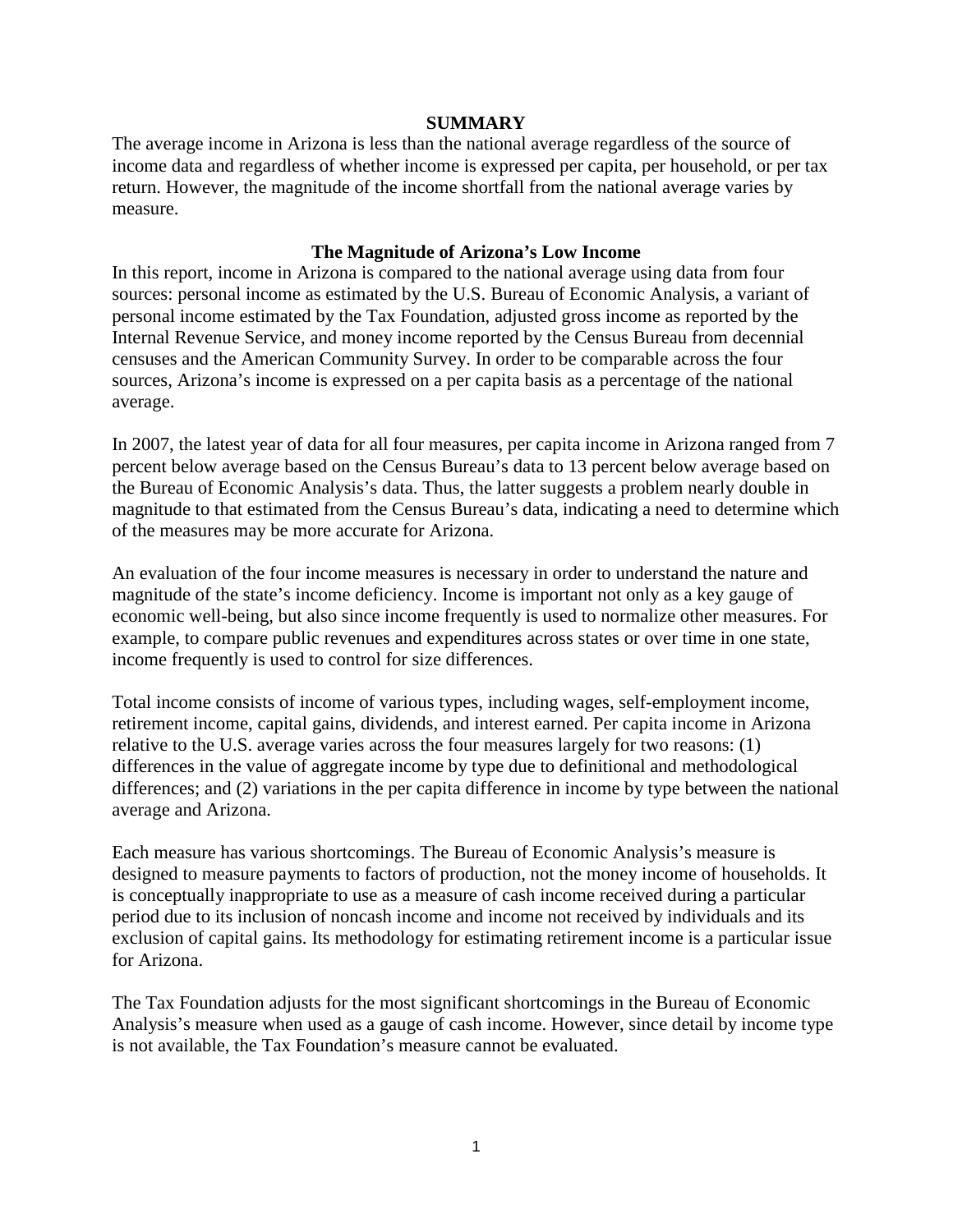The Census Bureau's measure of income is subject to survey error. In particular, the income of people living in group quarters is extremely high in Arizona relative to the national average. If group quarters income is excluded, the primary concerns with using the Census Bureau's measure are its exclusion of capital gains, its apparent underreporting of most types of income (especially dividends, interest, and rent), and the likelihood of erratic results from year to year due to survey error.

The income measure of the Internal Revenue Service is limited to taxable income and does not reflect the income of those taxpayers with taxable income who do not file a tax return. It measures adjusted income rather than gross income. However, it is not apparent that these limitations are biasing the estimate of Arizona's per capita income as a percentage of the national average.

The income measures from the Tax Foundation and the Internal Revenue Service have the least objections. Arizona's per capita income in 2007 was 10.2 percent less than the national average according to the IRS and 11.6 percent below average according to the Tax Foundation. While this differential is relatively small, the differences were larger in the preceding five years. It is not possible to ascertain whether the IRS or the Tax Foundation provides the more accurate gauge of income in Arizona.

## **Causes of, and Solutions to, Low Income in Arizona**

While numerous factors contribute to Arizona's low income, two are responsible for most of the shortfall: a low workforce participation rate and a low average wage. These are issues throughout the state—even in the major urban areas.

The low average wage results from the state's subpar job quality and the apparent willingness of workers to accept a relatively low wage in exchange for perceived qualitative benefits to living in Arizona, such as climate. The low workforce participation rate results from numerous factors, including the age distribution of its residents and the subpar educational attainment and work skills of some Arizonans.

Some of the causes of the low average wage and the low workforce participation rate are beyond the reach of public policy, at least directly. However, public policy initiatives that improve the quality of the state's workforce and raise job quality would raise the average income.

To improve the quality of Arizona's existing workforce, a new set of job training programs need to be initiated, with a particular emphasis on those individuals who are willing to work but who are not participating regularly due to limited job skills. To improve the quality of Arizona's future workforce, the low educational attainment and achievement of Arizona's children must be addressed. High school graduation rates must be increased, educational achievement must be improved, more Arizonans must attend postsecondary educational institutions, and all children, regardless of the extent of their education, must be provided with basic workforce skills.

Improving the quality of Arizona's workforce is a prerequisite to raising job quality. In addition, the quantity and quality of the state's physical infrastructure must be maintained and improved. A quality workforce and infrastructure are the key requirements of high-paying companies.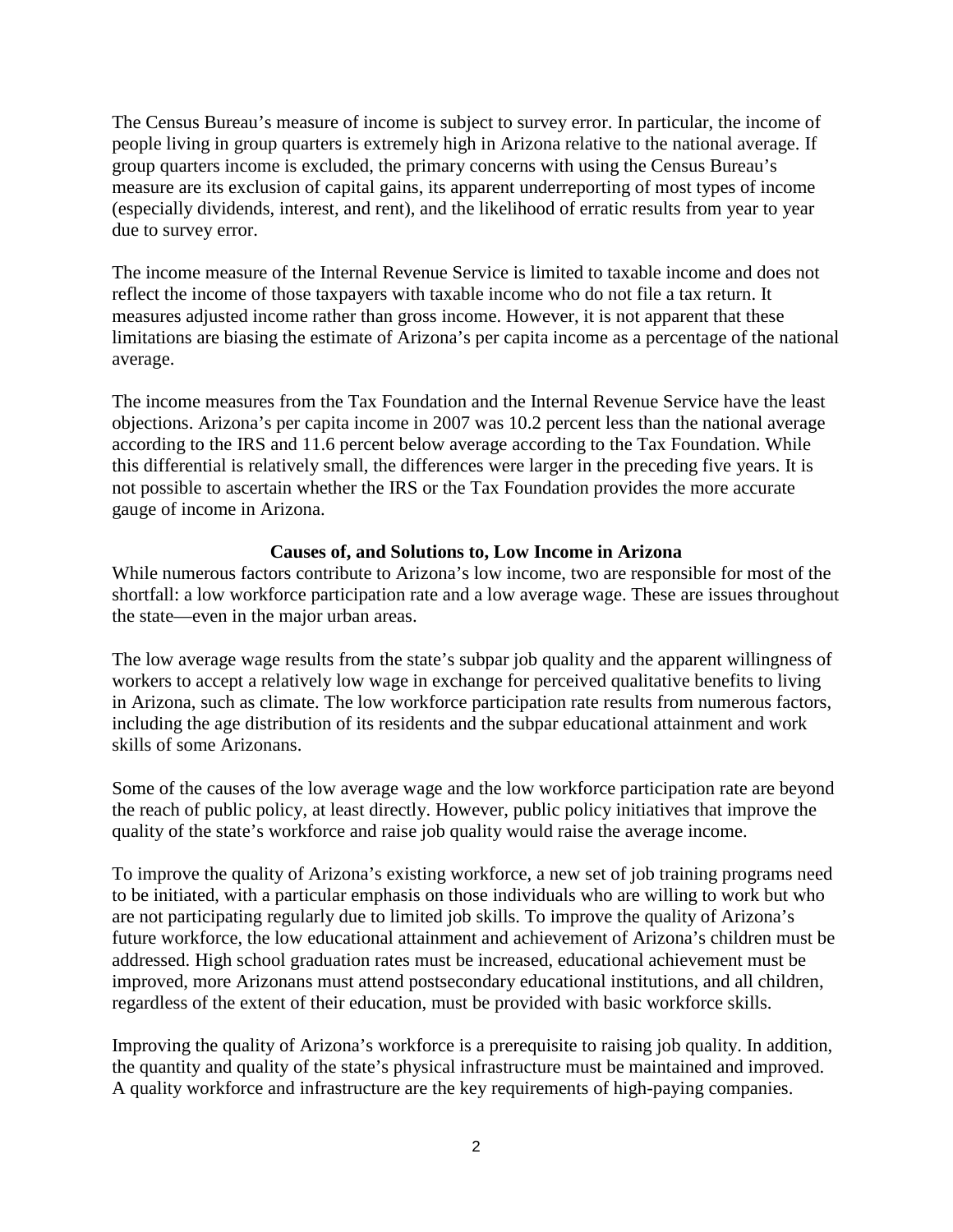#### **INTRODUCTION**

The first purpose of this paper is to explain why incomes in Arizona are below the national average and to present ways in which the shortfall may be addressed. The second is to describe the differences between the various income measures that are available. Each measure indicates that incomes in Arizona are below the national average, but the magnitude of the shortfall varies by measure. An evaluation of income measures is important not only in order to understand the nature and magnitude of the state's income deficiencies, but also since income frequently is used to normalize other indicators. Personal income in particular is frequently used to control for size differences over time in one state or across states, such as when comparing public revenues and expenditures.

In this report, income in Arizona is compared to the national average using estimates from four sources: personal income from the U.S. Bureau of Economic Analysis (BEA), a variant of personal income from the Tax Foundation, adjusted gross income (AGI) reported by the Internal Revenue Service (IRS), and money income reported by the Census Bureau from decennial censuses and the American Community Survey (ACS). In order to make comparisons across the four sources, the income estimates for Arizona are expressed on a per capita (per person) basis as a percentage of (or ratio to) the national average.

This analysis is limited to state income estimates since county data are unavailable from the Tax Foundation, incomplete from the IRS, and subject to large sampling error from the ACS. Though historical state data are available from each source, the length of the time series varies. The focus of this paper is 2007, the last year of estimates available from all sources. Another reason for looking at 2007 rather than 2008 is that the economic recession in 2008 makes that year atypical.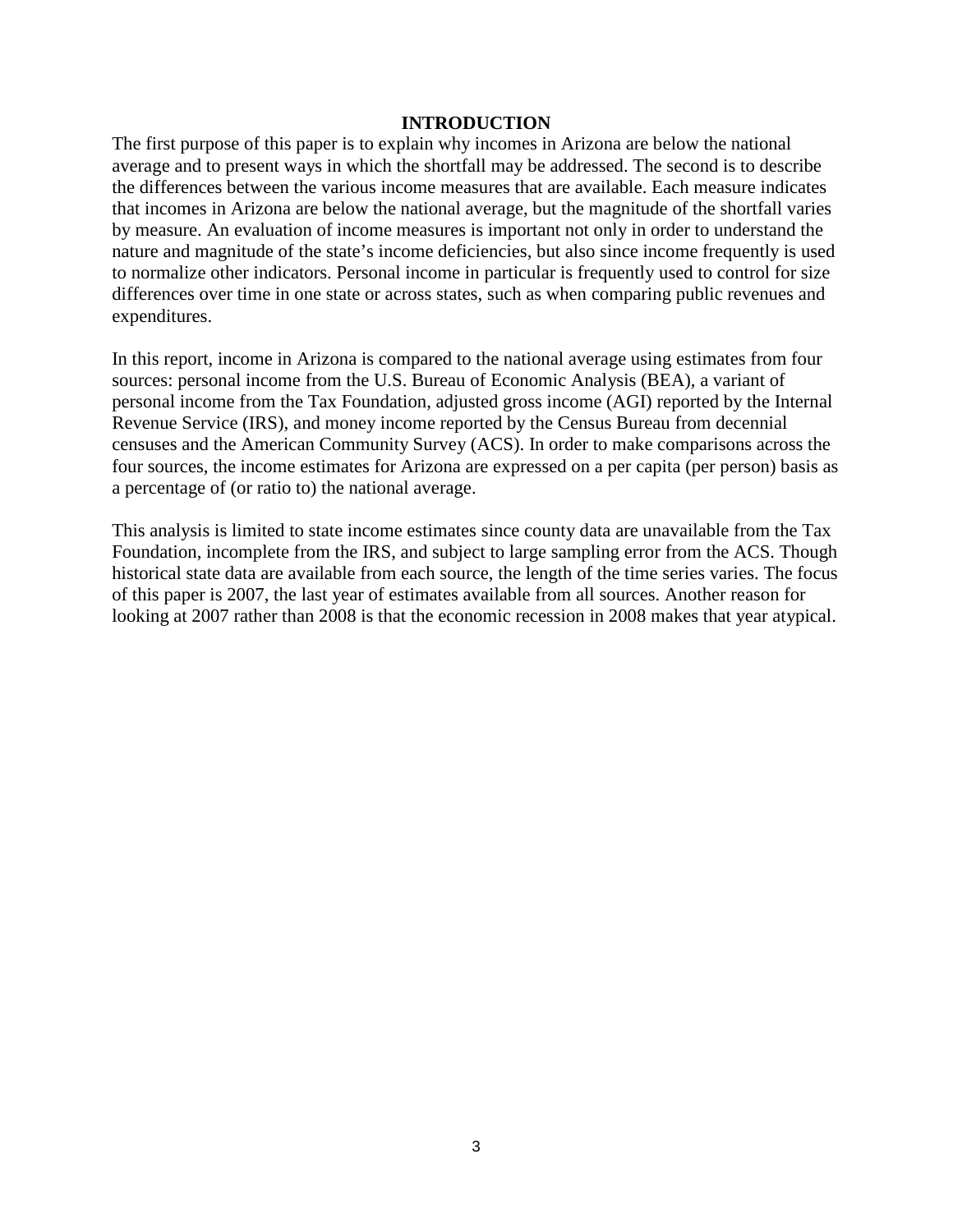#### **DESCRIPTION OF INCOME ESTIMATES**

Even when expressed on a per capita basis as a ratio to the national average, the estimates of income by state across the four measures do not agree. The variance is a result not only of differing methodologies and data sources but also due to definitional differences. Total income consists of income of various types, such as wages or interest earnings, but the components of total income are not consistently defined by the four sources of income estimates.

A basic distinction exists in the definition of the BEA's personal income and the income measures of the other three sources, which essentially define income as money income—pretax cash income—received by individuals within a calendar year. In contrast, the BEA's definition of income is much broader, not limited to the money income actually received by individuals in a year, as discussed in more detail in a following section. In addition to these conceptual differences, the BEA's measure was designed for a different purpose: It measures payments to factors of production, as part of the national income and product accounts.

Personal income is not a suitable measure to use to determine individual tax burden and related concepts. However, it historically has been used for this purpose because of its ready availability by state and its time series that extends for several decades. Money income is a better measure of the tax base and the capacity to spend.

## **Adjusted Gross Income from the Internal Revenue Service**

The data reported by the IRS are derived from Form 1040 (and related tax forms) used by individuals to report taxable income for the prior calendar year. Income reported to the IRS for calendar years 1997 through 2007 is available from their website. However, due to changes in the tax code, the data are not necessarily fully consistent from year to year. For example, some individuals who would not have otherwise filed a tax return for 2007 did so in order to be eligible to receive economic stimulus payments. This caused an apparent decrease in average AGI between 2006 and 2007.

The IRS data consist of aggregate income (the sum of income reported by all tax filers) by type in each state and the number of tax returns on which each type of income was nonzero. The IRS also provides the aggregate number of exemptions reported, but this proxy for the number of residents by state is available only since 2002.

The IRS geographically categorizes the data by the address provided on the tax return, which generally is filed between January and April of the year following the calendar year in which the income was earned. Thus, the income figures do not necessarily correspond to the place in which the person was living when the income was received. The IRS data by state include tax returns filed after the April 15 deadline, but only those filed by December 31.

Income of many types is reported on Form 1040, all representing cash income received during the calendar year. However, only the taxable portion of income is tallied. For several types of income—including interest, dividends, social security, other retirement, and unemployment compensation—only a portion of the income is taxable. The gross income figure is not reported by the IRS. Instead, adjusted gross income is reported, the result after a number of adjustments,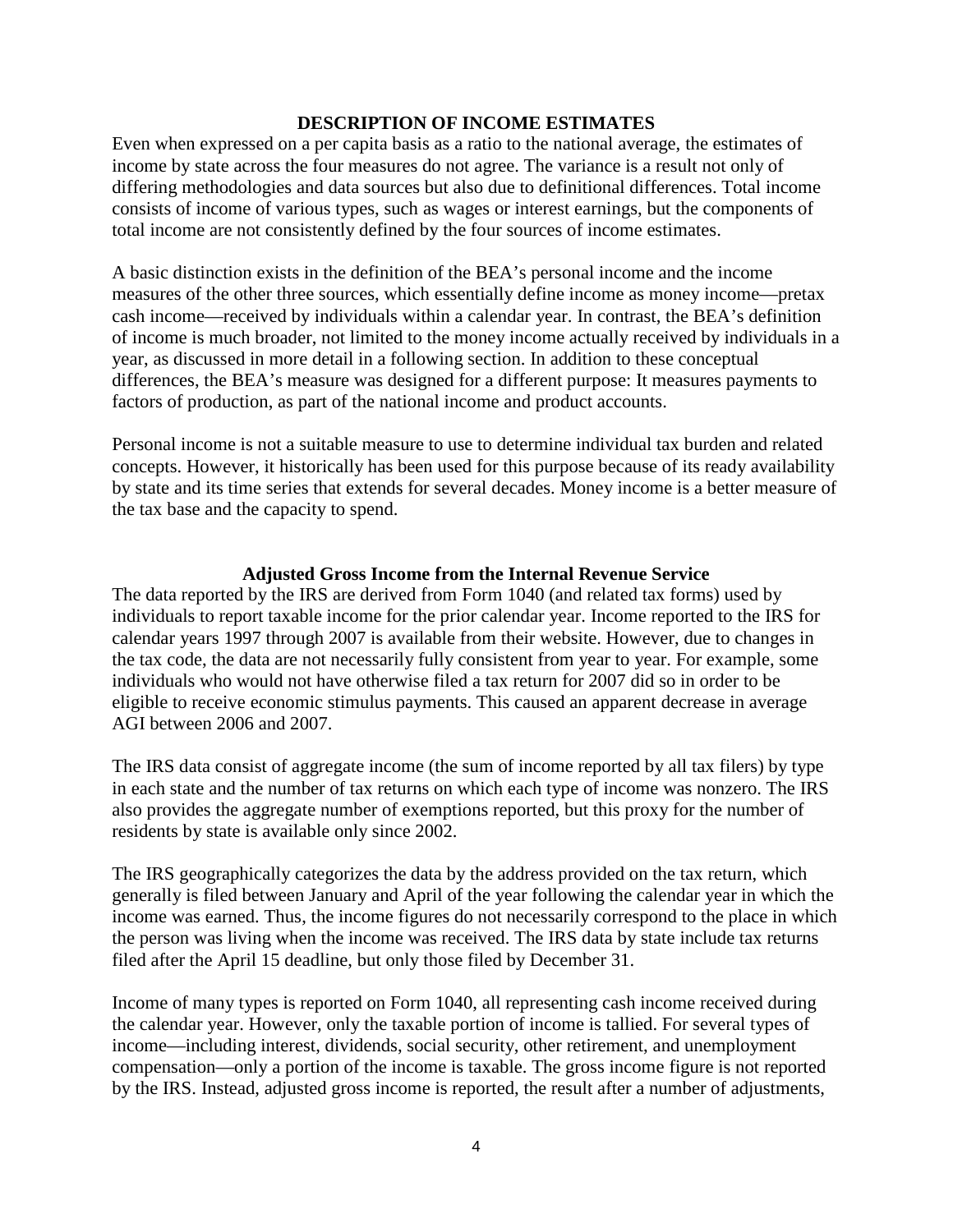including alimony and certain expenses, are subtracted from gross income. Therefore, AGI understates total income received by individuals. Aggregate income in 2007 reported by the IRS was only 72 percent of the total reported by the BEA, with the percentage varying widely by type of income.

Not all individuals file a tax return, but nationally the number of exemptions reported to the IRS in 2007 was 98.3 percent of the Census Bureau's population estimate for July 1, 2007. This percentage varied by state, with the number of exemptions greater than the population estimate in five states. (The 2007 percentage was higher than the roughly 92 percent of prior years due to the additional tax returns filed for 2007 in order to qualify for federal stimulus disbursements.)

In contrast, in Arizona the number of exemptions reported to the IRS for 2007 was only 93.9 percent of the population estimate, the third lowest percentage among the 51 'states.' Arizona ranked among the bottom 10 in each of the prior years. As a result, aggregate income reported by the IRS was a lesser share of the BEA's total in Arizona than the national average. Possible reasons for the wide discrepancy in Arizona could include (1) the Census Bureau's population estimate is too high for Arizona; (2) the percentage of Arizonans who have taxable income but do not file a tax return is higher than average; and (3) a higher proportion of Arizona residents have no taxable income to report. An example is an undocumented immigrant who earned income only through day labor.

Income from of all types reported to the IRS is included in the aggregate AGI computed by the IRS, but income is separately reported only for certain types. For those types separately reported, the number of tax returns in which each type of income was nonzero also is reported by the IRS. Thus, income per tax return can be calculated for these types. The other measure used in this paper is income by type divided by the overall number of exemptions.

While average income per return in Arizona in 2007 was only 3.4 percent less than the national average and ranked 21st among the 51 'states' (including the District of Columbia), average income per exemption was 10.2 percent below average and ranked 27th. Arizona's larger-thanaverage household size accounts for the difference between the two measures.

Adjusted gross income per return in Arizona in most years between 1997 and 2007 was 3 percent to 5 percent below the national average, with Arizona generally ranking between 19th and 23rd among the 50 states and the District of Columbia. However, incomes in Arizona were relatively higher in 2005 and 2006, during the real estate boom, with AGI per return exceeding the national average in 2005. Between 2002 and 2007, AGI per exemption in Arizona ranged from 5 percent to 10 percent less than the national average, ranking between 22nd and 29th: 4-to-7 percentage points, and four-to-seven ranks, lower than AGI per return.

Income per return and per exemption in 2007 in Arizona is presented for each income type in Table 1. Wages and salaries accounted for close to 70 percent of the total AGI. Average wage and salary income per return in Arizona was 5.6 percent less than the national average. Relative to the nation, a somewhat higher percentage of Arizona tax returns reported income of this type. Among the other types of income, the average per return in Arizona ranged from 9 percent above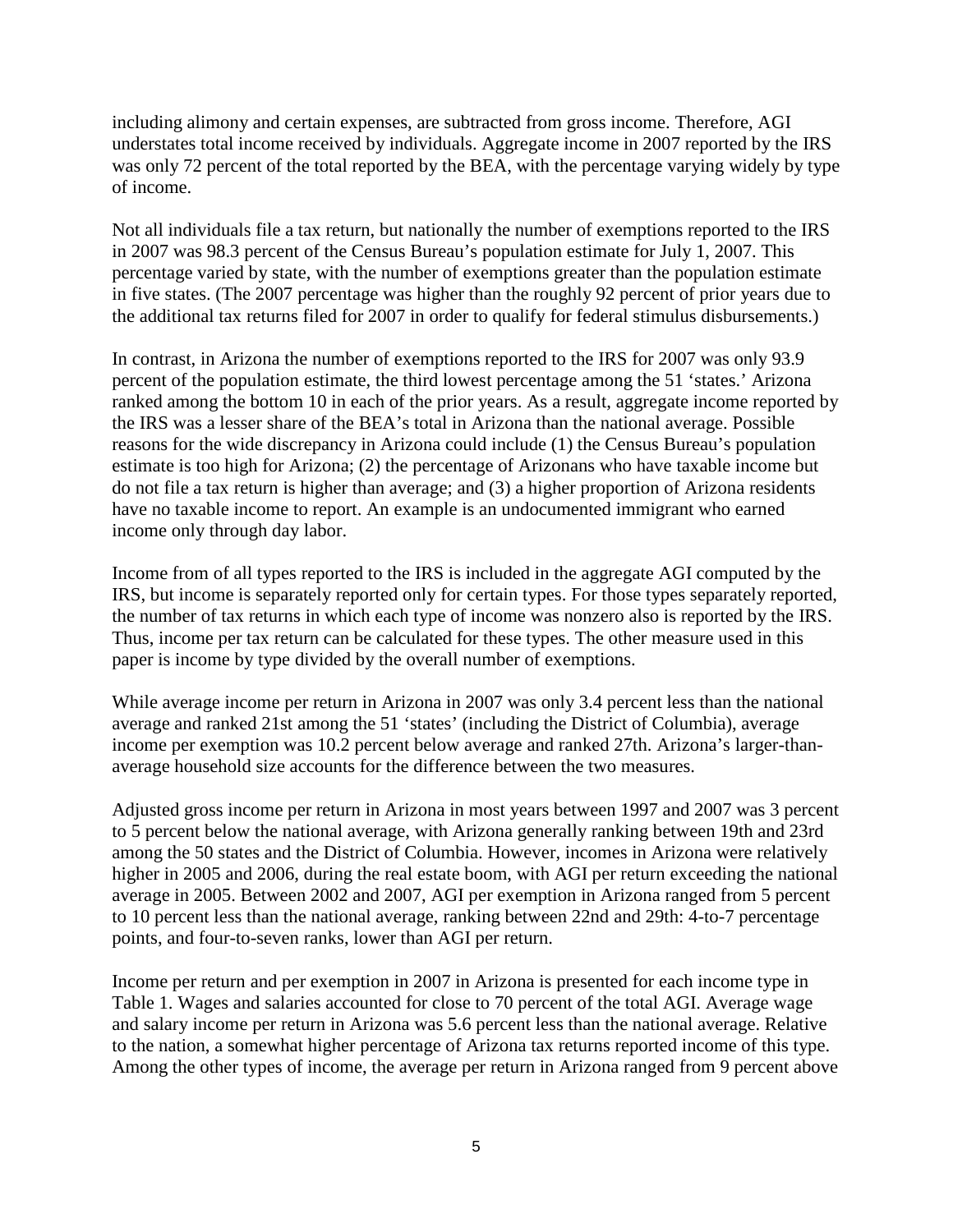## **TABLE 1 ARIZONA ADJUSTED GROSS INCOME BY TYPE IN 2007**

|                                                   |               |                 |                 |          | <b>Income Per Return</b> |                  |          | <b>Income Per Exemption</b> |           |  |
|---------------------------------------------------|---------------|-----------------|-----------------|----------|--------------------------|------------------|----------|-----------------------------|-----------|--|
|                                                   |               |                 |                 |          | Percent-                 |                  |          | <b>Percent-</b>             | Rank      |  |
|                                                   | Aggregate     | Number of       | <b>Ratio of</b> |          | age of                   | <b>Rank (51)</b> |          | age of                      | (51)      |  |
|                                                   | <b>Income</b> | <b>Returns*</b> | Returns**       | Average  | <b>U.S.</b>              | 'States')        | Average  | U.S.                        | 'States') |  |
| <b>TOTAL</b>                                      | \$154,964,429 | 2,898,544       |                 | \$53,463 | 96.6%                    | 21               | \$25,987 | 89.8%                       | 27        |  |
| Salaries and Wages                                | 105,415,616   | 2,317,287       | 101.7%          | 45,491   | 94.4                     | 20               | 17,678   | 89.4                        | 30        |  |
| Taxable Interest                                  | 4,875,420     | 1,187,473       | 94.9            | 4,106    | 104.0                    | 12               | 818      | 91.8                        | 21        |  |
| <b>Ordinary Dividends</b>                         | 3,953,419     | 575,685         | 94.4            | 6,867    | 95.6                     | 15               | 663      | 84.0                        | 28        |  |
| <b>Business or Profession Net</b><br>Income       | 3,276,373     | 401,593         | 93.6            | 8,158    | 66.9                     | 48               | 549      | 58.3                        | 49        |  |
| Net Capital Gain                                  | 14,853,744    | 506,179         | 98.1            | 29.345   | 98.6                     | 15               | 2,491    | 90.0                        | 19        |  |
| <b>Taxable IRA Distributions</b>                  | 3,239,459     | 219,686         | 106.1           | 14,746   | 109.0                    |                  | 543      | 107.6                       | 16        |  |
| <b>Taxable Pensions and</b><br>Annuities          | 10,143,157    | 520,903         | 106.0           | 19,472   | 104.2                    | 16               | 1,701    | 102.7                       | 23        |  |
| Unemployment<br>Compensation                      | 261,210       | 84,718          | 59.0            | 3,083    | 80.8                     | 38               | 44       | 44.3                        | 47        |  |
| <b>Taxable Social Security</b><br><b>Benefits</b> | 3,511,350     | 313,630         | 111.9           | 11,196   | 100.5                    | 13               | 589      | 104.6                       | 23        |  |
| Self-employment Retirement<br><b>Plans</b>        | 296,022       | 15,927          | 74.4            | 18,586   | 99.2                     | 15               | 50       | 68.7                        | 34        |  |
| Other                                             | 5,138,659     | na              |                 |          |                          |                  |          |                             |           |  |

\* Claiming each type of income

\*\* The percentage of returns having each type of income relative to the U.S. average; for example, the 2,317,287 returns reporting salaries and wages is 79.9 percent of all returns in Arizona. Nationally, 78.6 percent of the returns included wages and salaries. 79.9 divided by 78.6 = 101.7 percent.

na: not available

Source: Calculated from Internal Revenue Service, Statistics of Income.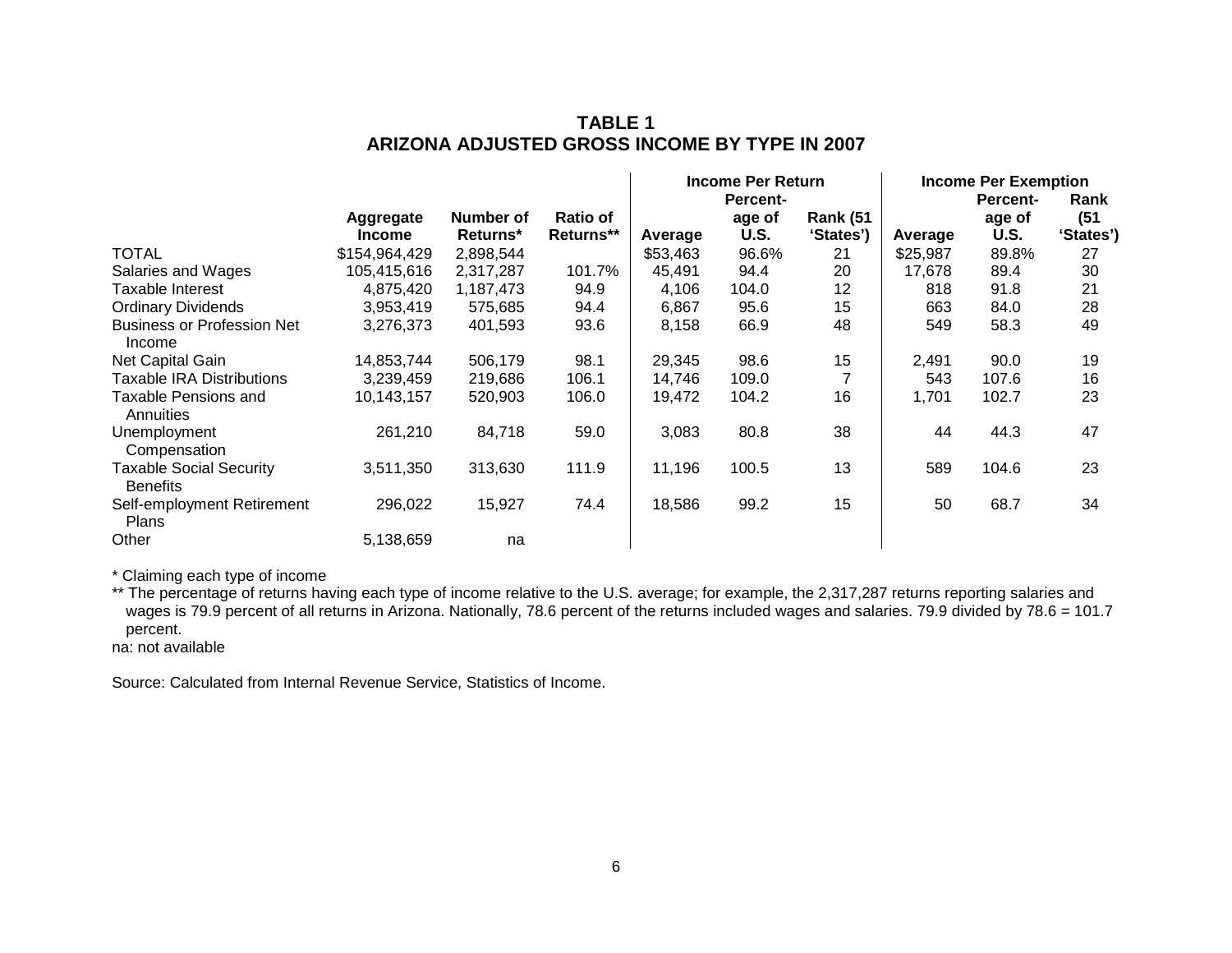average to 33 percent below average. Other than three components related to retirement income, a lesser share of Arizona tax returns reported income of each type.

## **Income from the Census Bureau**

On the long form of the decennial census questionnaire, respondents were asked to report, by person, income in the preceding calendar year for each of several types. These questions have been continued in the American Community Survey, which has been produced annually nationwide since 2005, though the 2005 data are for households only (people living in group quarters were not surveyed in 2005).

Survey error is a major factor to consider when analyzing the Census Bureau's data. Nationally, sampling error is insignificant. For Arizona, the sampling error was small from the decennial censuses, but is moderately large from the single-year data of the ACS. (Using combined data of five years from the ACS reduces sampling error considerably, but it remains greater than from the decennial census.)

In addition to sampling error, the Census Bureau's data are subject to the other types of survey error, including nonresponse bias. Nonresponse is a particular problem with the income data, and there is evidence that a greater proportion of respondents who answer the income questions misreport the data, either deliberately or due to misunderstanding. (The ACS is administered as a mail survey, with only modest instructions provided.)

The ACS is conducted throughout the year, with respondents instructed to report income over the prior 12 months, regardless of whether they lived in Arizona for the entire 12 months. In addition, some seasonal residents are captured in the ACS, so the data do not exclusively report income earned while living in Arizona. While the results are inflation-adjusted for consistency and reported by calendar year, the income data do not really represent income received during the 12 calendar months.

The Census Bureau reports a variety of measures of income and earnings from the American Community Survey and the earlier decennial censuses. As seen in Table 2, Arizona was below the national average in 2007 in all of the measures, but generally ranked in the middle of the states. The per capita income measure is further from the national average than the household or family income measures, again due to Arizona's larger-than-average household size.

With survey error an issue, the 2007 results were compared to those available from 1989, 1999, and 2005 through 2008. Relative to other recent years, the 2007 ratio to the national average was high for median household income and median family income. Per capita income in Arizona is somewhat cyclical relative to the national average, with the ratio lower during recessions and higher during strong economic expansions.

The Census Bureau reports total income as the sum of aggregate household income and aggregate income of persons living in group quarters. However, aggregate income by type is reported only by household. The number of households that reported each type of income also is available.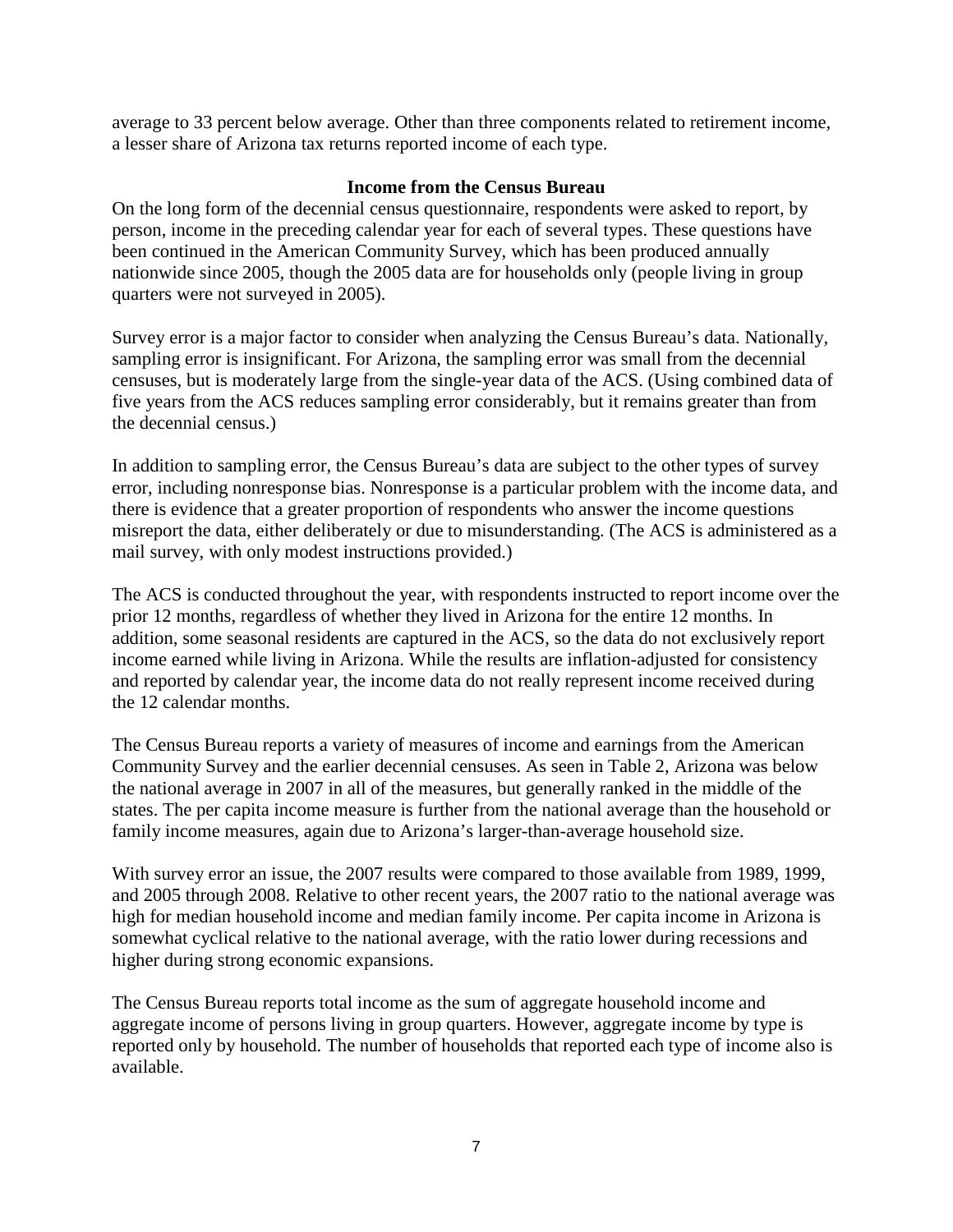## **TABLE 2 ALTERNATIVE CENSUS BUREAU MEASURES OF ARIZONA INCOME IN 2007**

|                          | <b>Income</b> | Percentage of<br>U.S. | <b>Rank Among</b><br>the 51 'States' |
|--------------------------|---------------|-----------------------|--------------------------------------|
| Mean Household           | \$66,132      | 95.6%                 | 24                                   |
| Median Household         | 49,889        | 98.3                  | 23                                   |
| <b>Median Family</b>     | 58,627        | 95.8                  | 29                                   |
| Mean Per Capita          | 24.811        | 93.0                  | 29                                   |
| Median Earnings, Male*   | 41,308        | 93.3                  | 33                                   |
| Median Earnings, Female* | 33,723        | 98.4                  | 21                                   |

\* The earnings figures are adjusted for the number of hours worked during the year.

Source: Calculated from U.S. Department of Commerce, Census Bureau, American Community Survey.

In the three years in which the ACS has surveyed people living in group quarters, the aggregate income of those living in group quarters divided by the number of group quarters residents has been very high in Arizona—more than double the national average in 2007 and 2008. In contrast, per capita income of people living in households was 9.8 percent less than the U.S. average in 2007. The per capita income of all individuals living in Arizona was 7.0 percent less than the national average in 2007.

The Census Bureau currently requests information in eight categories of money income, as seen in Table 3. Lump-sum payments, such as the capital gain from the sale of a home, are excluded. Because of this exclusion, aggregate income reported by the Census Bureau is lower than the IRS aggregate (even though the IRS excludes nontaxable income). Nationally, the Census Bureau's total was 32 percent less than the BEA's total.

Wages and salaries accounted for close to three-fourths of the total income in Arizona reported by the Census Bureau in 2007. Among households reporting this type of income, the mean figure in Arizona was 4.4 percent less than the national average. In addition, a somewhat lower percentage of Arizona households reported income from wages and salaries. Among the other types of income, the mean in Arizona ranged from 4 percent below average to 10 percent above average. Other than the two components related to retirement income, a lesser share of Arizona households reported income of each type.

Relative to the other years for which the Census Bureau's data are available, the income per household ratio to the national average in 2007 was relatively high in the public assistance category, but relatively low in the other income and dividends, interest and rent components. The year-to-year volatility is higher in the components in which relatively few households reported earnings.

## **Personal Income from the U.S. Bureau of Economic Analysis**

Personal income is the most broadly defined of the four income measures and is computed differently. Unlike the estimates from the Census Bureau and the IRS, personal income is limited to that income received while residing in the state. In addition, estimates of the income of all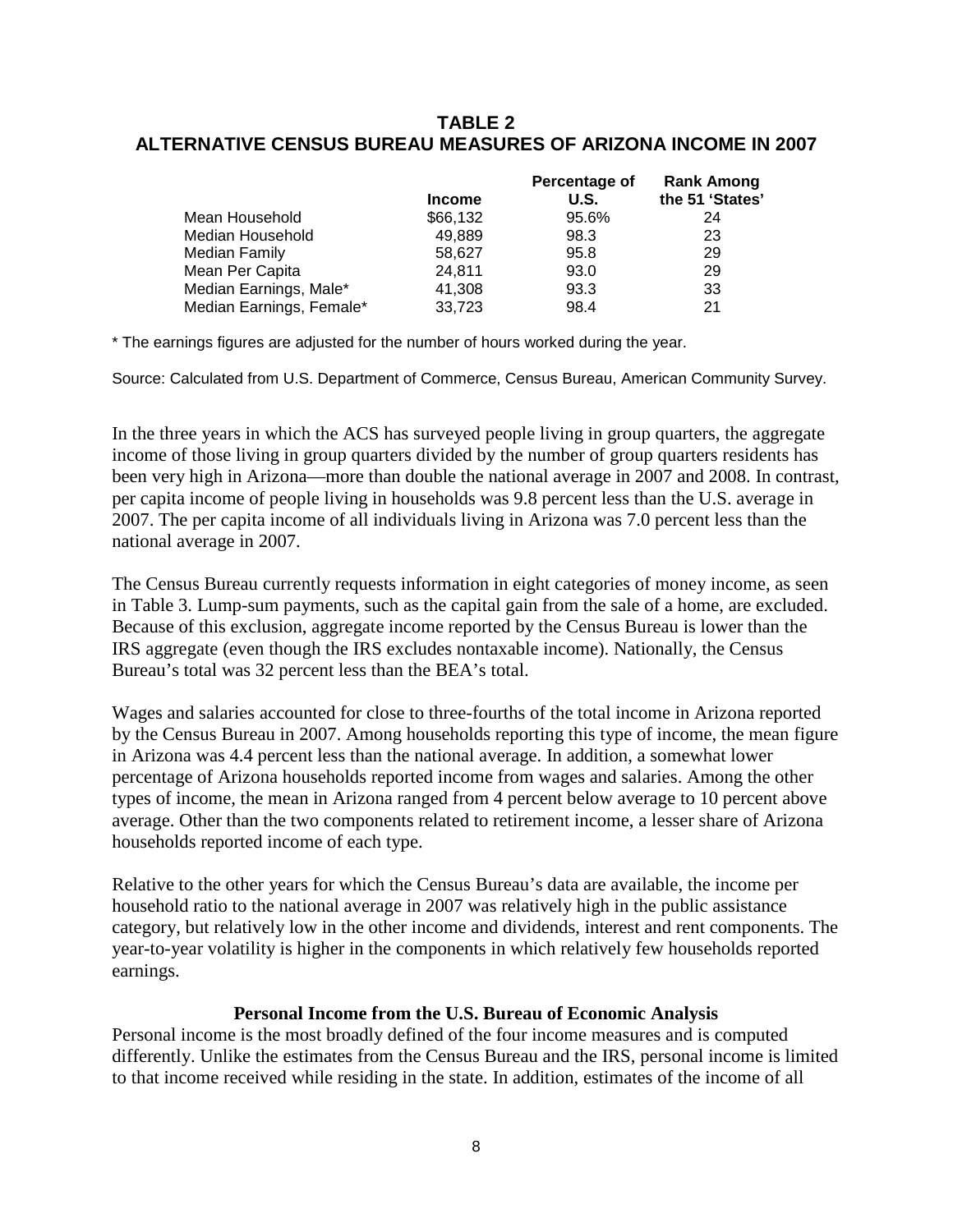# **TABLE 3 ARIZONA HOUSEHOLD INCOME BY TYPE IN 2007**

|                              |               |                   |          |          | Income Per Household |          | Income Per Person |
|------------------------------|---------------|-------------------|----------|----------|----------------------|----------|-------------------|
|                              | Aggregate     |                   |          |          | Percentage           |          | Percentage        |
|                              | <b>Income</b> | Number of         | Ratio of |          | of National          |          | of National       |
|                              | (Millions)    | <b>Households</b> | Returns* | Average  | Average              | Average  | Average           |
| Total Income                 | \$148,900     | 2,251,546         |          | \$66,132 | 95.6%                | \$23,903 | 90.2%             |
| Earnings                     | 117.763       | 1.776.756         | 98.3%    | 66,280   | 94.7                 | 18.904   | 87.9              |
| Wages and Salaries           | 109.391       | 1.703.449         | 98.1     | 64.217   | 95.4                 | 17.560   | 88.3              |
| Self-Employment Income       | 8.372         | 242.650           | 89.9     | 34.502   | 96.7                 | 1.344    | 82.1              |
| Dividends, Interest and      | 8,640         | 528,216           | 94.2     | 16,358   | 104.7                | 1,387    | 93.1              |
| Rent                         |               |                   |          |          |                      |          |                   |
| Social Security              | 9,535         | 632.850           | 104.5    | 15,066   | 104.0                | 1,531    | 102.6             |
| <b>Supplemental Security</b> | 562           | 68.669            | 75.1     | 8.183    | 105.5                | 90       | 74.8              |
| <b>Public Assistance</b>     | 127           | 40.826            | 84.5     | 3.122    | 96.1                 | 20       | 76.7              |
| Retirement                   | 9,490         | 422.585           | 107.1    | 22.456   | 110.3                | 1,523    | 111.5             |
| Other Income                 | 2.783         | 262.816           | 91.4     | 10.590   | 107.7                | 447      | 92.9              |

\* The percentage of households having each type of income relative to the U.S. average

Source: Calculated from U.S. Department of Commerce, Census Bureau, American Community Survey.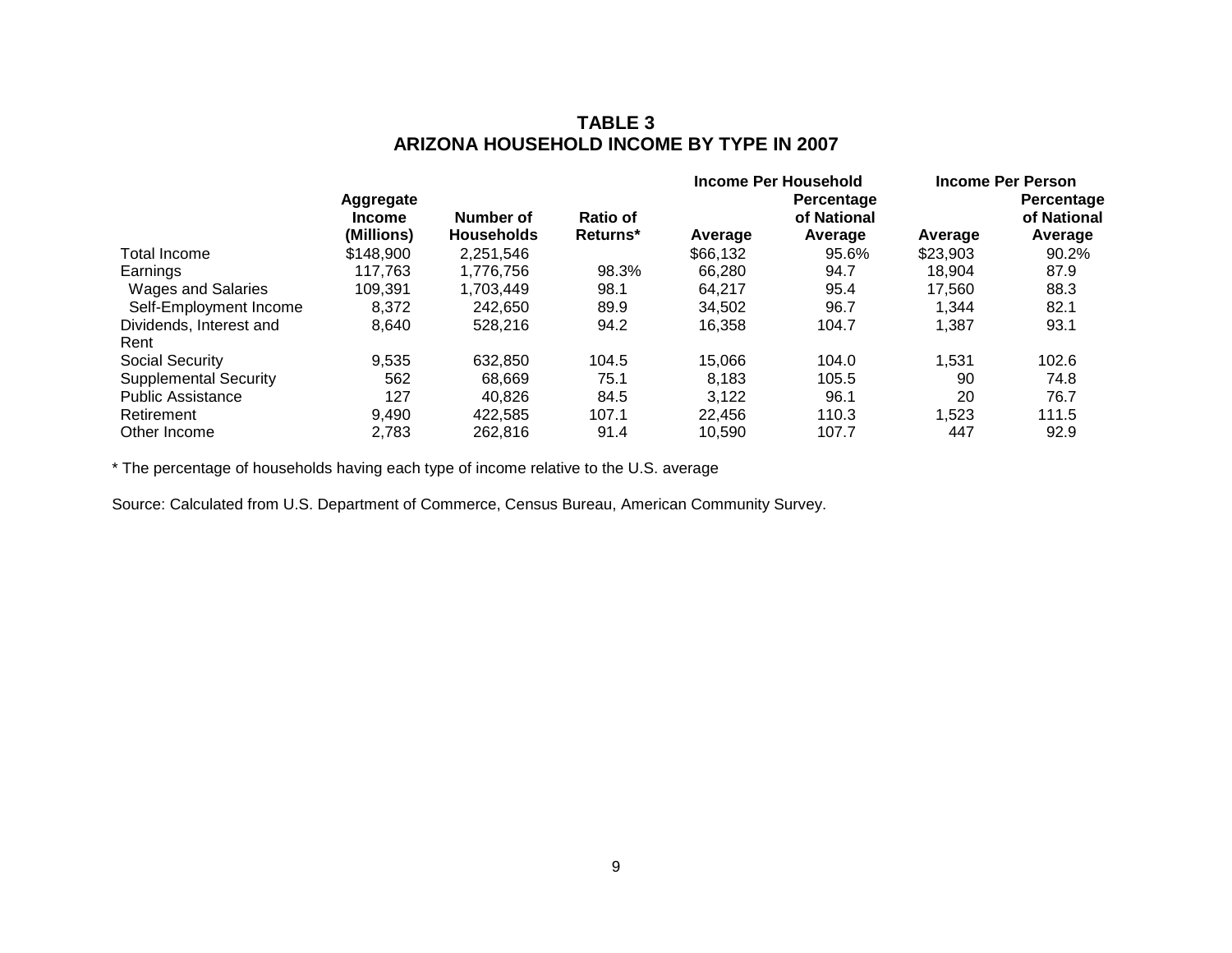individuals are obtained from government sources and are included in personal income, while the estimates of the IRS and Census Bureau are based on the data reported by subsets of the entire universe (taxpayers and those responding to the Census survey, respectively).

More importantly, the BEA's definition of income goes beyond the money income of individuals to include certain types of imputed incomes (such as the rental value of owner-occupied housing) and the income of some nonprofit organizations and trust funds (those that receive income on behalf of individuals). In addition, employer contributions to employee pension and insurance funds are counted instead of the distributions actually received by individuals during the period reported. However, realized capital gains are among the types of income not included in personal income.

While personal income is a useful indicator of overall economic activity, the inclusion of some types of income not received by individuals and the exclusion of some types of money income received during the period reported make personal income a less-than-ideal indicator to use to standardize other measures, such as the tax burden of individuals.

Personal income consists of a number of types of income, as seen in Table 4. More detail is available than shown, especially for the transfer payments category. Data for some categories of personal income are available by state, but the BEA must estimate or impute state figures for other categories. More information on how each type of income is estimated by the BEA is included in the "Comparison of Income By Type" section later in this document.

Per capita personal income in Arizona was 12.7 percent less than the national average in Arizona in 2007—typical of the differential over the last 20 years. Per capita income as a percentage of the national average was below the national average in nearly all categories. For those categories specific to employment, the per employee figure in Arizona was less than the national average in all cases.

## **Income from the Tax Foundation**

The Tax Foundation's estimate is based on the BEA's personal income estimate, but adds and subtracts certain components to arrive at a measure that is close to cash, or money, income. Many of these additions and subtractions must be estimated at the state level.

The primary additions are

- Capital gains realized
- Pension and life insurance distributions
- Corporate income taxes paid
- Taxes on production and imports less subsidies

The primary items subtracted are

- The nonfungible portion of Medicare and Medicaid
- Estimated Medicare benefits provided from supplementary contributions
- Initial contributions to pension income and life insurance from employers
- Annual investment income of life insurance carriers and pensions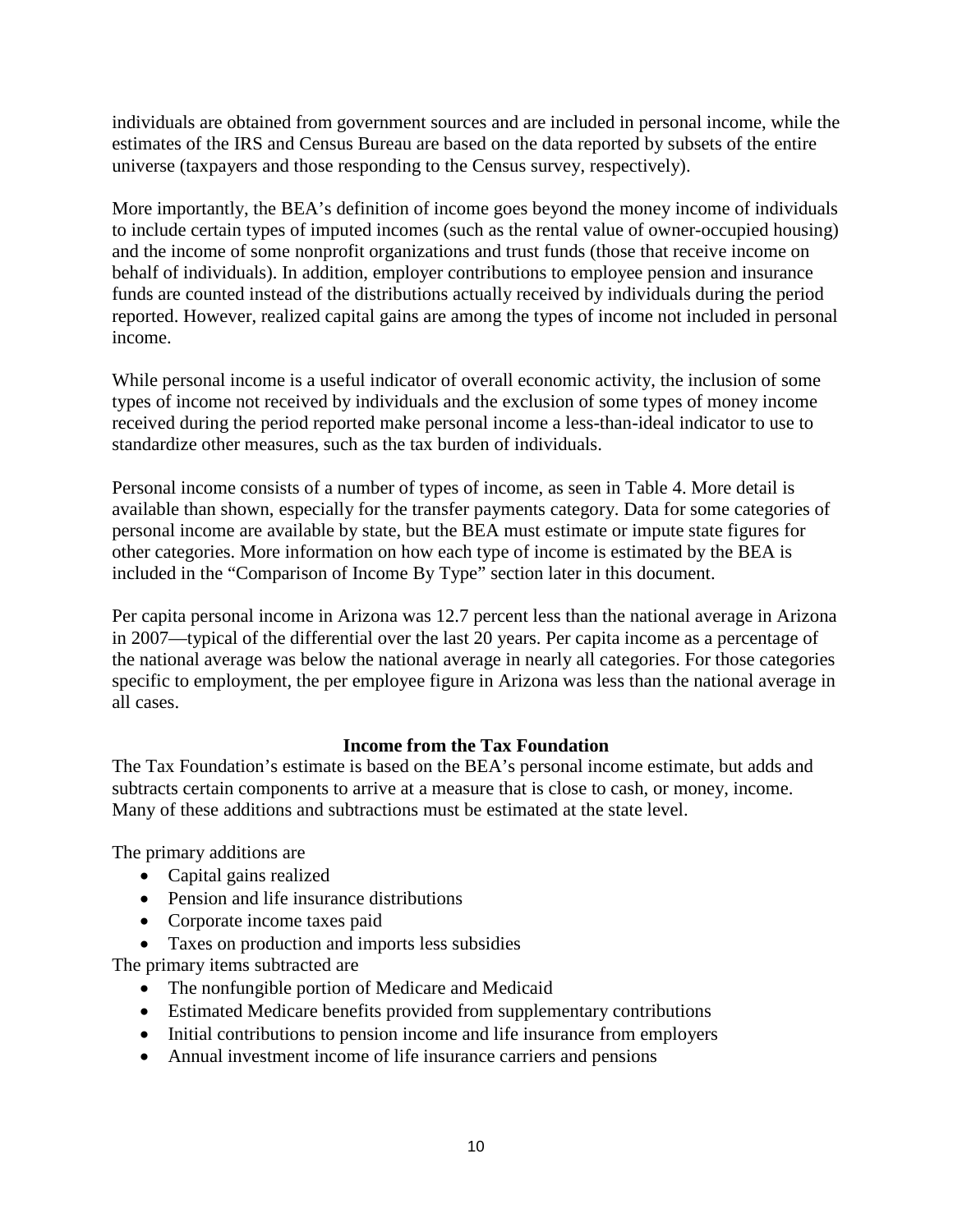## **TABLE 4 ARIZONA PERSONAL INCOME BY TYPE IN 2007**

|                                                            |                        | Per Capita                |                           |
|------------------------------------------------------------|------------------------|---------------------------|---------------------------|
|                                                            | Aggregate<br>Income in | or Per<br><b>Employee</b> | Percentage<br>of National |
|                                                            | <b>Thousands</b>       | Income*                   | Average                   |
| Personal Income                                            | \$218,639,267          | \$34,413                  | 87.3%                     |
| <b>By Place of Residence:</b>                              |                        |                           |                           |
| <b>Net Earnings</b>                                        | 143,308,506            | 22,556                    | 85.1                      |
| Dividends, Interest, and Rent                              | 41,990,684             | 6,609                     | 91.5                      |
| Personal Dividend Income                                   | 14,421,636             | 2,270                     | 89.4                      |
| Personal Interest Income                                   | 24,812,264             | 3,905                     | 93.0                      |
| <b>Rental Income of Persons</b>                            | 2,756,784              | 434                       | 90.2                      |
| <b>Personal Current Transfer Receipts</b>                  | 33,340,077             | 5,248                     | 92.1                      |
| Retirement and Disability Insurance Benefits               | 12,198,509             | 1,920                     | 94.9                      |
| <b>Medical Benefits</b>                                    | 15,020,773             | 2,364                     | 92.3                      |
| Income Maintenance Benefits                                | 2,698,556              | 425                       | 74.5                      |
| Unemployment Insurance Compensation                        | 312,151                | 49                        | 44.3                      |
| Other Receipts by Individuals From Governments             | 2,096,147              | 330                       | 119.8                     |
| <b>Current Transfer Receipts of Nonprofit Institutions</b> | 671,938                | 106                       | 100.1                     |
| <b>Current Transfer Receipts of Individuals From</b>       | 342,003                |                           |                           |
| <b>Businesses</b>                                          |                        | 54                        | 100.1                     |
| <b>By Place of Work:</b>                                   |                        |                           |                           |
| Earnings by place of work                                  | 160,047,450            | 46,325                    | 93.2                      |
| Compensation of employees                                  | 142,238,599            | 51,172                    | 93.6                      |
| Wage and salary disbursements                              | 117,339,369            | 42,214                    | 94.6                      |
| Supplements to wages and salaries                          | 24,899,230             | 8,958                     | 89.0                      |
| <b>Employer Contributions for Employee Pension and</b>     |                        |                           |                           |
| <b>Insurance Funds</b>                                     | 16,506,827             | 5,939                     | 86.5                      |
| <b>Employer Contributions for Government Social</b>        |                        |                           |                           |
| Insurance                                                  | 8,392,403              | 3,019                     | 94.2                      |
| Proprietors' Income                                        | 17,808,851             | 26,372                    | 87.3                      |
|                                                            |                        |                           |                           |

\* The categories by place of work are divided by employment rather than population.

Source: Calculated from U.S. Department of Commerce, Bureau of Economic Analysis.

The net effect of these additions and subtractions is to increase the aggregate income reported by the BEA, with capital gains being the single category adding the most income. In 2007, aggregate income reported by the Tax Foundation was 9 percent higher than reported by the BEA. Arizona's total per capita income in 2007 as estimated by the Tax Foundation was 11.6 percent less than the national average, representative of the differentials present over the last 20 years. The Tax Foundation has not released its estimates of income by type.

**Reconciliation of Personal Income to Money Income Estimated by the Census Bureau** In a November 2004 paper, "Alternative Measures of Household Income" [\(http://www.bea.gov/about/pdf/AlternativemeasuresHHincomeFESAC121404.pdf\)](http://www.bea.gov/about/pdf/AlternativemeasuresHHincomeFESAC121404.pdf), John Ruser and Adrienne Pilot of the BEA and Charles Nelson of the Census Bureau reconciled personal income and the Census Bureau's estimate of money income for the nation for 2001. (The Census Bureau's data came from the Current Population Survey.)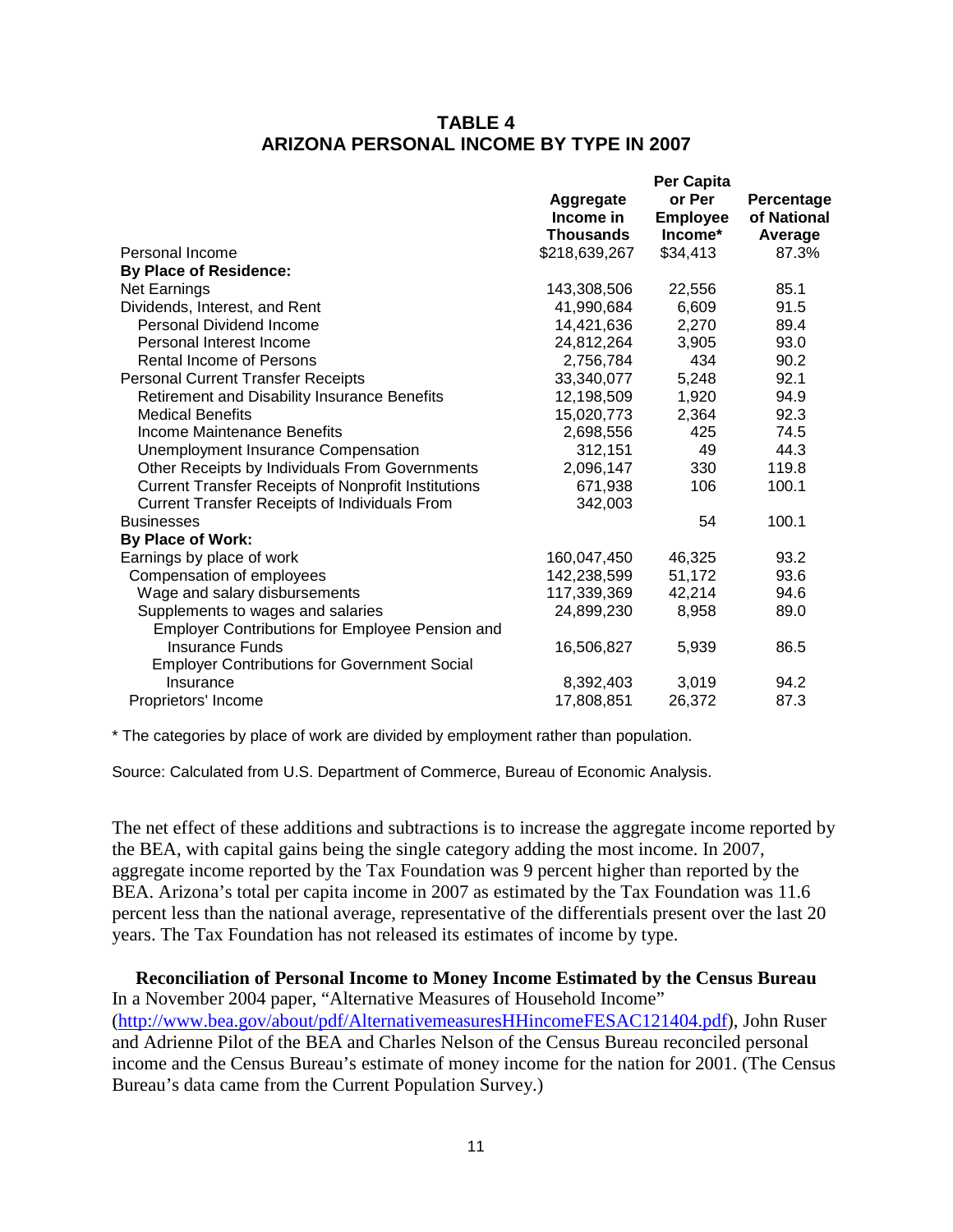By type of income, the authors subtracted from personal income the amounts not conceptually included in money income, added estimates of the types of income included in money income but not in personal income, and reallocated certain types of personal income across categories to be consistent with the Census Bureau. The major subtractions from personal income were transfer payments not included in money income, employer contributions to pensions and insurance funds, imputed interest, and property income received by pension plans. The major additions were personal contributions to social insurance and pension benefits received.

The result was to greatly reduce the apparent difference in the aggregate income estimates money income was 26 percent less than the official estimate of personal income but only 11 percent less than the restated personal income. More than one-third of the remaining differential was in the proprietors' income category, in which the BEA's estimate was nearly twice that of the Census Bureau. The BEA adjusts the amount reported on tax returns (and presumably to the Census Bureau) for underreporting and nonreporting. Unlike most types of income that can be verified by the IRS—for example, the IRS compares the wages reported by the tax filer to those reported by the employer—proprietors' income cannot be verified. An audit in 1988 found substantial underreporting, due to some filers understating the amount and others who earned income from this source not reporting it to the IRS.

Though the percentage difference in the aggregate wages and salaries estimated by the BEA and the Census Bureau was small, due to the large size of this category it accounted for 20 percent of the overall differential between the Census Bureau's aggregate money income and the restated personal income. The BEA includes an estimate of wage and salary income earned in the "underground" economy. It is assumed that little of this is reported to the IRS or to the Census Bureau. Those responding to Census Bureau surveys also have been found to understate the wages earned from part-year, part-time work.

Underreporting by survey respondents also was assumed to be the cause of the Census Bureau's lesser income estimates in the other categories, including retirement income, interest earned, dividends received, and Social Security benefits.

## **Reconciliation of Personal Income to Money Income From the IRS**

Personal income also has been adjusted to match the definitions used by the IRS: see Mark A. Ledbetter, "Comparison of BEA Estimates of Personal Income and IRS Estimates of Adjusted Gross Income: New Estimates for 2005 and Revised Estimates for 2004" in the November 2007 issue of the *Survey of Current Business* [\(http://www.bea.gov/scb/toc/1107cont.htm\)](http://www.bea.gov/scb/toc/1107cont.htm). As with the Census Bureau comparison, adding, subtracting, and reallocating income by type for personal income (and reallocating some IRS data) narrows the apparent shortfall in aggregate AGI from total personal income. For 2005, the differential of 28 percent was lowered to 15 percent.

The major subtractions from personal income were for nontaxable transfer payments, employer contributions to pensions and insurance funds, investment income retained by life insurance and pension plans, and imputed income. Major additions included capital gains, taxable pensions, contributions for government social insurance, and small business income.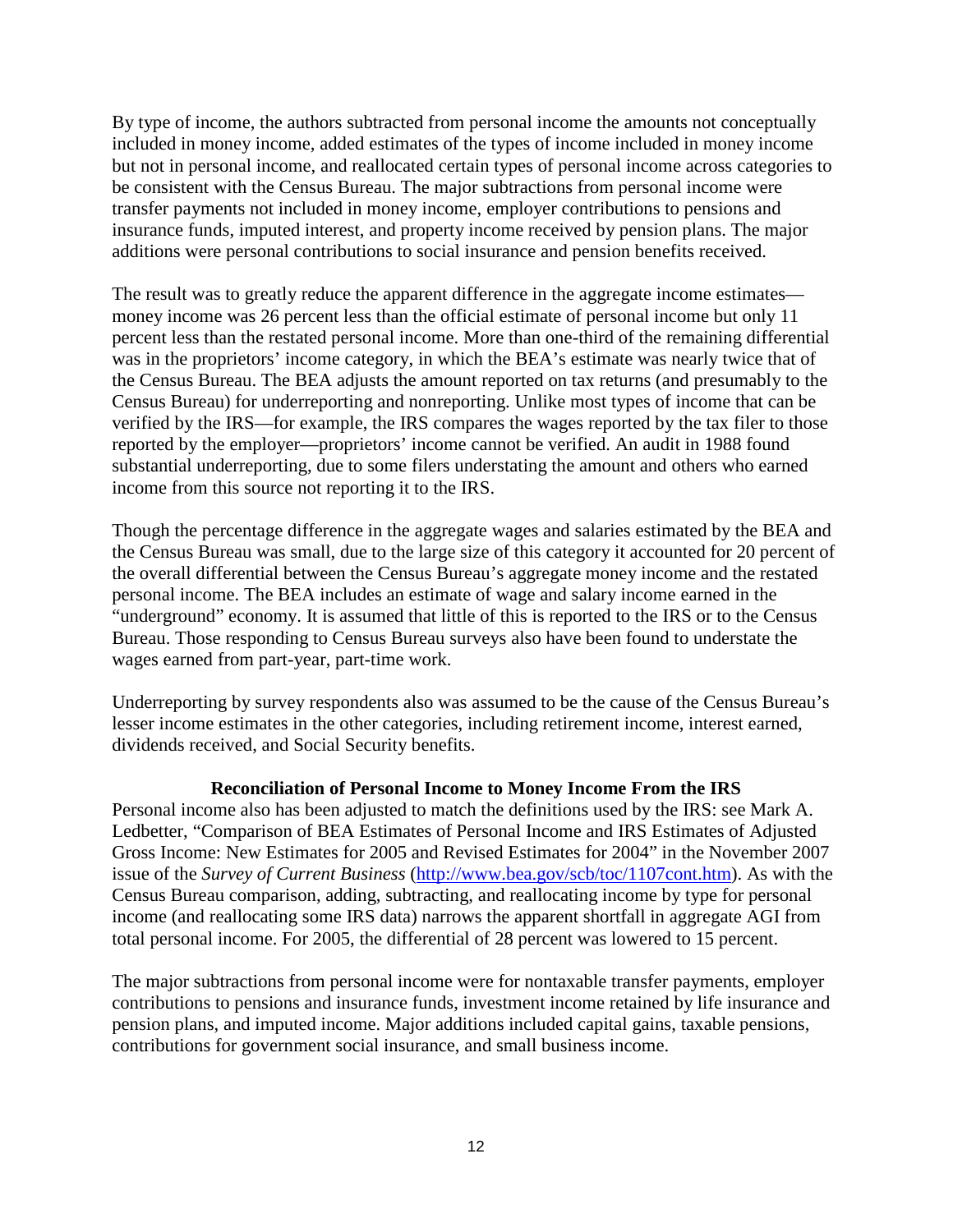As with the Census Bureau data, proprietors' income accounted for the largest share of the remaining shortfall in aggregate AGI, with wage and salary disbursements the second-largest source. Underreporting of these two types of income to the IRS in conjunction with the BEA's corrections for this underreporting accounted for three-fourths of the total shortfall in the aggregate AGI from the restated personal income.

#### **Population**

The annual population estimate, as of July 1, produced by the Census Bureau was used to calculate per capita personal income from the BEA and per capita income from the Tax Foundation. These population estimates are revised each time a decennial census count is released. Thus, the estimates since the 2000 census are subject to revision in 2011. Some believe the population in Arizona has been overestimated since the 2000 census; the ratio of the number of exemptions reported to the IRS to the population estimate supports this contention. If the state's population estimates are revised down, per capita income estimates in the state for the last several years would be raised.

Though the annual population estimates are benchmarked to the decennial census count, even the decennial censuses do not represent a true count of the population. The likely accuracy of the census count has varied over time.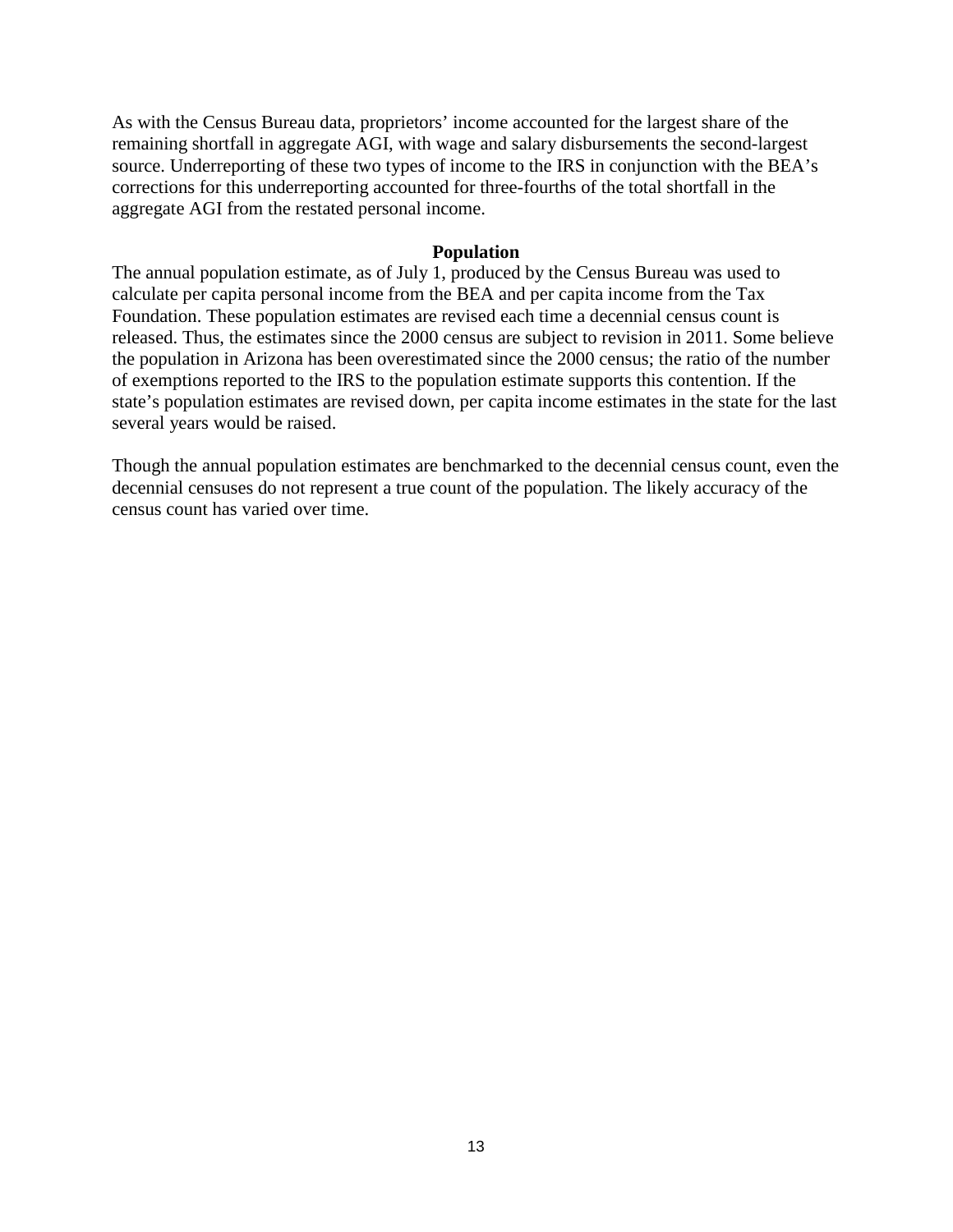#### **COMPARISON OF OVERALL INCOME ACROSS THE FOUR MEASURES**

Per capita personal income estimates from the BEA extend back to 1929. As a ratio to the national average, per capita personal income in Arizona is cyclical, rising during expansions and falling during recessions (see Chart 1). During most of the 80-year time series, the ratios at the troughs have been around 84 percent to 86 percent, while the ratios at the peaks have been around 91 percent to 93 percent.

The ratio on average was higher than its long-term norm from 1950 through 1961 and from 1970 through 1982, with the trough values barely below 90 percent and the peaks reaching as high as 98 percent. During the 1983-through-1991 cycle, the ratio decreased, returning to its long-term norm. Since then, the cyclical troughs have been similar to the historical norm for troughs, but the peak values have been lower than the norm for peaks. Since 1989, the ratio has held in a narrow 85.4 percent-to-89.0 percent range, though the 2009 ratio likely will be lower.

The Tax Foundation's per capita income measure extends back to 1977. As a ratio to the U.S. average, it has been higher than the BEA's measure in every year. It generally follows the cyclical pattern of the BEA's measure, though the differentials in the ratios between the two measures were larger prior to 1993 than since then, as seen in Chart 2. Since 1990, the Tax Foundation's measure per capita has ranged from 86.3 percent to 90.0 percent of the national average.



#### **CHART 1 ARIZONA PER CAPITA PERSONAL INCOME AS A PERCENTAGE OF THE U.S. AVERAGE**

Source: Calculated from U.S. Department of Commerce, Bureau of Economic Analysis.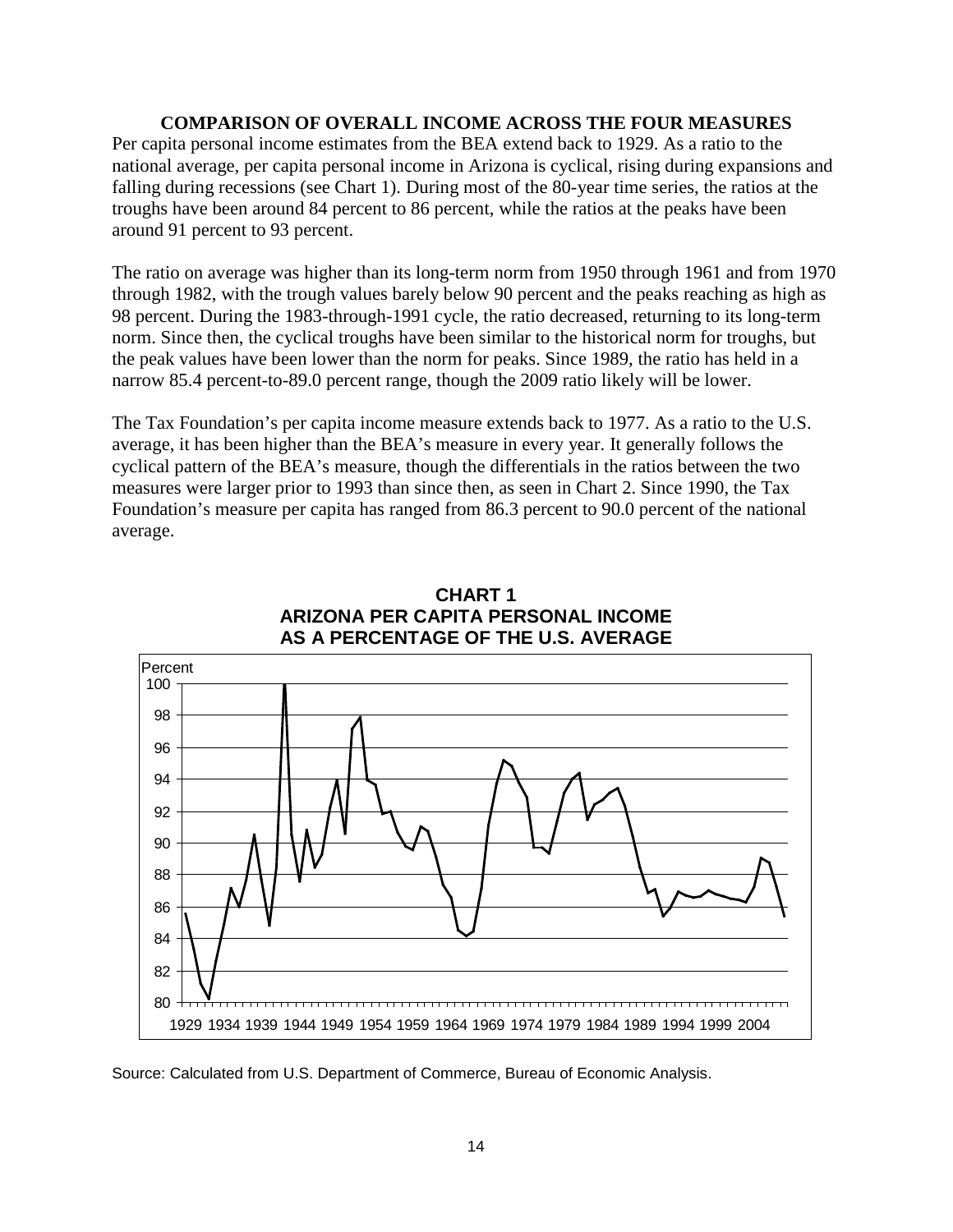80 82 84 86 88 90 92 94 96 98 100 1977 1980 1983 1986 1989 1992 1995 1998 2001 2004 2007 Percent Census Bureau - - - - IRS - Tax Foundation - BEA

**CHART 2 ARIZONA PER CAPITA INCOME AS A PERCENTAGE OF THE U.S. AVERAGE**

Source: Calculated from U.S. Department of Commerce, Bureau of Economic Analysis and Census Bureau; Internal Revenue Service, and Tax Foundation.

The IRS time series extends from 1997 through 2007, but the number of exemptions is available only back to 2002. AGI per exemption as a ratio to the national average has consistently been higher than the ratios based on the data of the BEA and Tax Foundation, with a differential of 2.5-to-6.2 percentage points relative to the BEA's measure.

The Census Bureau's data for total income are available only for decennial census years through 2000 (the income data are for the prior calendar year) and for 2006 through 2008. Total per capita income in Arizona as a ratio to the national average has fluctuated between 92.1 percent and 95.4 percent except for a higher value in 1979. In each year, the ratio to the national average was higher than that of the other income measures.

The ratios to the national average are shown in Table 5 for the years since 1997; these are the same values as displayed in Chart 2. The ratio from the Tax Foundation has been about 1 percentage point higher than that of the BEA. The Census Bureau's ratio has been between 6 and 7 percentage points higher than the BEA's measure. The per exemption measure from the IRS has been between that of the Tax Foundation and the Census Bureau.

Also shown in Table 5 are the Census Bureau's per household measure and the per return measure of the IRS. In each year, the AGI per return ratio to the U.S. average is the highest, and the Census Bureau's per household figure is second highest, of all six measures—since Arizona's higher household size are not reflected in these measures.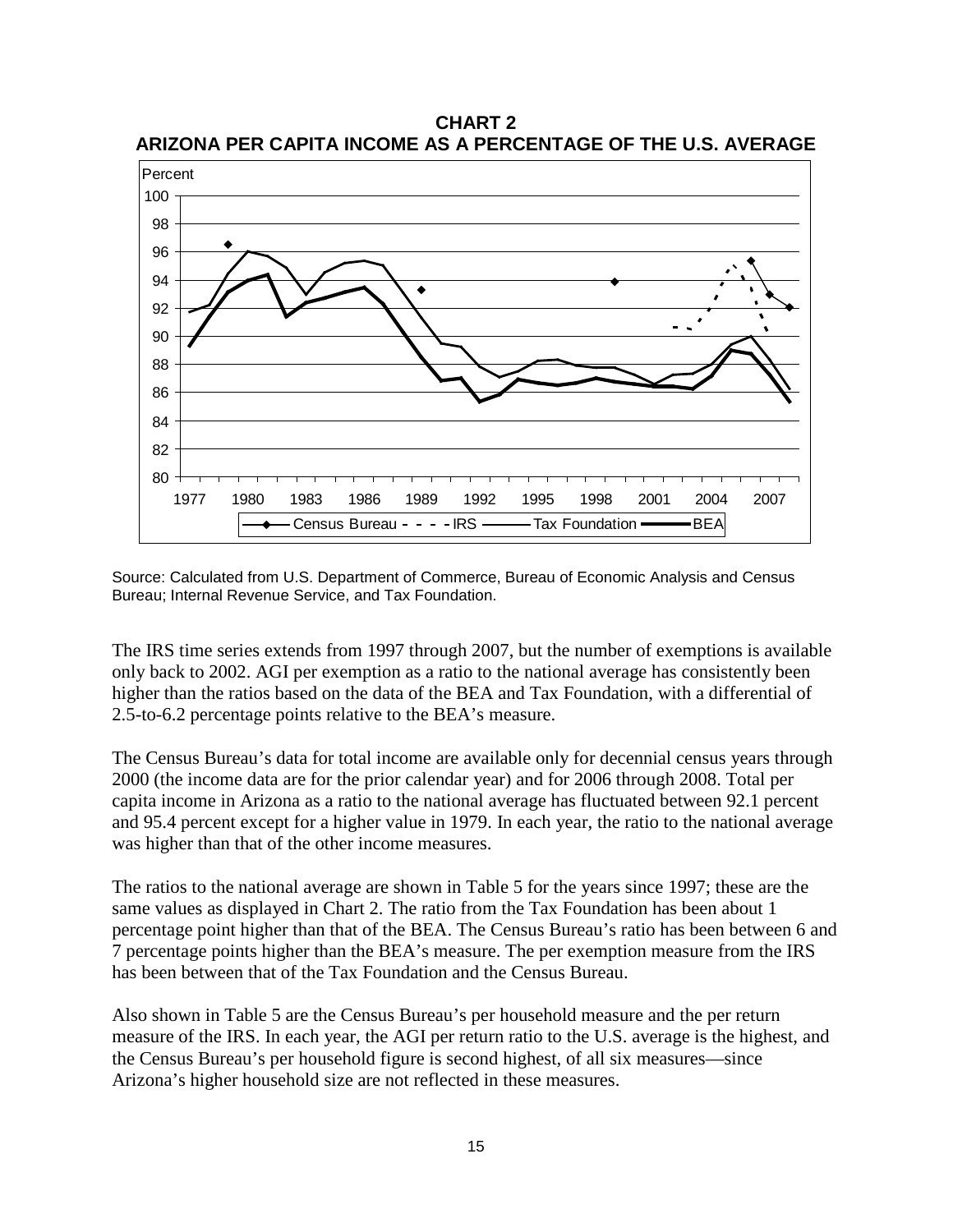Chart 3 presents the differences across the four per capita measures on the basis of Arizona's per capita income rank among the 50 states and the District of Columbia. As with the per capita ratio, Arizona compares more favorably on the measures of the IRS and Census Bureau. The state's ranks are lowest based on the BEA's data.

| <b>TABLE 5</b>                                    |
|---------------------------------------------------|
| ARIZONA INCOME AS A RATIO TO THE NATIONAL AVERAGE |

|      |            |                   |                  |                   | Per   |            |
|------|------------|-------------------|------------------|-------------------|-------|------------|
|      |            | <b>Per Capita</b> | <b>Household</b> | <b>Per Return</b> |       |            |
|      | <b>BEA</b> | ΤF                | CВ               | <b>IRS</b>        | CB    | <b>IRS</b> |
| 1997 | 86.7%      | 87.9%             |                  |                   |       | 95.3%      |
| 1998 | 87.0       | 87.8              |                  |                   |       | 96.2       |
| 1999 | 86.8       | 87.8              | 93.9%            |                   | 95.2% | 95.8       |
| 2000 | 86.6       | 87.3              |                  |                   |       | 94.7       |
| 2001 | 86.5       | 86.6              |                  |                   |       | 94.8       |
| 2002 | 86.4       | 87.3              |                  | 90.7%             |       | 95.1       |
| 2003 | 86.3       | 87.4              |                  | 90.5              |       | 95.3       |
| 2004 | 87.2       | 88.0              |                  | 92.1              |       | 97.3       |
| 2005 | 89.0       | 89.4              |                  | 95.2              | 94.7  | 100.6      |
| 2006 | 88.8       | 90.0              | 95.4             | 93.4              | 97.7  | 99.9       |
| 2007 | 87.3       | 88.4              | 93.0             | 89.8              | 95.6  | 96.6       |
| 2008 | 85.4       | 86.3              | 92.1             |                   | 95.2  |            |

Source: Calculated from U.S. Department of Commerce, Bureau of Economic Analysis, per capita personal income (BEA); Tax Foundation, per capita income (TF); U.S. Department of Commerce, Census Bureau, per capita income and income per household (CB); Internal Revenue Service, adjusted gross income per exemption and AGI per tax return (IRS).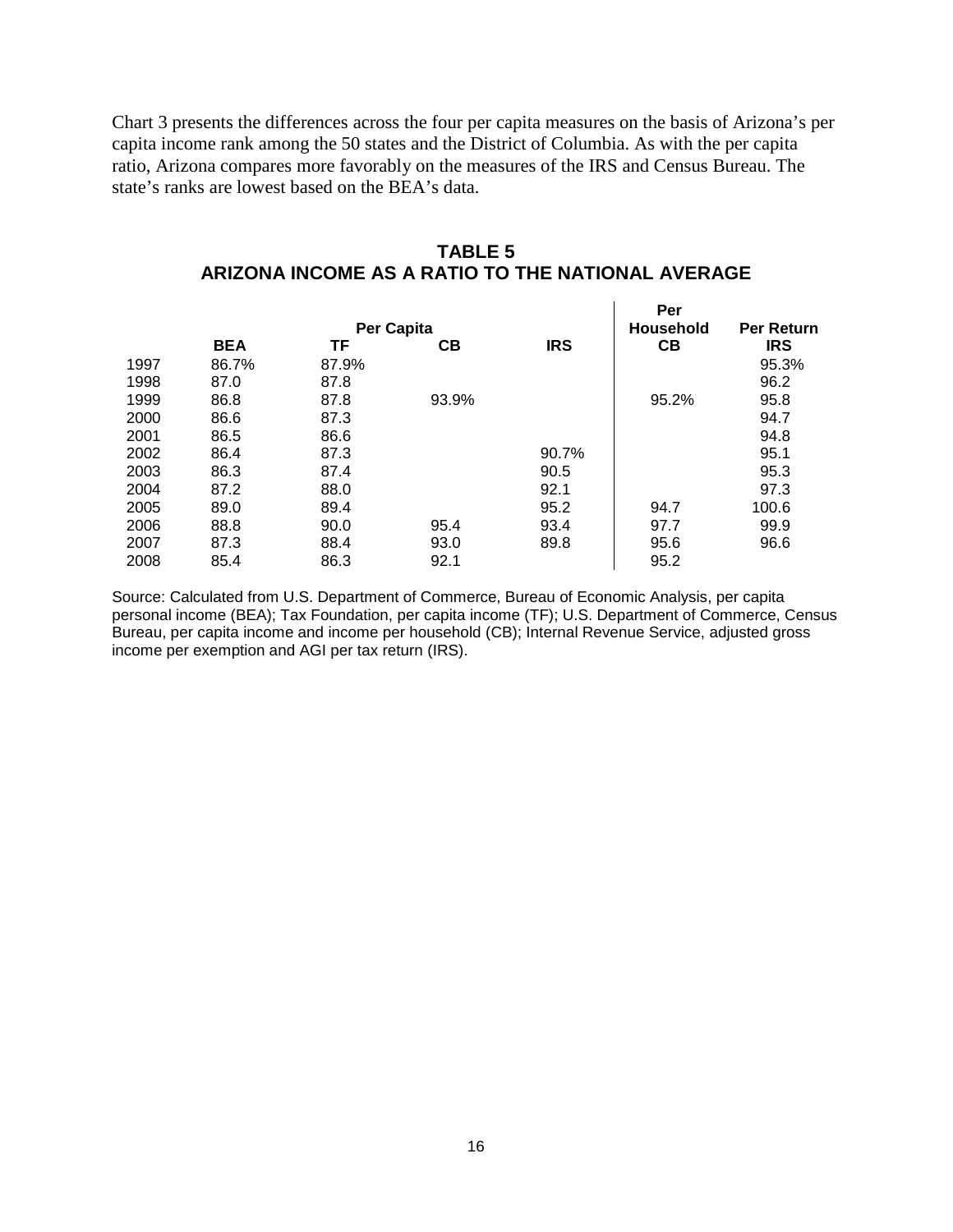

Note: a rank of 1 indicates the highest income.

Source: Calculated from U.S. Department of Commerce, Bureau of Economic Analysis and Census Bureau; Internal Revenue Service, and Tax Foundation.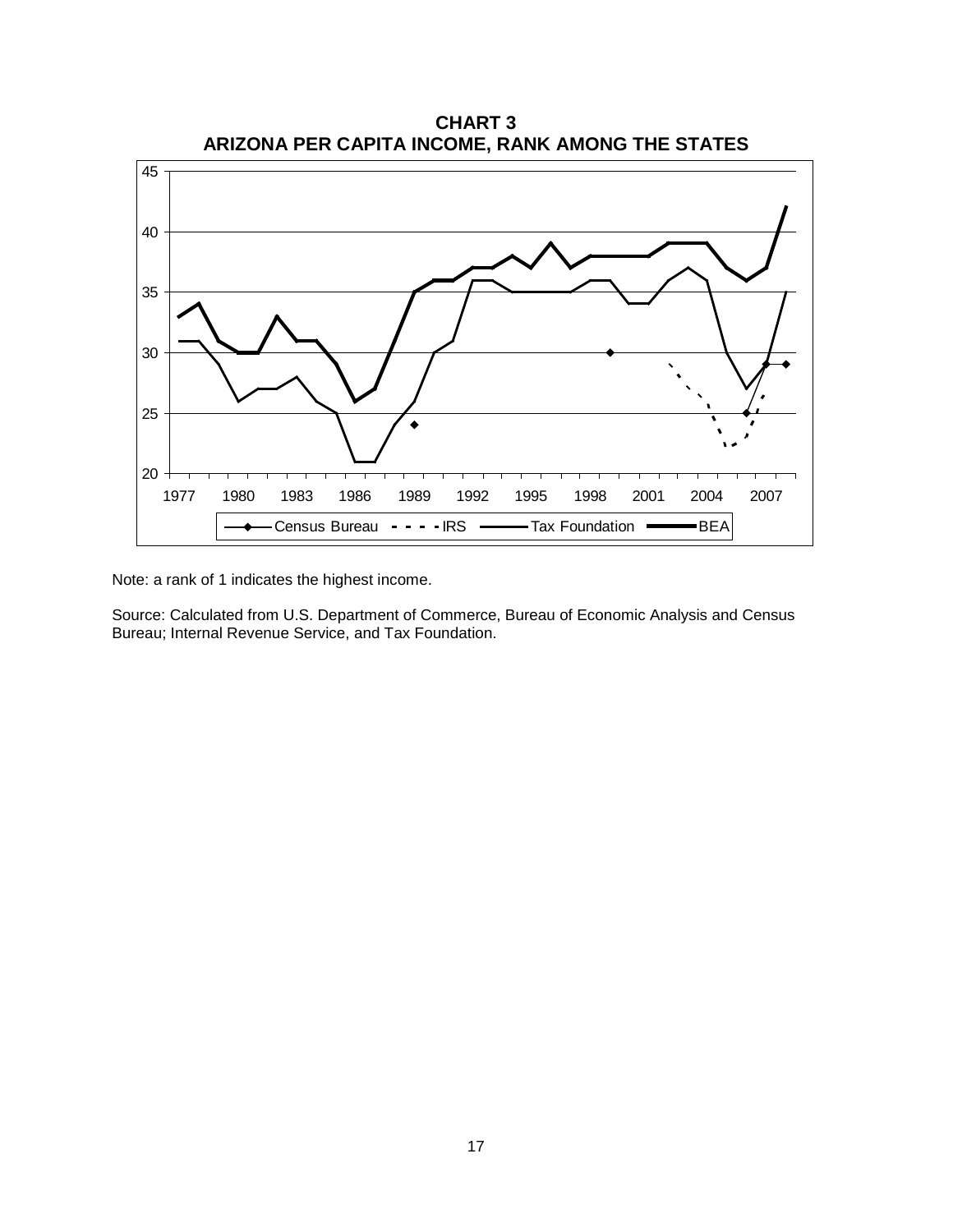#### **COMPARISON OF INCOME BY TYPE**

This section looks at the various types of income included in personal income, starting initially with components of earnings by place of work (measured per employee), then examining the other types of income (measured per capita). Comparisons are made to similar components of the income reported by the IRS and Census Bureau where possible. For each type of income, both aggregate income and per capita income are analyzed.

#### **Wage and Salary Disbursements Per Worker**

Aggregate wages and salaries in 2007 accounted for nearly 54 percent of the BEA's personal income, nationally and in Arizona. This category includes tips, commissions, bonuses, and similar types of payment for work performed. As estimated by the BEA, this component is based on largely complete data: 94 percent of all wage and salary disbursements are reported by employers through the unemployment insurance program (the Quarterly Census of Employment and Wages: QCEW). The BEA makes certain adjustments to the QCEW data and adds estimates of wages and salaries for the 6 percent not covered by the QCEW. The methodology used to make these estimates varies by the type of worker. The estimate of wages and salaries should be the most accurate of any of the aggregate estimates by income type.

Wages and salaries made up a much larger proportion of aggregate income based on the Census Bureau's data: 75 percent nationally and 73 percent in Arizona in 2007. The higher proportion in the Census Bureau data is a result of the Census Bureau's total income figure not including the noncash income included in the BEA's total and of the Census Bureau's reporting of wages and salaries being closer to the BEA's total than in the other income categories.

The main distinction between the BEA's data and the wages and salaries reported by the Census Bureau is that the BEA relies on administrative data supplied by employers, while the Census Bureau is dependent on reporting by individuals. Nationally, the aggregate figure from the Census Bureau was 8.8 percent less than the BEA estimate in 2007. The lower aggregate figure from the Census Bureau could result from sampling error, misreporting by individuals, or respondents to the ACS being biased toward lower-income individuals. In Arizona, the Census Bureau's aggregate was only 6.8 percent less than the BEA's estimate.

Wages and salaries made up just more than 68 percent of the aggregate income reported by the IRS, nationally and in Arizona in 2007—a share between that of the Census Bureau and BEA. The IRS relies on data reported by individuals, but the amounts can be verified against W-2 forms supplied by employers. Nationally, aggregate wages and salaries reported to the IRS were 8.5 percent less than the BEA's aggregate in 2007. Aggregate wages and salaries from the IRS are lower because of those not filing an income tax return and those who died or moved abroad being included in BEA's income but not in the data of the IRS. The aggregate from the IRS in Arizona was 10.2 percent less than the BEA's estimate.

Nationally, the aggregate wage figure from the IRS in 2007 was 8.5 percent less than that reported by the BEA and nearly identical to the figure from the Census Bureau. As discussed earlier, the BEA adjusts reported wages and salaries up to reflect income earned in the underground economy.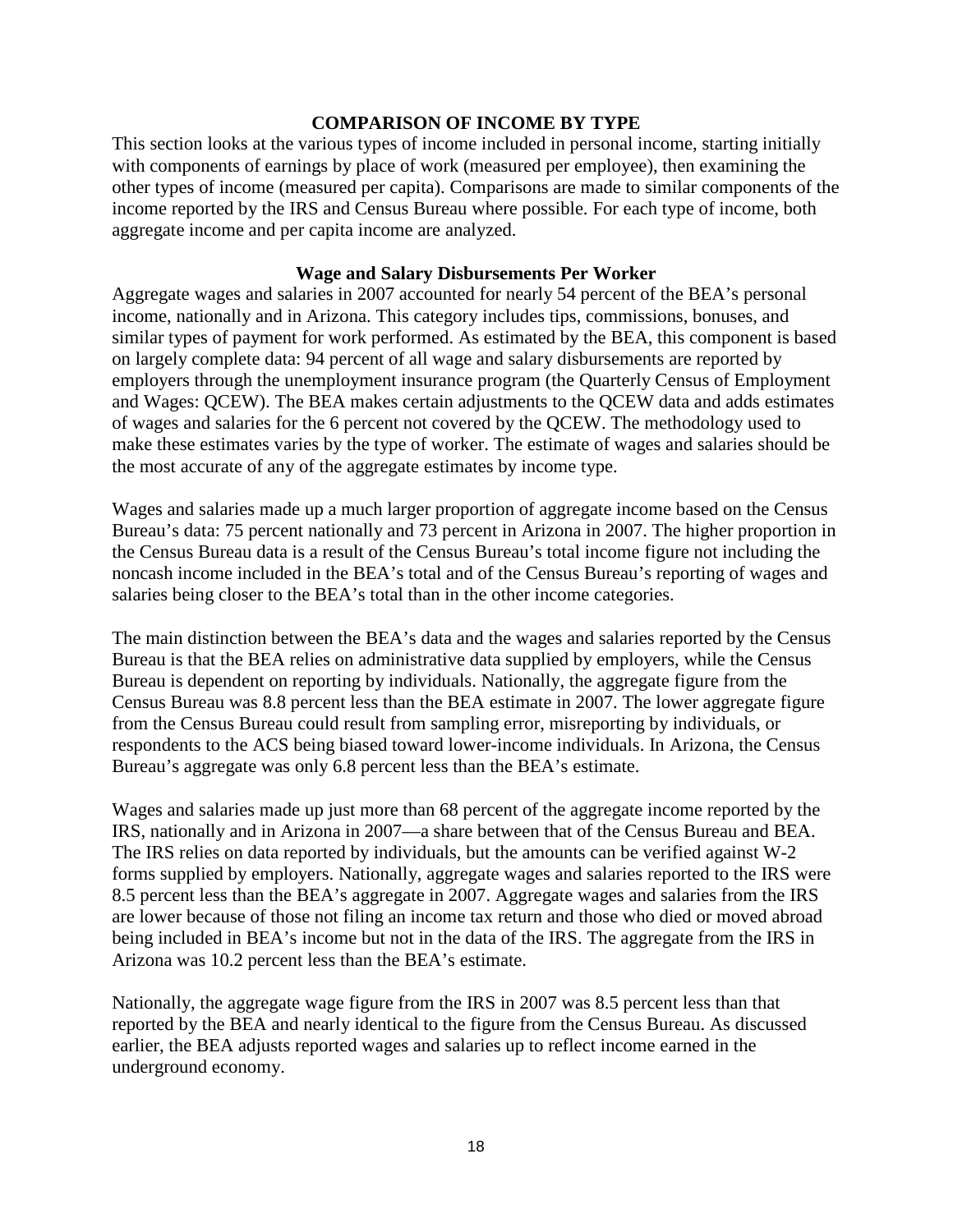In Arizona, however, the IRS's aggregate was nearly 4 percent lower than the Census Bureau total. This suggests that a greater proportion of Arizonans may fail to file an income tax return, that Arizonans responding to the ACS overstate their incomes relative to those responding to the ACS nationally, that higher-income individuals disproportionately participate in the ACS in Arizona, or that the Census Bureau's figure could include income not reported to the IRS, such as that earned by day laborers.

The average wage—aggregate wages and salaries divided by the number of wage and salary workers—in Arizona was 5.4 percent less than the U.S. average in 2007 according to the BEA. As seen in Chart 4, the differential varies to some extent with the economic cycle, with the lowest ratio to the national average occurring after a recession and the highest ratio in the latter stages of an expansion. A sizable decline in the average wage in Arizona relative to the national average from the early 1980s through early 1990s has been partially reversed since then.

According to the IRS, aggregate salaries and wages divided by the number of tax returns that included wages and salaries as a source of income was 5.6 percent less in Arizona than the U.S. average in 2007—about the same shortfall as calculated using the BEA's data. However, in each year from 1997 through 2006, the average wage in Arizona was closer to the national average based on the IRS's data than the BEA's data.



**CHART 4 ARIZONA AVERAGE WAGE AS A PERCENTAGE OF THE U.S. AVERAGE**

Source: Calculated from U.S. Department of Commerce, Bureau of Economic Analysis and Census Bureau, and Internal Revenue Service.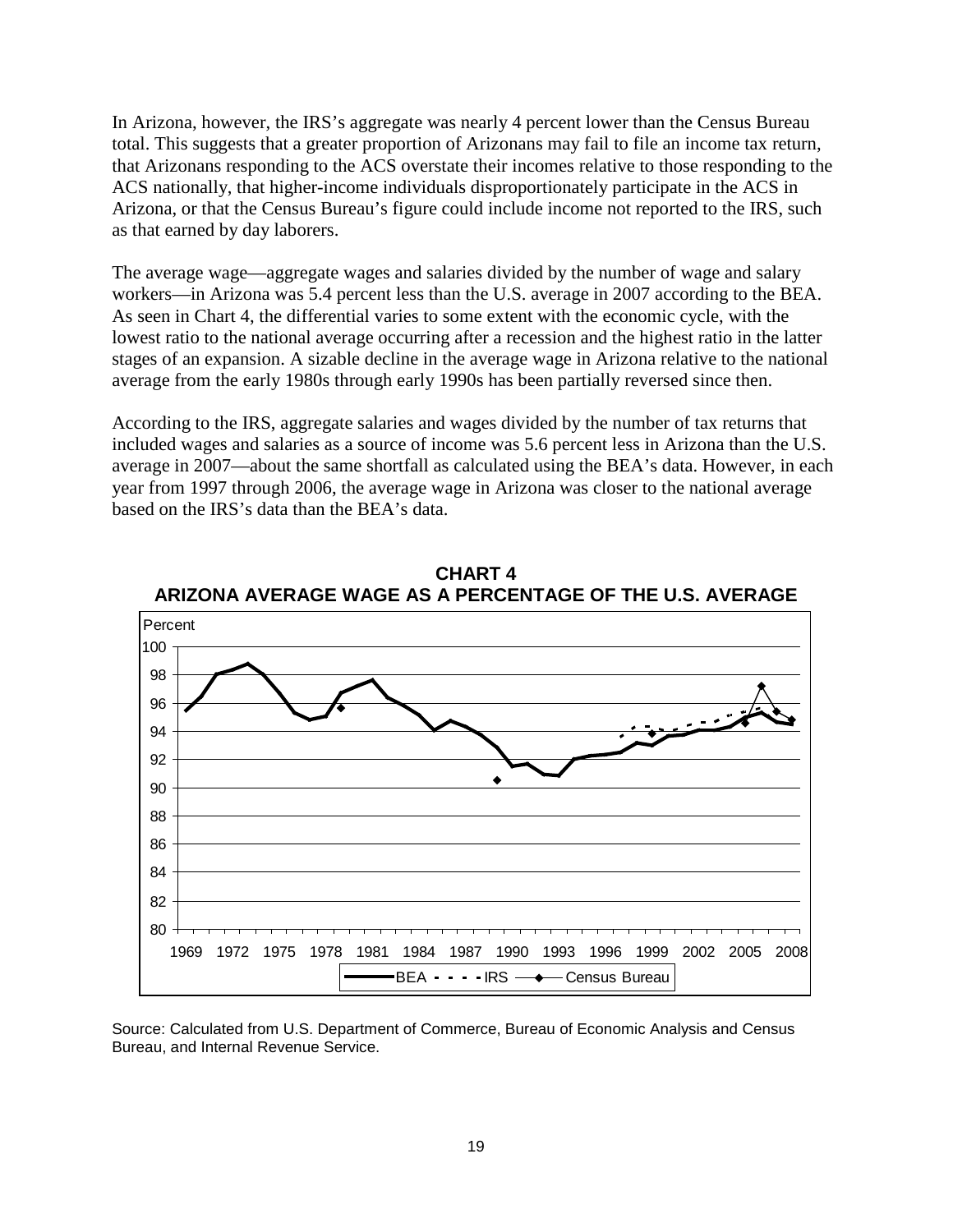Based on the Census Bureau's data, aggregate wages and salaries divided by the number of households reporting this as a source of income was 4.6 percent less in Arizona than the U.S. average in 2007. As a ratio to the U.S. average, Arizona's average wage based on the Census Bureau's data has been about 5 percent less than the U.S. average except in 2006; sampling error may account for the smaller differential that year.

Thus, as a ratio to the national average, the average wage from these three measures is quite close, with each showing that Arizona's average wage was between 4.6 percent and 5.6 percent less than the U.S. average in 2007. Therefore, this largest source of income does not account for much of the difference across the measures in total per capita income expressed as a ratio to the national average.

Of the roughly 4.5-to-5.5 percent shortfall in Arizona's average wage from the national average in recent years, about 2 percentage points can be traced to the state's inferior job quality. The industrial mix in Arizona is tilted toward jobs in lower-paying industries. Various studies of the cost of living have placed Arizona a little below the national average; wage levels are partially dependent on living costs. The remaining differential is unexplained but logically results from other conditions that affect the local wage structure. The conclusion has been that the state's lower average wage after adjustment for the job mix and living costs results from the willingness of workers to work for somewhat lower wages in Arizona because of perceived noneconomic advantages to living in the state—what has been termed the "sunshine factor." Wages in most western states are below average after adjusting for job quality and the cost of living.

The below-average wages and salaries are a significant—but not the largest—cause of the lower incomes in Arizona. The following demonstrates how the relative importance of this factor was calculated:

Using the BEA's data for 2007, wages and salaries accounted for nearly 54 percent of personal income, nationally and in Arizona. So, 54 percent of the average wage shortfall in Arizona from the U.S. average of 5.4 percentage points equals 2.9 percentage points, or 23 percent of the state's overall shortfall of 12.7 percentage points in per capita personal income.

Wages and salaries account for larger shares of the overall differential based on the data of the IRS (37 percent) and Census Bureau (40 percent).

## **Other Compensation Per Worker**

The BEA reports two other components of compensation received by wage and salary workers. It calls them supplements to wages and salaries but more commonly would be considered benefits:

• Employer contributions to government social insurance (primarily Social Security and Medicare). Since Social Security and Medicare contributions are a percentage of wages and salaries (up to a limit for Social Security), Arizona's per worker difference from the U.S. average of 5.8 percent is nearly the same as the per worker shortfall in wage and salary disbursements. While included in categories such as total compensation and earnings by place of work, employer contributions to government social insurance are deducted in the process of calculating net earnings by place of residence and are not included in personal income.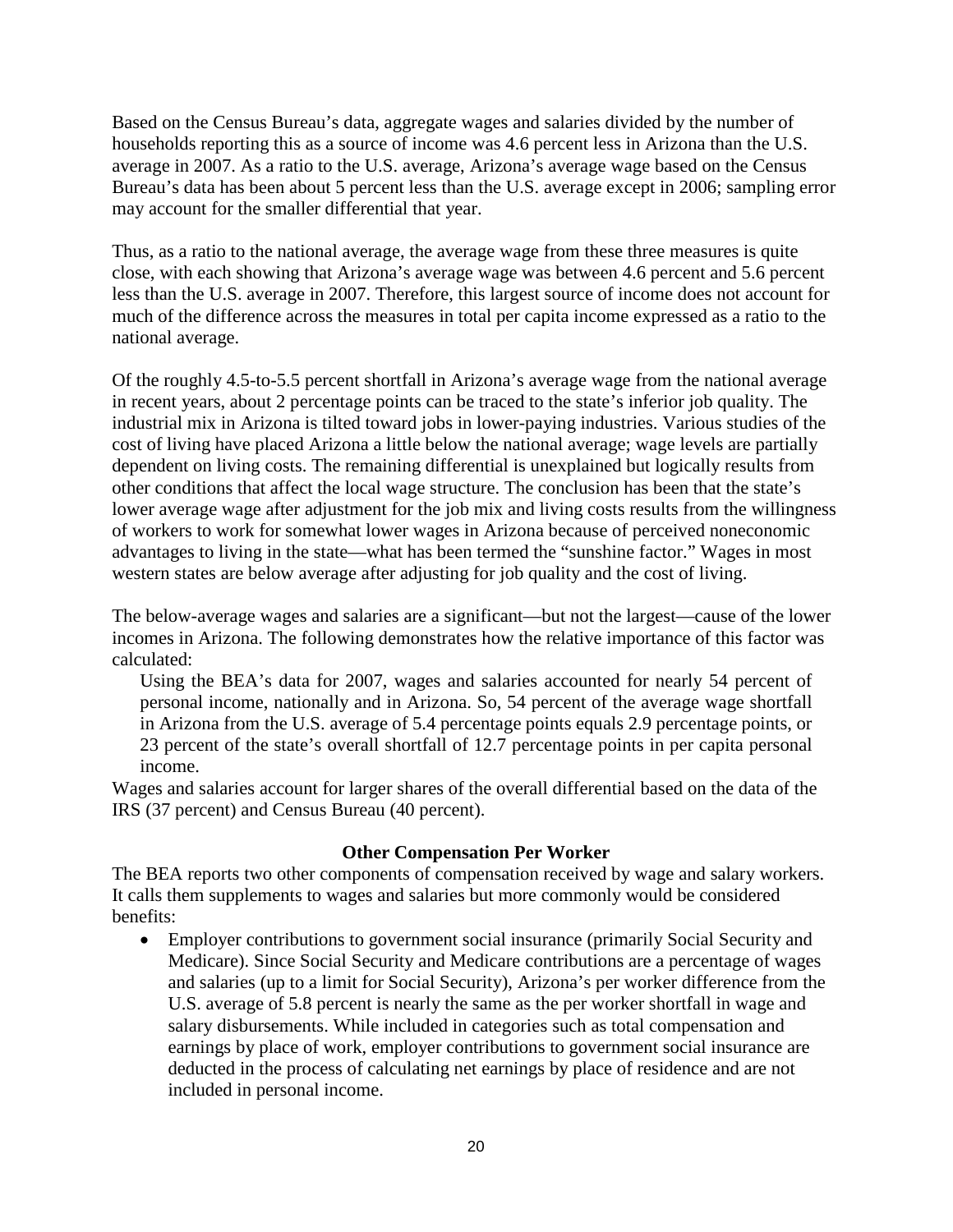• Employer contributions to employee pensions and insurance. These employer contributions are not money income received during the year reported and do not have counterparts in the estimates of the IRS or Census Bureau; pension income received by individuals is not included in personal income, but is counted by the IRS and Census Bureau; this is discussed later under "Transfer Payments Per Capita."

Employer contributions to employee pensions and insurance in the private sector includes pension and profit sharing, group health insurance, life insurance, payments for supplemental unemployment benefits, and privately administered workers compensation. In the public sector, it consists of health insurance, life insurance, and retirement plans for government employees. Even at the national level, all of these components are estimated. In most of the components, the national estimate is allocated to the states based on wage and salary disbursements by industry.

Ideally, the measurement of job quality would include benefits as well as wages and salaries. The BEA's estimates on pensions and insurance suggest that a broader gauge of Arizona's job quality would be further below the national average than the 2 percent calculated by the existing job quality measure, which is based solely on wages and salaries.

As a ratio to the national average, employer contributions to pensions and insurance per employee are cyclical in Arizona. In addition, there has been a slight downward trend over time.

Aggregate employee benefits account for about 8 percent of personal income, nationally and in Arizona. With Arizona 13.5 percent below the national per employee average, this category accounts for 9 percent of Arizona's shortfall in per capita personal income.

## **Proprietors' Income Per Proprietor**

The income of proprietors (sole proprietorships, partnerships, and tax-exempt cooperatives) accounted for 8 percent of personal income in Arizona and 9 percent nationally in 2007. The starting point for the BEA's estimate of the nonfarm portion of proprietors' income is tax information filed with the IRS, but the tax return data are incomplete and do not necessarily reflect income earned in the current period. Thus, the BEA makes various adjustments. Its adjustment for misreporting (underreporting and nonreporting of proprietors' income to the IRS) accounts for more than half of the total proprietors' income. This national adjustment is allocated to states, currently by profit and income data by industry. Farm proprietors' income is based on information from the U.S. Department of Agriculture.

Due to the nonreporting and underreporting, business or profession net income accounted for only 2 percent (Arizona) to 3 percent (nationally) of total AGI in 2007. The aggregate amount in this category was only one-fourth of the BEA's estimate nationally and less than 20 percent in Arizona.

Self-employment income reported by the Census Bureau falls between that of the IRS and the BEA as a share of aggregate income (between 5 percent and 6 percent of the Census Bureau total nationally and in Arizona). The Census Bureau's aggregate was less than half of the BEA's total for this category nationally and in Arizona.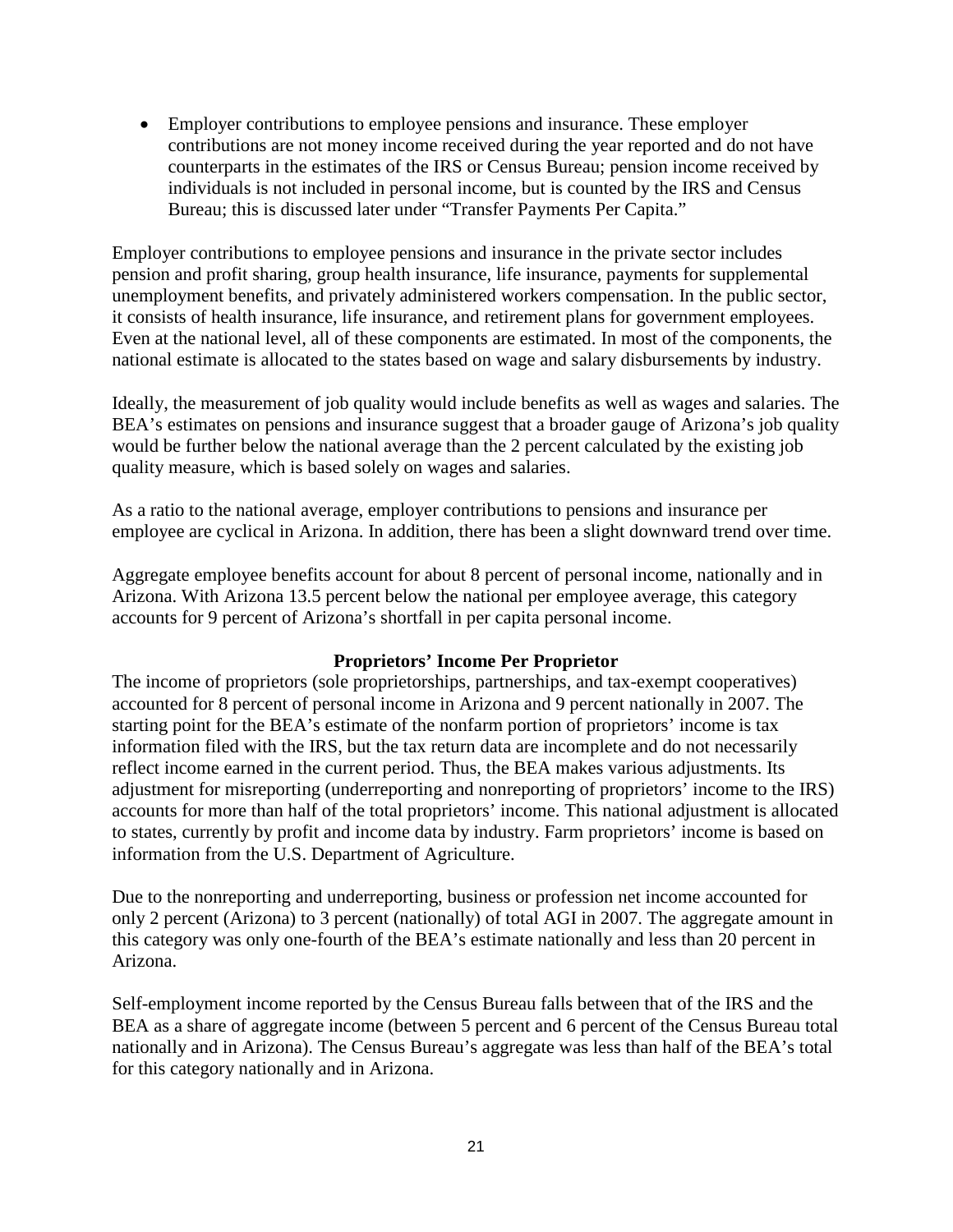With the differing definitions in self-employment income across the three sources, reflected by the very wide differences in the aggregate amount reported, it is not surprising that average selfemployment income in Arizona varies widely as a ratio to the national average. In 2007, proprietors' income per proprietor was 12.7 percent less in Arizona than the national average according to the BEA. Average business net income (aggregate net business income divided by the number of returns that included net business income as a source of income) in Arizona plunged in 2007 relative to the U.S. average according to the IRS, falling to 33 percent lower. In contrast, average self-employment income (aggregate self-employment income divided by the number of households reporting such income) was only 2 percent less than the national average in Arizona, as reported by the Census Bureau.

As a ratio to the national average, the BEA's proprietors' income per proprietor in Arizona has been erratic from year to year, with much of the volatility in the farm sector. In addition to these annual fluctuations, Arizona's proprietors' income per proprietor fell considerably from 14 percent above the national average in 1969 (and still above the U.S. average as late as 1980) to 37 percent below average in 1990. From 1991 through 2002, the ratio recovered much of its earlier losses, but Arizona's figure remained below the U.S. average. The ratio has fallen since 2002 to only 83 percent in 2008. The variations over time in the ratio have little correlation to the variations in the ratios calculated from the data of the Census Bureau and IRS, which in turn have not been correlated with each other.

The lower-than-average proprietors' income per proprietor contributes to Arizona's belowaverage per capita income in each measure. However, given the small percentage of people reporting this type of income, it is a relatively minor cause of the state's per capita income shortfall in 2007, accounting for 1 percent based on Census Bureau's data, 11 percent based on the data from the IRS, and 9 percent according to the BEA's data.

## **Earnings Per Employee**

Earnings by place of work is defined by the BEA as the sum of wages and salaries, other compensation, and proprietors' income. To calculate earnings per employee, earnings by place of work is divided by total employment—the sum of wage and salary workers and the number of proprietors. Arizona's earnings per employee figure was 6.8 percent less than the U.S. average in 2007.

Like its components, the ratio of average earnings per employee in Arizona to the national average is cyclical. The ratio dropped considerably in the 1970s and 1980s, from near the national average at the peak to 12 percent lower, but has partially recovered since 1990.

The Census Bureau reports an earnings figure that is the sum of wages and salaries and selfemployment income. According to the Census Bureau's data, mean earnings of those reporting earnings income in Arizona was 5.3 percent below the national average.

## **Earnings Per Capita**

Earnings by place of residence differs from earnings by place of work primarily in two ways: (1) employer contributions for government social insurance are subtracted from earnings by place of work; and (2) contributions by employees and the self-employed for government social insurance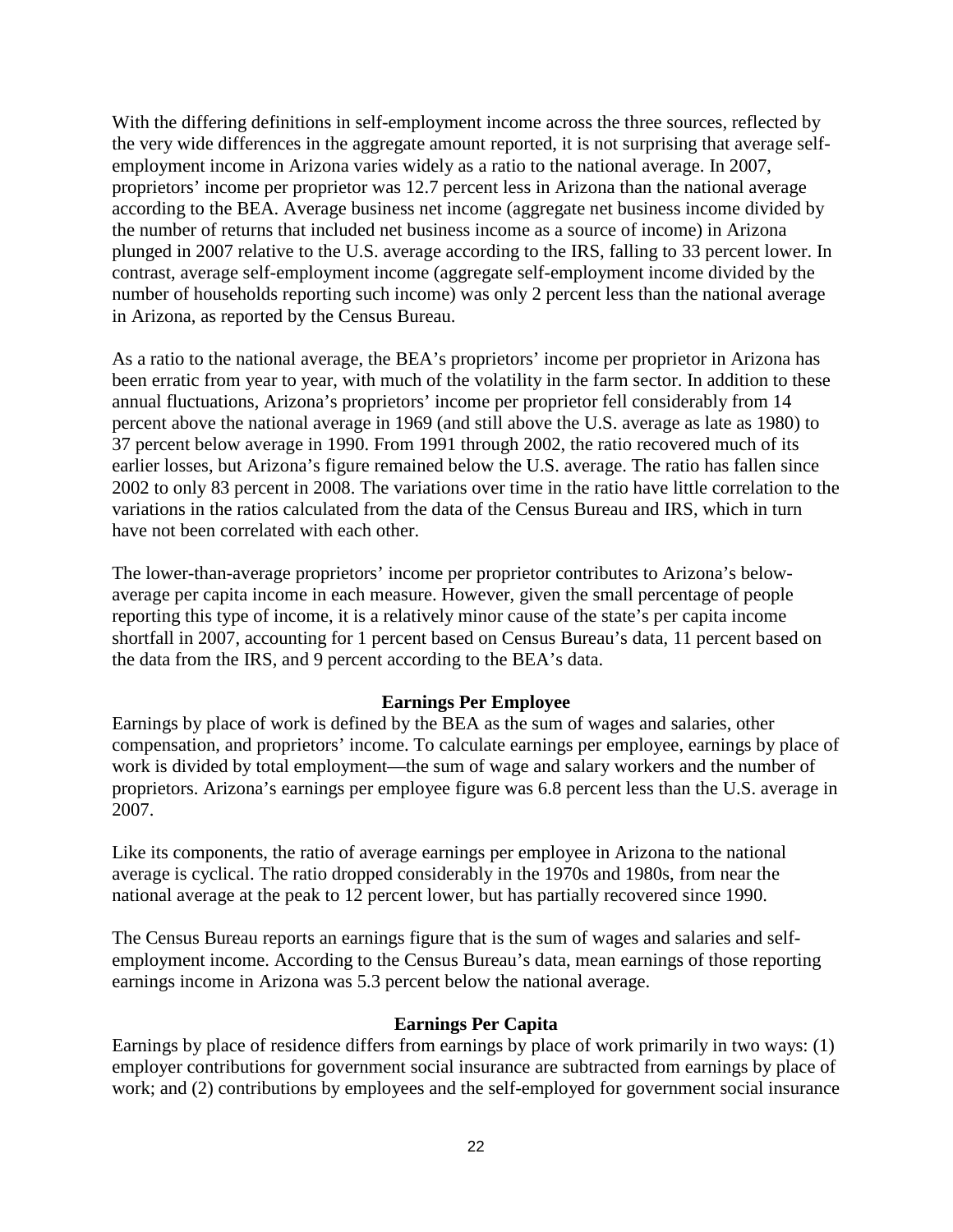are not included in earnings by place of residence. Benefits received from government social insurance are included in the transfer payments category. In addition, a small residence adjustment is made for those who work in one state but live in another. Nationally, two-thirds of personal income comes from earnings by place of residence; the share is slightly lower in Arizona.

Earnings per capita is even further below average in Arizona than earnings per employee. Since the late 1980s, Arizona's earnings per capita has ranged from 13-to-19 percent below average. The ratio of Arizona's earnings per capita to the national average is cyclical. The ratio trended down in the 1970s and 1980s and has modestly recovered since 1990 (see Chart 5).

With per capita earnings 14.9 percent less than the national average in 2007, and with its large share of aggregate personal income, earnings by place of residence accounted for 79 percent of the difference between the state's per capita personal income and the national average in 2007. The share of the income deficiency was even greater based on the data from the IRS (94 percent) and the Census Bureau (102 percent).

## **Employment-to-Population Ratio**

The difference in the two lines in Chart 5—the difference between earnings per employee and earnings per capita expressed as a ratio to the national average—is a result of Arizona's belowaverage workforce participation rate, expressed as the employment-to-population (E-P) ratio. The E-P is calculated using BEA's estimate of total employment, including proprietors as well as wage and salary employees. In 2007, the E-P was 59.7 percent nationally and 54.4 percent in



**CHART 5 ARIZONA AVERAGE EARNINGS AS A PERCENTAGE OF THE U.S. AVERAGE**

Source: Calculated from U.S. Department of Commerce, Bureau of Economic Analysis.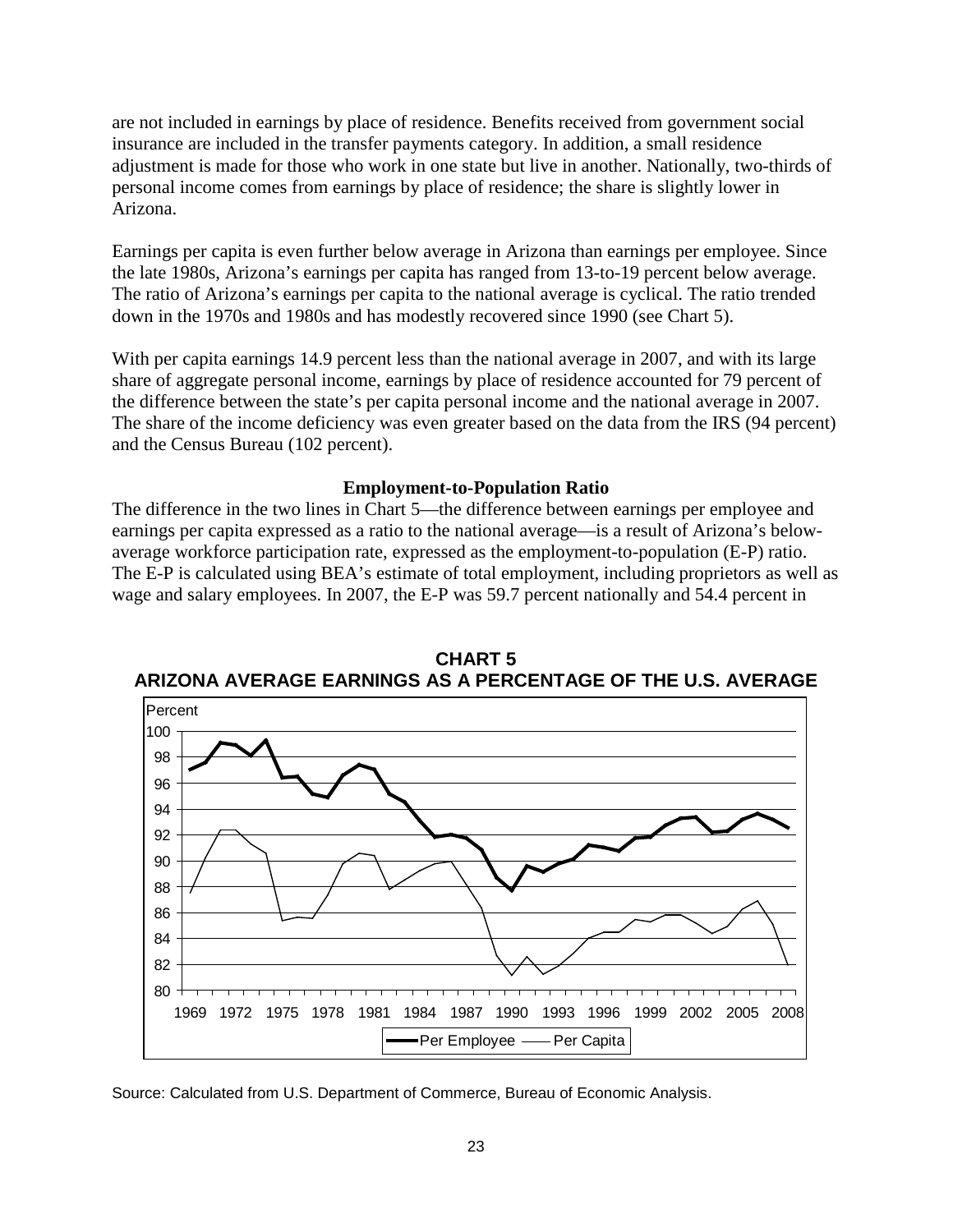Arizona, a difference of 8.9 percent. (Employment is counted as the number of jobs, not the number of individuals employed, so people working more than one job cause this measure of E-P to be slightly overstated.)

The employment-to-population ratio in Arizona has not shown any appreciable trend over time relative to the national average (see Chart 6). The ratio to the U.S. average was at its highest during the early and mid-1980s, reaching 98 percent of the national average. It has been lower than average during the last few years, but this could be due to an overestimate of the state's population. As a ratio to the national average, the employment-to-population ratio in Arizona follows the economic cycle. At cyclical peaks the E-P typically is about 93 percent of the U.S. average; at troughs it usually is around 91 percent. It dropped lower than this in the deep recession in the mid-1970s and again in 2008.

The low employment-to-population ratio is a significant cause of the state's subpar per capita personal income. Its relative impact is estimated as the difference between the effects of earnings by place of residence and earnings by place of work. Its 38 percent share of the deficiency in per capita personal income is the largest of any category. Similarly, the E-P is the largest cause of the below-average income reported by the Census Bureau. Based on the data reported by the IRS, the E-P has an almost equal effect as the average wage on the AGI per exemption shortfall.



**CHART 6 EMPLOYMENT-TO-POPULATION RATIO IN ARIZONA AS A PERCENTAGE OF THE U.S. AVERAGE**

Source: Calculated from U.S. Department of Commerce, Bureau of Economic Analysis and Census Bureau.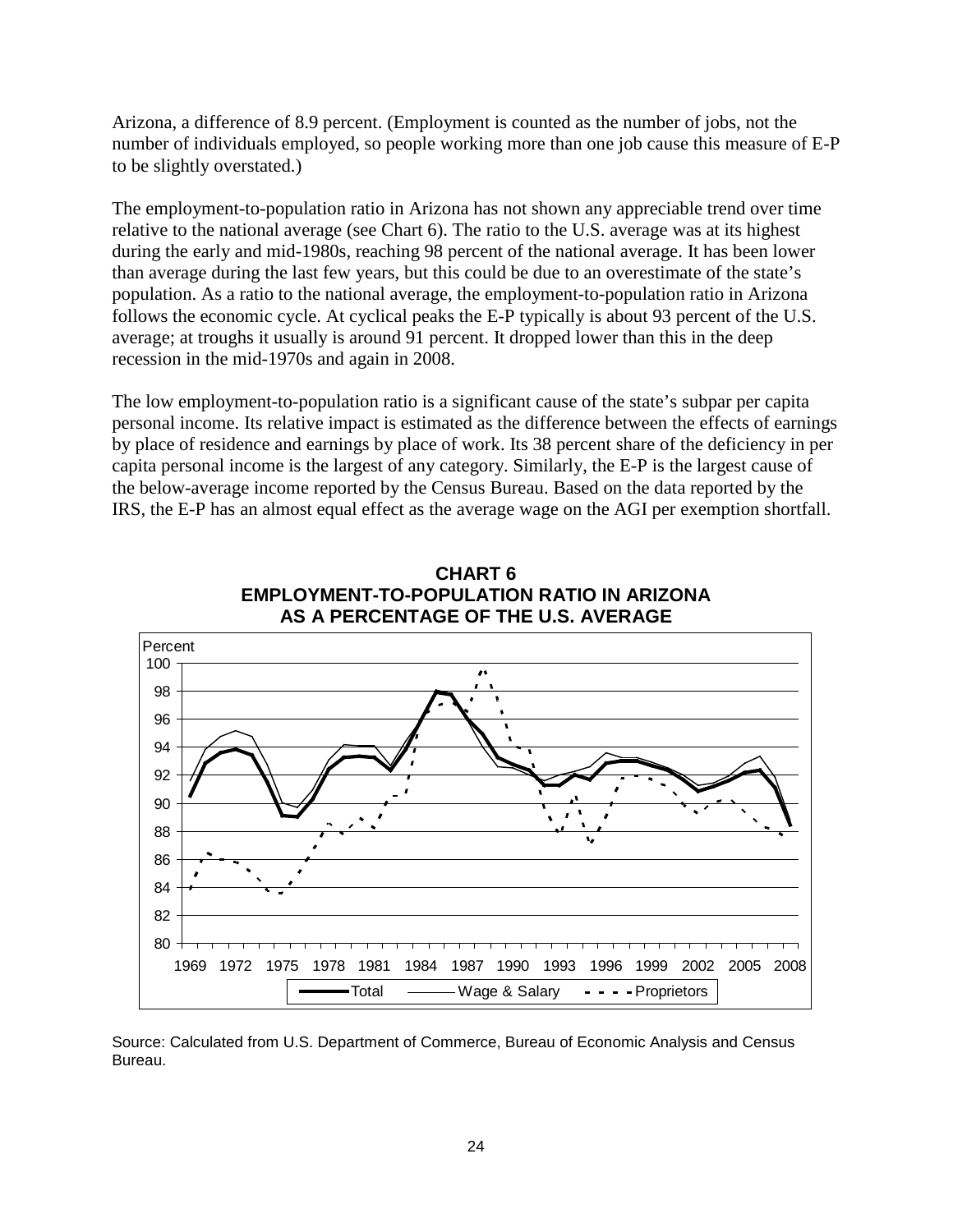A variety of factors contribute to the state's low employment-to-population ratio; the data are based on three years (2006 through 2008) from the ACS:

- A higher percentage of the Arizona population consists of children, which contributes to a higher average household size in Arizona. Arizona's percentage less than 18 years old (26.3 percent) was 7.5 percent higher than the national average (24.5 percent) in 2007 according to the ACS.
- A slightly higher share of Arizonans are age 65 or older (13.0 percent in Arizona versus 12.6 percent nationally, a differential of 3.2 percent).
- A lesser proportion of older Arizonans are active in the labor force. The participation rate in Arizona was 6 percent below average among those 55-to-64 years old and 13 percent below average among those 65 or older. Arizona's strong in-migration of people after they retire likely is the cause its lower participation rates in this age group.
- Even among the prime workforce participation ages of 25 and 54, a lower percentage of Arizonans are in the labor force, with the workforce participation rate 2.5 percentage points less than the U.S. average. The differential was only 1 percent among males, but was nearly 5 percent among females.

Several disparate factors may contribute to the state's low workforce participation rate in the prime age groups. The lower rate likely is related to the poor educational attainment and achievement of those who grew up in Arizona. Those educated in Arizona have lesser educational attainment compared to the national average and to in-migrants to Arizona. Test scores and similar measures have been below average in Arizona for many years. Those with less educational attainment and achievement typically have limited workforce skills; such individuals may be outcompeted for jobs by in-migrants to the state.

A shortage of jobs in parts of rural Arizona, including Indian reservations, also may contribute to the lower workforce participation. The differentially lower workforce participation rates among females relative to the national average probably is related to cultural factors that limit workforce participation among females in certain ethnic and religious groups in Arizona.

The BEA measures the number of jobs, not the number of people employed. Because of people who work more than one job, employment is greater as measured by the BEA than the number reported from the ACS. However, the difference between the BEA and ACS estimates is greater nationally than in Arizona, causing the workforce participation rate in Arizona calculated from BEA data to be lower relative to the national average than calculated from ACS data for the same time period. A number of factors could account for the relatively less employment in Arizona estimated by the BEA: (1) a lesser share of Arizonans hold more than one job; (2) the state's high percentage of undocumented workers may result in an above-average share of adults working in the "underground" economy, not counted as employed by the BEA but counted as employed in the ACS; (3) survey error may be affecting the accuracy of the ACS data; and (4) the BEA's estimate of employment of those not counted in the QCEW may be too low in Arizona.

## **Dividends, Interest, and Rent Per Capita**

Based on the BEA's data, dividends, interest, and rent (DIR) accounted for just over 19 percent of personal income in Arizona in 2007; the share nationally was a little lower. As a share of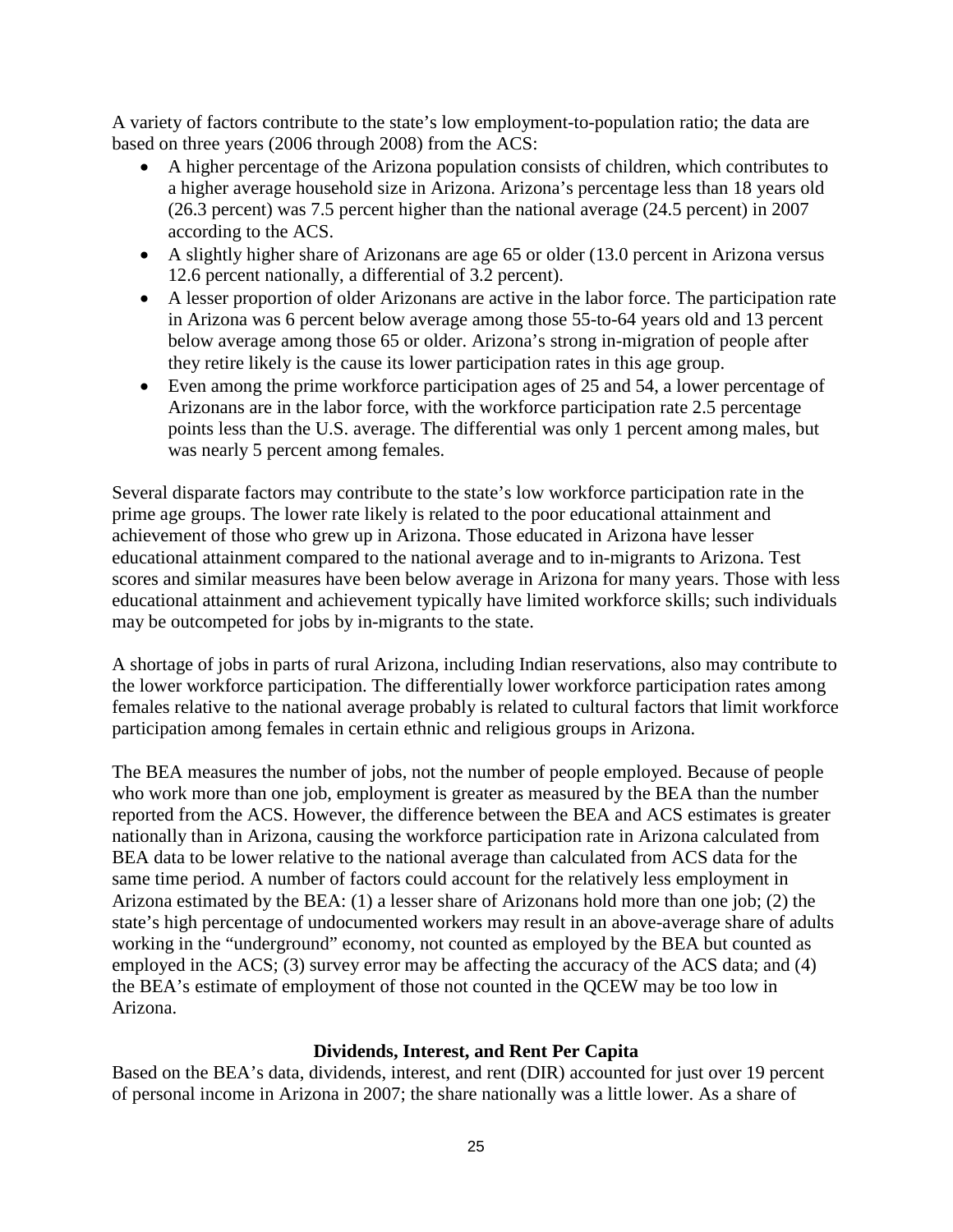personal income, the DIR category rose in importance during the 1970s and 1980s, but has fallen back somewhat since then.

The Census Bureau reports a DIR category as a whole. Its share of total income in 2007 was a little more than 6 percent in Arizona and a little less than 6 percent nationally—much lesser shares than in the BEA's data. The aggregate amount reported by the Census Bureau in 2007 was only 20 percent of the BEA's total nationally and in Arizona. Ruser, Pilot and Nelson found that the Census Bureau's total was lower largely due to definitional differences. However, after adjusting for the definitional differences, it appears that survey respondents very substantially underreport dividends and also underreport interest earnings.

A total for DIR is not available from the IRS. Taxable interest and ordinary dividends are reported as separate categories but rental income is not separately shown. The sum of dividends and interest accounted for a little less than 6 percent of aggregate AGI in 2007, nationally and in Arizona. The aggregate amount was only a little more than 20 percent of the BEA's aggregate. Most of the difference is definitional, but even after adjusting the personal income data, DIR reported by the IRS is less than that estimated by the BEA.

Per capita, DIR as reported by the BEA has been less than the national average in Arizona since 1991. It had been as much as 16 percent higher than the U.S. average in the early 1970s and still was 14 percent higher around 1980. The ratio fell considerably during the 1980s and 1990s. The ratio goes up and down with the economic cycle. In recent years, it has been about 3 percent below the national average at cyclical peaks; at troughs, it has fallen as much as 11 percent below average. In 2007, it was 8.5 percent below average. All three components in Arizona were below the national per capita average in 2007.

Per capita comparisons between the BEA data and the data from the IRS and Census Bureau must be made cautiously since the aggregate totals from the IRS and Census Bureau are only about one fifth that of the BEA. According to the IRS, the per capita figures for both interest earnings and dividends in Arizona were well below the U.S. average in 2007. In contrast, DIR per capita according to the Census Bureau was only 1 percent below average in Arizona. Based on the BEA's data, dividends, interest and rent accounted for 12 percent of the state's shortfall in per capita personal income in 2007. The category's share of the deficiency was 7 percent based on the data of the IRS but less than 1 percent using the Census Bureau's data.

## **Dividends**

Dividends accounted for about 6.5 percent of the BEA's personal income in 2007 nationally and in Arizona, with the share gradually rising over time from 3 percent. According to the IRS, dividends made up less than 3 percent of total AGI; the aggregate was only 30 percent of the BEA's aggregate for dividends nationally; the share was less in Arizona. The figures from the IRS are so much lower because they are limited to ordinary dividends; other dividends are not taxable.

Per capita dividends in Arizona were below the national average in 2007 by 11 percent based on the BEA's data. Based on the data from the IRS, per capita dividends were 16 percent below average in Arizona.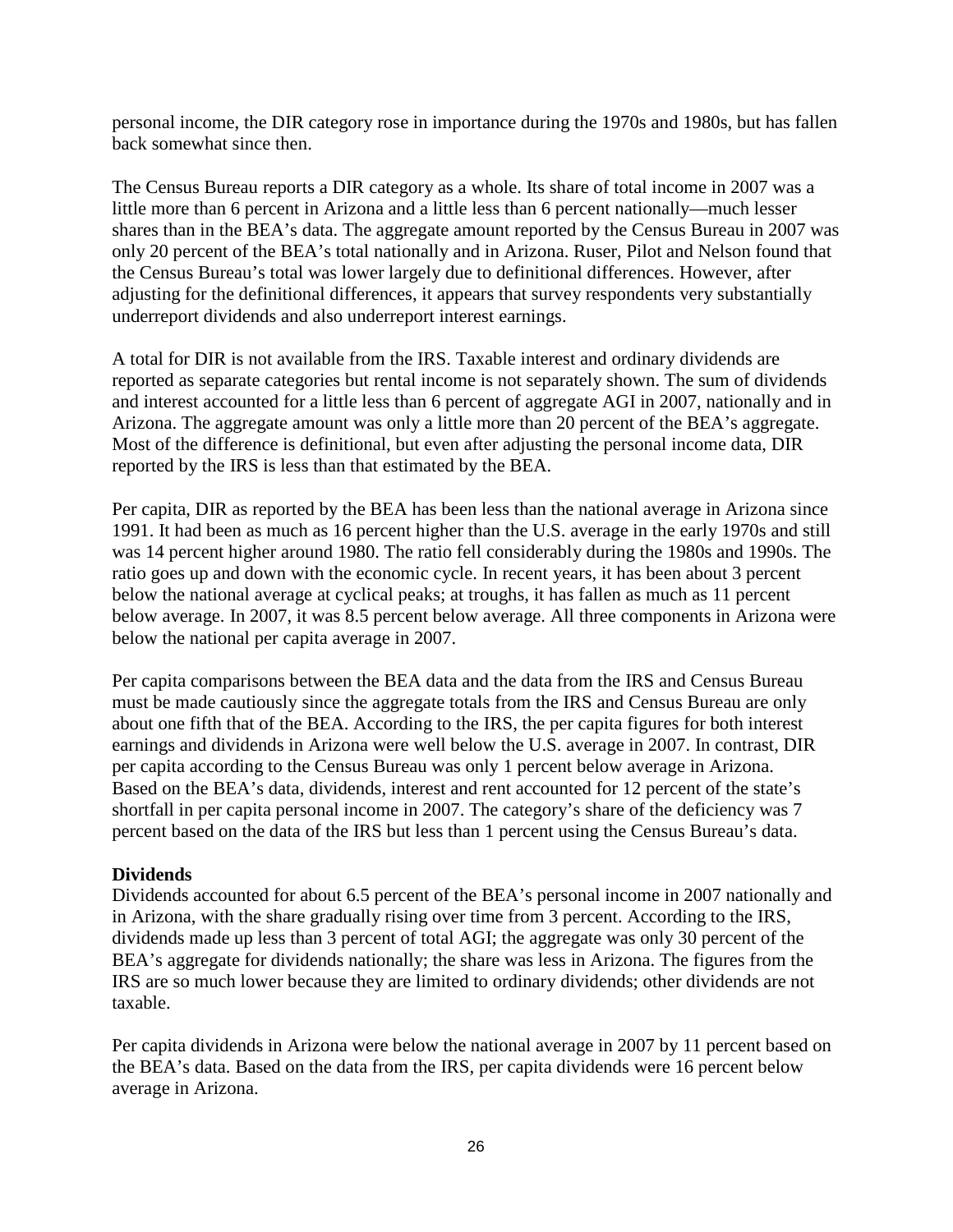## **Interest**

More than half of the BEA's DIR comes from interest earnings. As a share of personal income, interest earnings rose substantially through the 1970s and early 1980s, but now is back down to the historical norm of around 11 percent. Its share in Arizona has been consistently higher than in the nation, but the differential has shrunk over time. Interest consists mostly of monetary interest, but the BEA includes imputed measures as well. The imputed subcomponent's share has increased over time while the monetary component's share rose but then fell back to the historical norm.

Interest income was responsible for only 3 percent of total AGI in 2007, nationally and in Arizona. The aggregate figure from the IRS was only 20 percent of the BEA's total interest, nationally and in Arizona, reflecting both the limitation to the taxable interest by the IRS and the imputation of interest by the BEA.

The per capita interest earnings figure in Arizona was below the national average in 2007 by 7 percent, according to the BEA. The shortfall was 8 percent according to the IRS.

## **Rent**

Rental income accounted for only 1.25 percent of the BEA's personal income in 2007, nationally and in Arizona. The share was greater in the 1970s and 1990s. The rental component also consists of monetary and imputed portions, with the imputed portion about as large as the monetary part. Per capita, the Arizona figure was below the national average in 2007 by 10 percent.

## **Transfer Payments Per Capita**

Transfer payments, as reported by the BEA, accounted for 15 percent of personal income in Arizona in 2007, slightly higher than the share nationally. Transfer payments have become an increasingly large portion of personal income over time. This category consists of disparate sources of income not received from services performed during the period. The BEA divides transfer payments into several components including retirement and disability, medical, income maintenance, unemployment insurance, and various others.

The IRS separately reports four types of retirement income plus unemployment insurance. Other transfer payments, such as veterans' benefits, are not separately reported. Thus, the sum of the four retirement components and unemployment insurance is not as comprehensive as the BEA's transfer payments category.

The Census Bureau reports two retirement income components and two components of public assistance. However, since its "other income" category consists of both transfer payments and other types of income, a transfer payments total comparable to the BEA does not exist.

According to the BEA, overall transfer payments per capita in Arizona have been considerably below the U.S. average. The differential has ranged from 5-to-15 percent, with the smallest differentials occurring during recessionary periods. In 2007, transfer payments per capita were 8 percent below average and accounted for about 9 percent of the state's shortfall in per capita personal income. Each of the major components of transfer payments contributed to Arizona's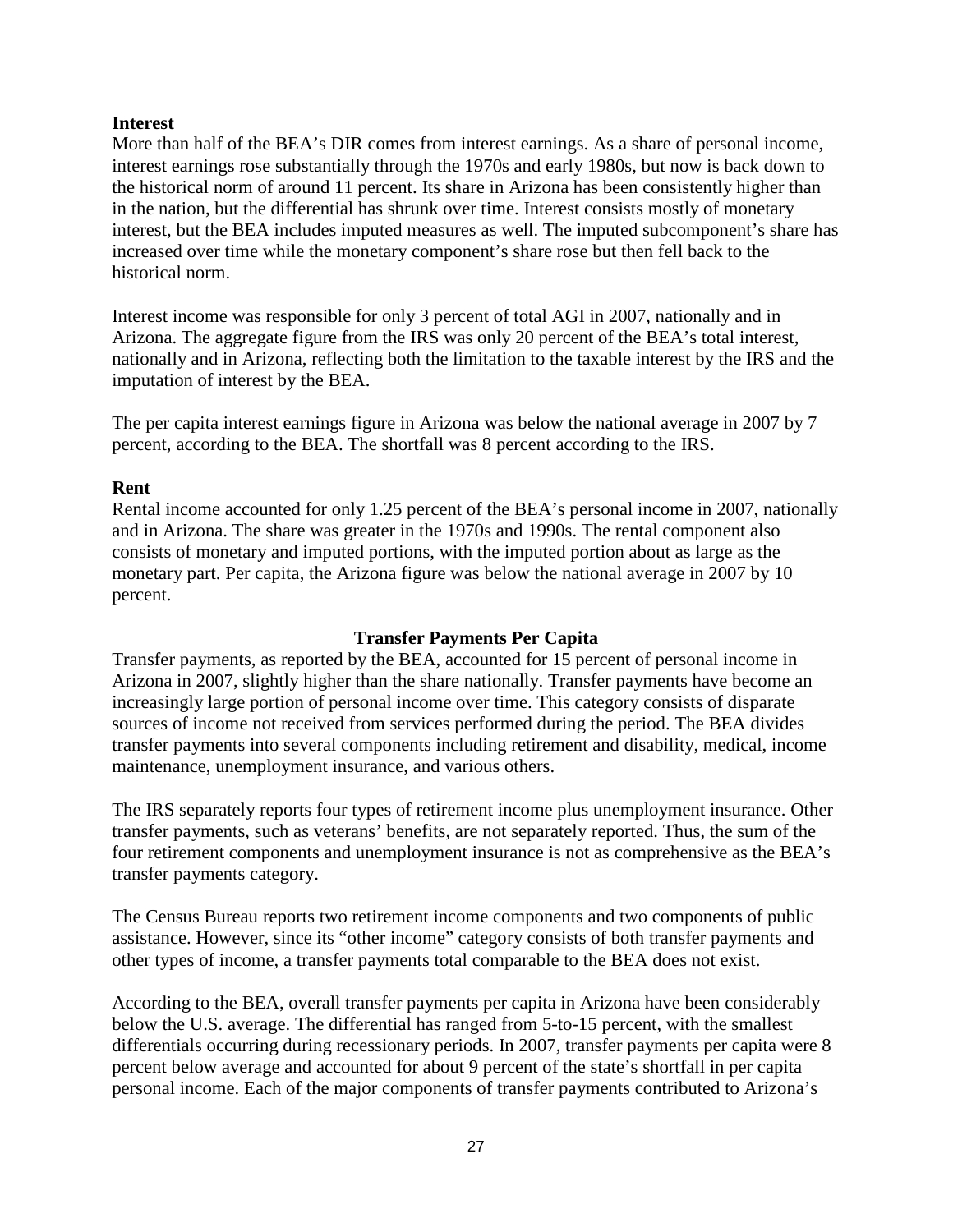income shortfall based on the BEA's data. In contrast, the sum of the identifiable transfer payments categories from the IRS and the Census Bureau each had a per capita figure above the U.S. average.

## **Retirement and Disability Income**

Retirement income consists of contributions made by individuals and by employers, typically over a long span of years. For many Arizonans, at least some of the retirement income was earned before they moved to the state. Social Security, company and government pensions, IRAs, and other instruments all are considered as sources of retirement income. As the savings from these accounts are distributed after a person retires, the income received is recorded by the IRS and the Census Bureau.

The BEA's retirement and disability component is similar, consisting of benefits received from Social Security, railroad retirement, workers compensation, and other government retirement income. However, the BEA treats private retirement income differently. It is not included in transfer payments since the BEA records it as compensation at the time the money is placed into the pension account: a very different concept than cash income.

Looking only at Social Security income, the BEA's aggregate figure in 2007 was greater than the Census Bureau's figure and much greater than the total from the IRS. The latter includes only the taxable portion of Social Security income. After adjusting for definitional differences, aggregate Social Security income reported by the IRS and the Census Bureau still are less than the BEA's total. Survey respondents appear to understate income from this source while the IRS shortfall likely results from those not filing a tax return.

Per capita, Arizona's Social Security figure was higher than the national average based on the Census Bureau's data, but lower based on the BEA's data. The IRS also shows that the per capita amount in Arizona is greater than the U.S. average.

The balance of the BEA's retirement component is small, accounting for only 0.3 percent of personal income. Since they include private retirement income, the other retirement components of the IRS and Census Bureau had a substantially higher aggregate amount, with the total from the IRS greater than that of the Census Bureau. As a share of total AGI, these other retirement components accounted for nearly 9 percent in Arizona; the national share was a percentage point lower. The share of total income from the Census Bureau was not as high, but the Arizona share again was a full percentage point higher than the national share. Per capita, the Arizona figure was nearly equal to the national average based on the BEA's data, but was higher on the other measures, with the figure based on the Census Bureau's data 11.5 percent above the national average.

Combining Social Security and other retirement income, the aggregate amounts reported by the IRS and Census Bureau were substantially greater than the BEA's total—the only category of income in which the BEA's aggregate was not higher. The differential was especially wide in Arizona. Similarly, the per capita figure was greater than the national average in Arizona based on the data of the IRS and Census Bureau, but less than average based on the BEA's data.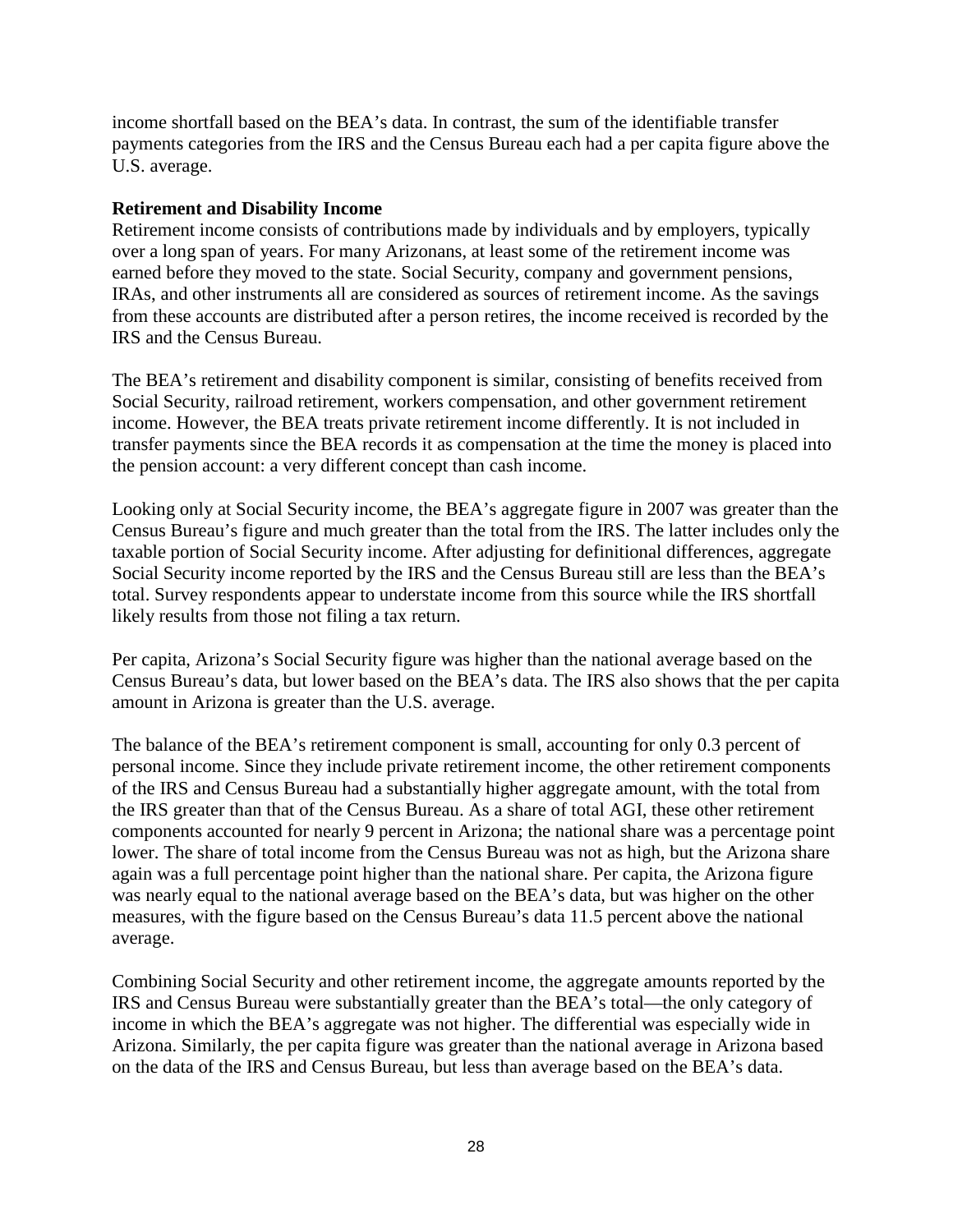Arizona's share of retirees is not much more than the national average, but a much higher portion of its retirees earned their retirement incomes out of state, and the median income in households with a householder of age 65 or older in Arizona was greater than the national average in 2007 (based on data from the ACS), unlike the lower income in Arizona in other age groups. The BEA's accounting substantially understates the retirement income realized in Arizona, contributing to the state's per capita personal income being further below the U.S. average than the per capita incomes calculated from the data of the Tax Foundation, IRS, and Census Bureau.

#### **Public Assistance**

The BEA's income maintenance component includes supplemental security, family assistance, nutrition assistance (food stamps), and a miscellaneous subcomponent. It accounts for a little less than 1.5 percent of personal income nationally and in Arizona. This type of income is not reported by the IRS. The Census Bureau's aggregate public assistance income amounts to only 5 percent of the BEA's total.

According to the BEA, income maintenance per capita in Arizona in 2007 was only 75 percent of the national average. The ratio is cyclical, rising during recessions. According to the Census Bureau, per capita public assistance in Arizona was similarly far below average.

## **Unemployment Compensation**

According to the BEA, unemployment compensation accounted for only 0.3 percent of personal income in 2007; the share was half as large in Arizona. The IRS's aggregate figure was 86 percent that of the BEA; income from this source is not shown separately by the Census Bureau.

Arizona's per capita unemployment compensation in 2007 was less than half the national average based on the BEA's data. It also was far below average based on the data of the IRS.

## **Other Transfers**

Medical benefits have grown over time to become the largest component of BEA's transfer payments, with the share of personal income nearing 7 percent nationally and in Arizona. As a ratio to the national average, Arizona's per capita figure has increased over time; it was 92 percent in 2007 and 96 percent in 2008. Since this is not cash income, it is not included in the totals from the IRS or Census Bureau.

The BEA also includes several small categories within its transfer payments, such as veterans' benefits. Combined, these other components account for less than 1.5 percent of personal income nationally and in Arizona. These sources of income are included in the totals of the IRS and Census Bureau, but are not separately reported.

#### **Other Income**

The Census Bureau has a miscellaneous category for income regularly received. Examples provided to respondents are veterans' benefits, unemployment insurance, child support, and alimony. The first two examples are transfer payments. The last two examples are not included as income by the BEA since they represent the transfer of income, likely earned in the current period, from one person to another. Survey respondents are told to exclude lump-sum payments, such as inheritance or profit from the sale of their home. Thus, the Census Bureau, like the BEA,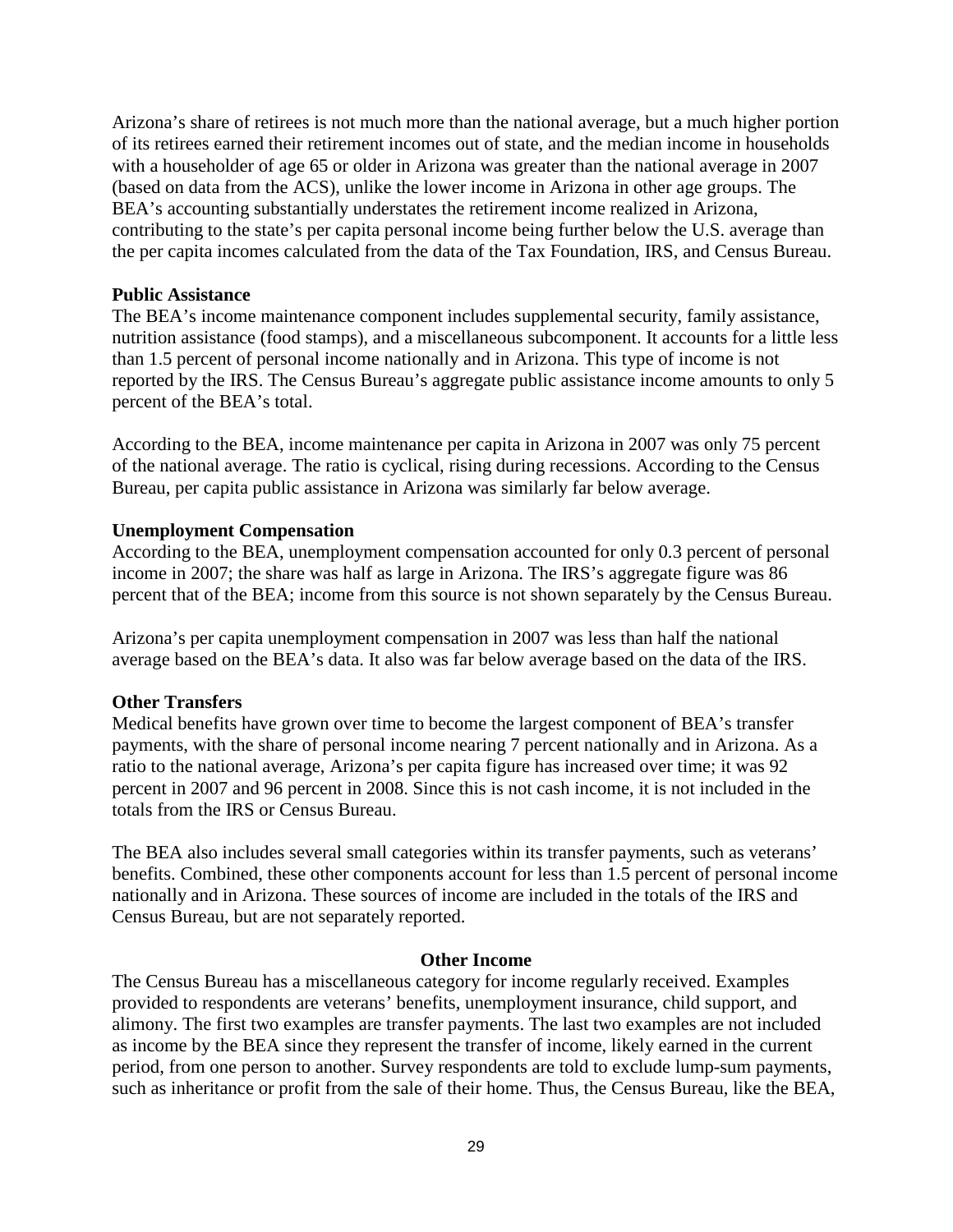does not include capital gains in its total income. This other income accounted for less than 2 percent of the Census Bureau's total income in 2007, nationally and in Arizona. The per capita figure in Arizona was 6 percent less than the national average.

The IRS separately reports capital gains. In 2007, capital gains accounted for 9.6 percent of AGI nationally and in Arizona. Per capita, the figure in Arizona was 10 percent less than the U.S. average. Thus, it accounted for nearly 10 percent of Arizona's deficiency in per capita AGI.

Several income categories, including rental income, are not separately reported by the IRS, nor are the numerous adjustments to income that are considered in calculating adjusted gross income. The aggregate amount of these other income categories less the adjustments can be calculated; the share of AGI in 2007 was 3.0 percent nationally and slightly higher in Arizona. Per capita, the Arizona figure was 0.3 percent higher than the U.S. average.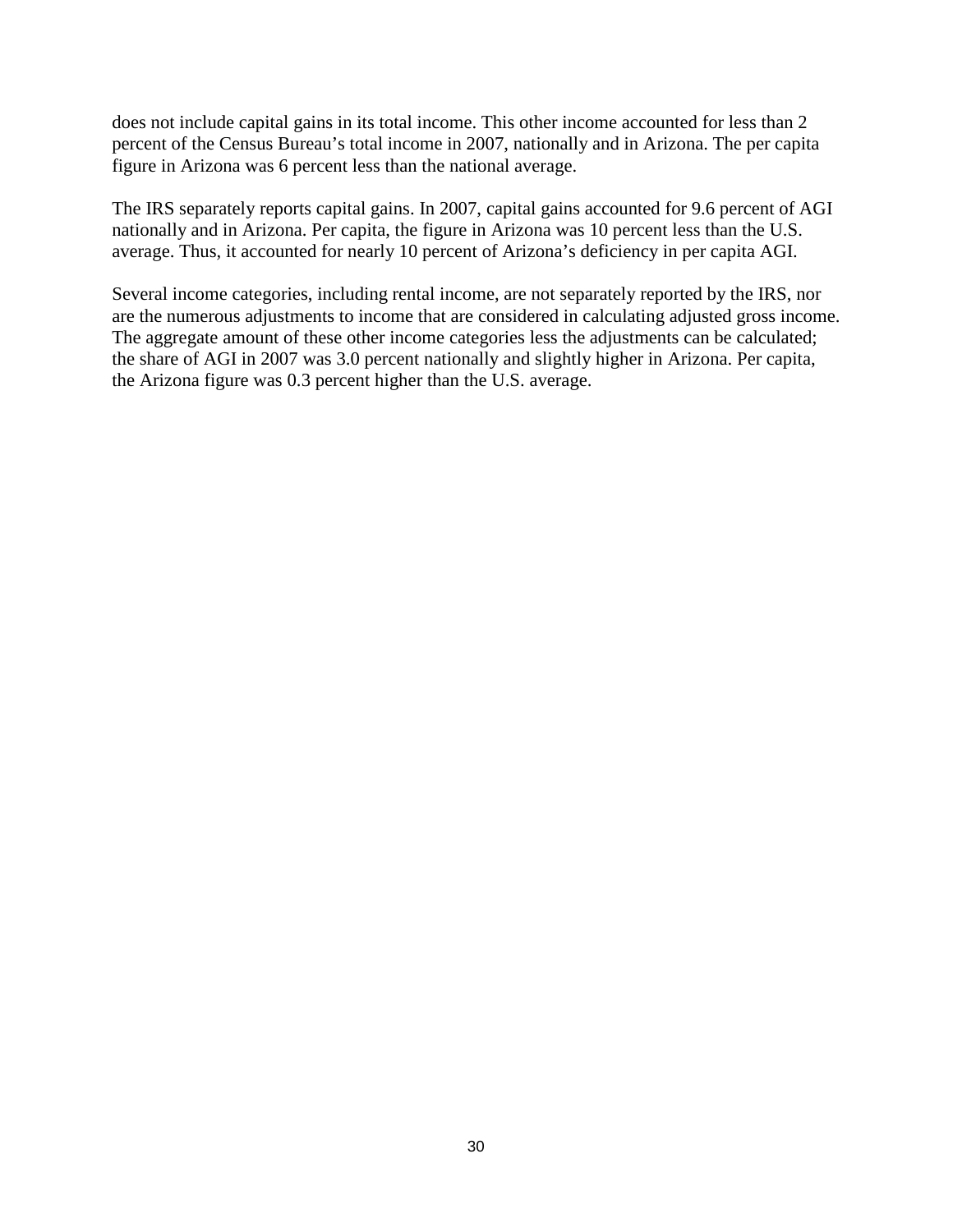## **CONCLUSIONS**

#### **Evaluation of the Four Income Measures**

Each income measure has various conceptual and practical shortcomings, as summarized in Table 6. If the purpose of the income measure is to provide a broad indicator of economic performance, the BEA's per capita personal income measure has the advantage because of its breadth. However, this breadth—the inclusion of noncash income and income received by other than individuals—makes the BEA's measure the least well suited if the purpose is to quantify the usable (cash) income of individuals or households. Ruser, Pilot and Nelson recognize this shortcoming in their paper and suggest that other measures of income be used to track spending capacity and to measure the tax base.

The Tax Foundation measure starts with the BEA's data but adds and subtracts various categories so that the result is closer to a measure of cash income. In doing so, many of the shortcomings of the BEA's measure for the purpose of measuring cash income are corrected in the Tax Foundation's measure. In particular, the Tax Foundation adds realized capital gains and adds an estimate of the distribution of private pensions, subtracting the BEA's amount that employers contributed to pension accounts. Unfortunately, the Tax Foundation is forced to use approximations for most of the additions and subtractions since data are unavailable. It also has to retain the BEA's approximations for various components that also are due to a lack of data.

A serious shortcoming of the Census Bureau's income measure is that it is based on a relatively small sample, with the income data being self reported. Respondents appear to understate most types of income. The accuracy of the income of people living in group quarters is especially in question. If individuals living in group quarters are excluded, the ratio to the national average of

| <b>BEA Per Capita</b>  | <b>IRS AGI Per</b>      | <b>Census Bureau Per</b>                 | <b>Tax Foundation Per</b>   |
|------------------------|-------------------------|------------------------------------------|-----------------------------|
| <b>Personal Income</b> | <b>Exemption</b>        | Capita Income                            | Capita Income               |
| Not defined as money   | Does not include        | Data are self reported                   | Largely based on BEA        |
| income of individuals  | incomes of those who    | and unverified: most                     | measure: various            |
|                        | do not file tax returns | income types appear to<br>be understated | components are<br>estimated |
| Various components     | Only includes taxable   | Based on a sample:                       | All adjustments to the      |
| are estimated          | income                  | subject to survey error                  | BEA data are estimated      |
| Excludes capital gains | Self-employment         | Income geographically                    | The population used to      |
|                        | income is               | misreported for those                    | calculate per capita        |
|                        | underreported           | who move                                 | figures is estimated        |
| The population used to | Income geographically   | Detail by income type is                 |                             |
| calculate per capita   | misreported for those   | available only for                       |                             |
| figures is estimated   | who move                | households                               |                             |
|                        | Data on exemptions      | The population used to                   |                             |
|                        | available only since    | calculate per capita                     |                             |
|                        | 2002                    | figures is estimated                     |                             |
|                        |                         | Excludes capital gains                   |                             |
|                        |                         | Data are available only                  |                             |
|                        |                         | for certain years                        |                             |

#### **TABLE 6 SHORTCOMINGS OF INCOME ESTIMATES**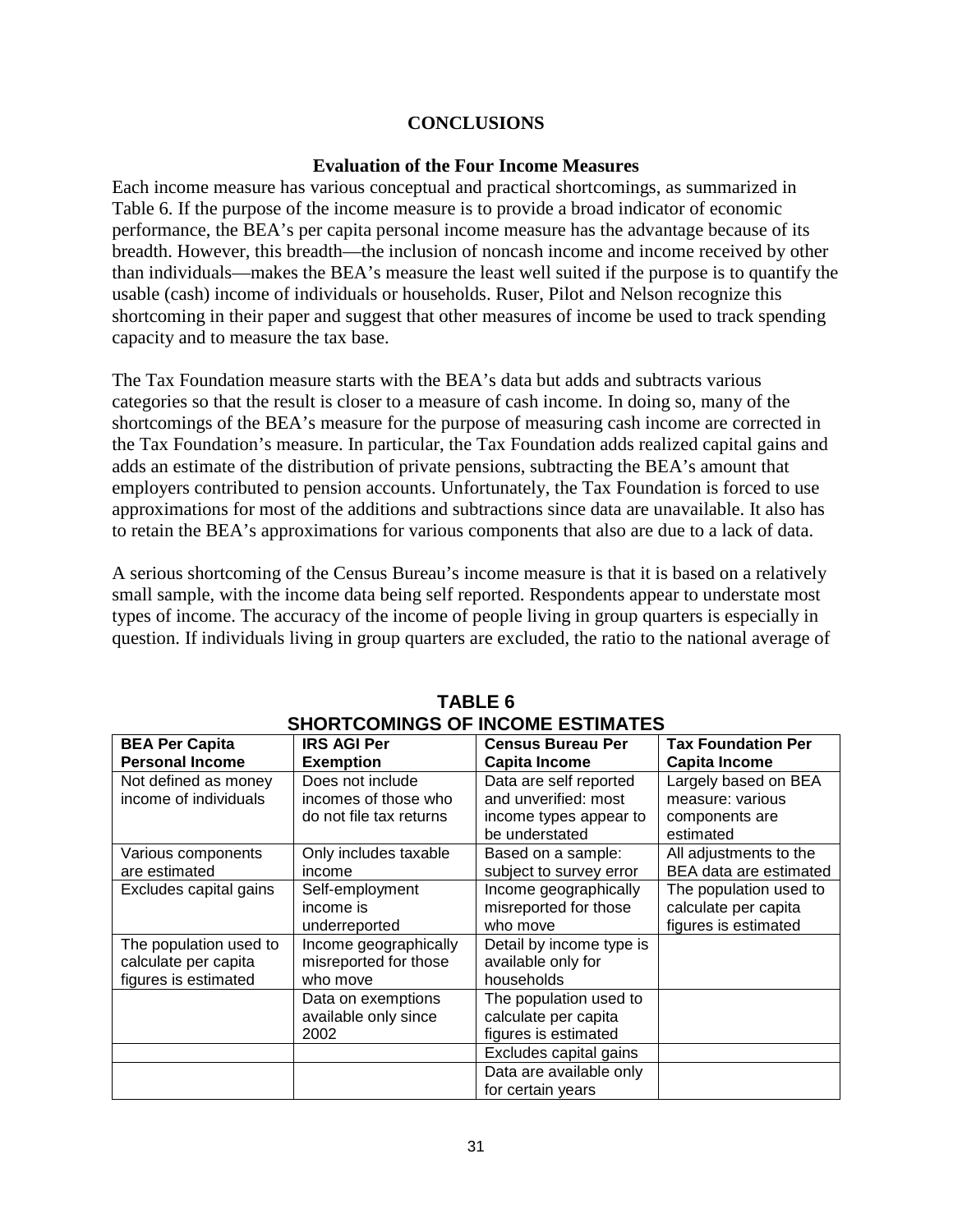the per capita income of individuals living in households in Arizona is more in line with the other measures; the ratio in both 2006 and 2007 was nearly identical to that from the IRS.

The data from the IRS have a significant shortcoming in that only taxable income is reported. Further, those with taxable income who do not file a tax return cause aggregate income to be understated and may bias the estimate of per capita income. Self-employment income is significantly understated.

In 2007, per capita income in Arizona ranged from 7 percent below average based on the Census Bureau's data to 13 percent below average based on BEA's data. This differential is representative of all years; in 2008, the Census Bureau's measure was 8 percent below average and the BEA's measure was 15 percent below average. Thus, the BEA's data suggests a problem nearly double in magnitude to that estimated from the Census Bureau's data. The measures of the Tax Foundation and IRS indicate that Arizona's ratio to the U.S. average is between those of the BEA and Census Bureau, with the former closer to the estimate from the BEA and the latter closer to the Census Bureau's estimate.

Per capita income in Arizona relative to the U.S. average varies across the four measures largely for two reasons: (1) the differing relative importance of each type of income due to definitional and methodological differences that cause the value of aggregate income to vary across the measures; and (2) variation across the measures in the per capita difference between the national average and Arizona.

Limiting the Census Bureau's income to that received by individuals living in households, a comparison was made of the measures of the BEA, IRS, and Census Bureau by type of income. By income type, the multiplication of the share of aggregate income by the percentage point difference from the national average in Arizona's per capita income serves as an indicator of the causes of the differing magnitudes of Arizona's overall per capita income deficiency relative to the national average.

The largest single cause of the differing estimates of Arizona's overall per capita income relative to the national average is the very different way the BEA has of handling private retirement income. The BEA indicates that per capita retirement income in Arizona is less than the national average while the IRS and Census Bureau show that it is greater than average. If the goal is to measure cash income received during a year by residents, the BEA's methodology is inappropriate.

The second largest cause of the differences across the measures is in the dividends, interest, and rent category. While all three measures indicate that Arizona's per capita DIR income is less than the U.S. average, DIR's share of total income is much higher according to the BEA. From the perspective of cash income, the BEA overstates DIR, but the IRS understates it due to only including the taxable portions. It appears that respondents to the Census Bureau surveys underreport DIR (nationally and in Arizona).

Transfer payments other than retirement also are a significant cause of the differing estimates of per capita income in Arizona relative to the national average. This is mostly due to the BEA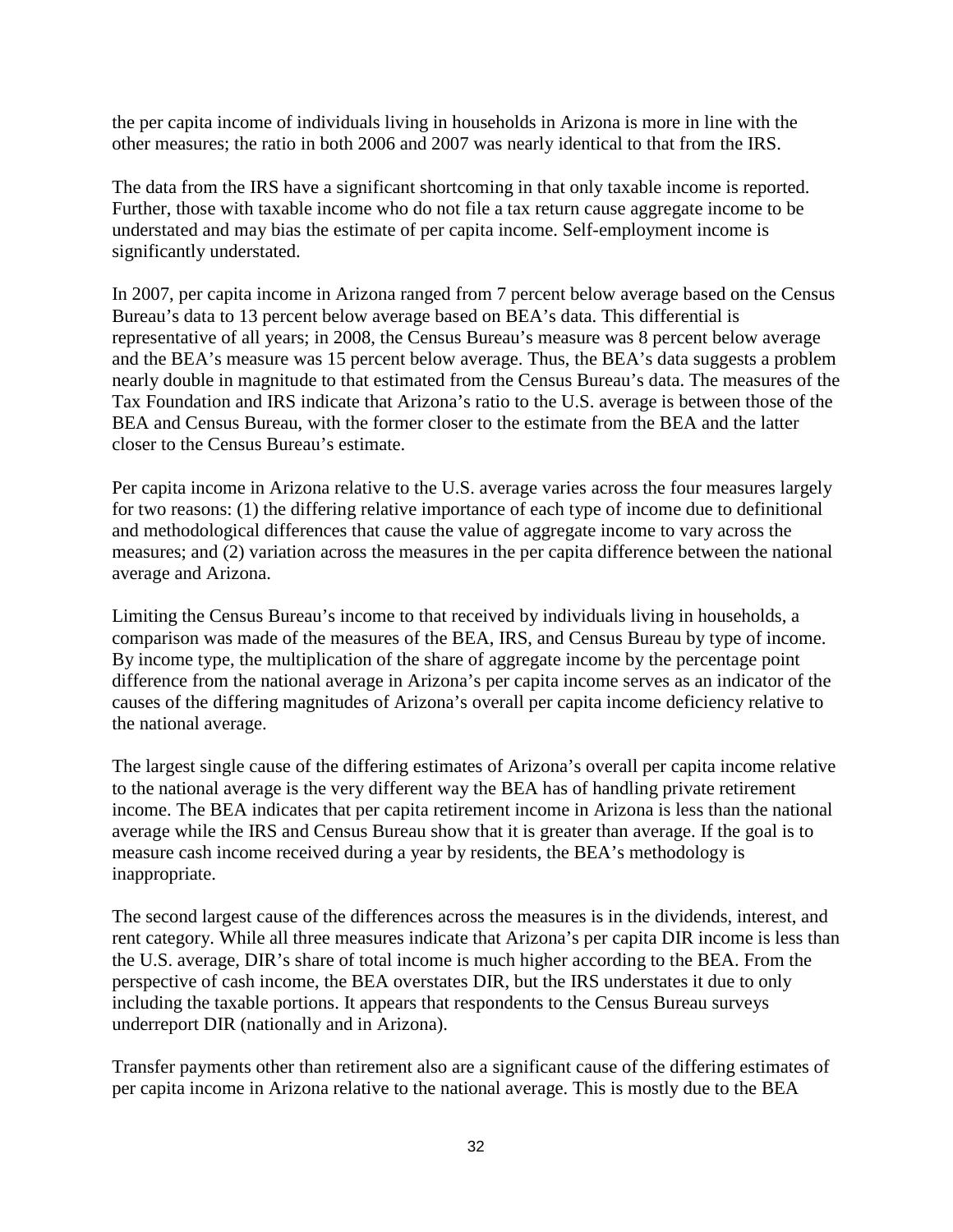including medical benefits that the IRS and Census Bureau do not include since these benefits (primarily Medicare and Medicaid) do not represent cash income.

The IRS also differs from the BEA in that the negative effect of low per capita earnings (self employment and wages and salaries) is not as great according to the IRS. However, this is offset by the IRS including capital gains, which are below the per capita average in Arizona.

Overall per capita income in Arizona relative to the national average is quite similar in the measures of the IRS and the Census Bureau if the income of people living in group quarters is excluded from the Census Bureau's data. Earnings per capita is a lesser cause of the state's deficiency in per capita income based on the data of the IRS, but this is offset by the inclusion of capital gains by the IRS.

Based on this analysis, the BEA's measure is conceptually inappropriate to use as a measure of cash income received during a particular period due to its inclusion of some forms of noncash income and its exclusion of capital gains. Given its treatment of retirement income, the BEA's methodology is a particular issue in Arizona.

The accuracy of the Census Bureau's overall measure of income is in doubt given the unlikely results for individuals living in group quarters. If group quarters income is excluded, the primary concerns with using the Census Bureau's measure are its exclusion of capital gains, its apparent underreporting, especially of DIR, and the likelihood of erratic results from year to year due to survey error.

The primary limitations of the adjusted gross income measure of the IRS are the focus on taxable income, adjustments to gross income, and that some taxpayers with taxable income do not file a tax return. However, it is not apparent that these limitations are biasing the estimate of Arizona's per capita income as a percentage of the national average.

The Tax Foundation adjusts for the most significant shortcomings in the BEA's measure when used as a gauge of cash income. However, since detail is not available by income type, the Tax Foundation's measure cannot be evaluated. In particular, the differences between it and the IRS cannot be identified. While the overall difference in Arizona's per capita income in 2007 as a ratio to the national average between these two measures was relatively small in 2007, it was larger in the preceding five years, as summarized in Table 7. Thus, it is not possible to ascertain whether the IRS or the Tax Foundation provides the more accurate gauge of income in Arizona.

## **Causes of Arizona's Low Incomes**

The low workforce participation rate in Arizona is the largest cause of the state's per capita income being below the national average (see Table 8). The other major cause is the low average wage. Combined, these two factors account for the majority of the state's shortfall in per capita income: 61 percent based on the BEA's data, 74 percent using the data of the IRS, and 100 percent based on the Census Bureau's data.

Self-employment income and dividends, interest, and rent also contribute to the low income reported by each of the three sources, but the impact of these income types is insignificant in the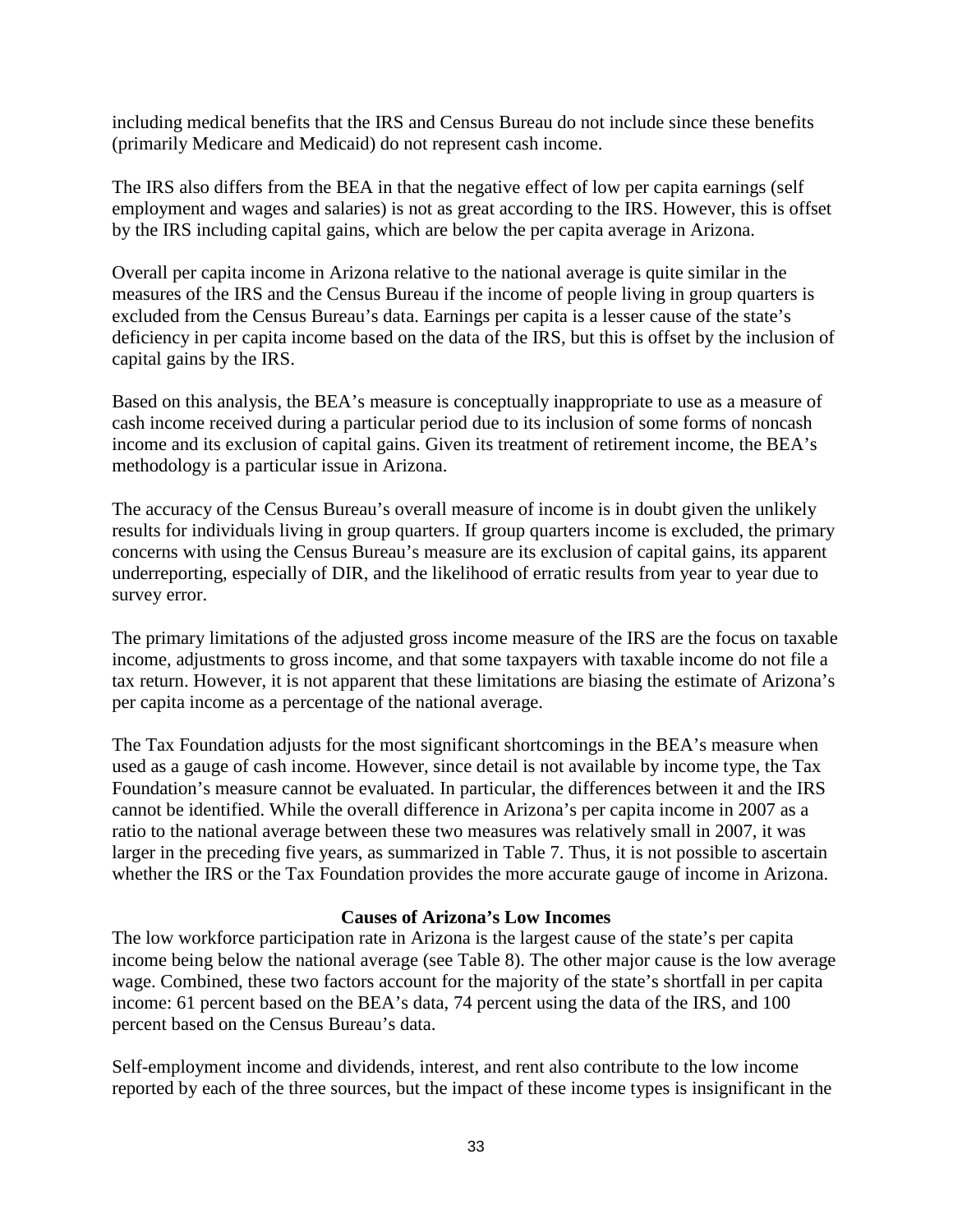Census Bureau's data. Nonwage compensation is another cause of the BEA's per capita personal income being below average, but this factor is not measured in the data of the IRS or Census Bureau. Similarly, low capital gains contributes to the low income based on the data of the IRS but is not included in the other sources. The major difference across the three sources is that per capita transfer payments are a cause of the BEA's subpar per capita personal income but are not among the reasons for the IRS's low AGI per exemption or the Census Bureau's low per capita income from the ACS.

## **TABLE 7 COMPARISON OF SELECTED PER CAPITA INCOME MEASURES**

|      |                       | Percentage Difference From the National Average | <b>Difference From Tax Foundation</b> |                |            |
|------|-----------------------|-------------------------------------------------|---------------------------------------|----------------|------------|
|      | <b>Tax Foundation</b> | Census Bureau*                                  | <b>IRS</b>                            | Census Bureau* | <b>IRS</b> |
| 2002 | $-12.7%$              |                                                 | $-9.3%$                               |                | 3.4        |
| 2003 | $-12.6$               |                                                 | $-9.5$                                |                | 3.1        |
| 2004 | $-12.0$               |                                                 | $-7.9$                                |                | 4.1        |
| 2005 | $-10.6$               | $-7.0\%$                                        | $-4.8$                                | 3.6            | 5.8        |
| 2006 | $-10.0$               | $-6.3$                                          | -6.6                                  | 3.7            | 3.4        |
| 2007 | $-11.6$               | $-9.8$                                          | $-10.2$                               | 1.8            | 1.4        |
| 2008 | $-13.7$               | $-11.3$                                         |                                       | 2.4            |            |

\* Aggregate household income divided by the number of people living in households

Source: Calculated from the Tax Foundation; U.S. Department of Commerce, Census Bureau; and Internal Revenue Service.

## **TABLE 8 CAUSES OF ARIZONA'S SUBPAR PER CAPITA INCOMES IN 2007**

|                               | <b>Per Capita</b><br>Personal Income* | <b>Adjusted Gross</b><br>Income** | Per Capita<br>Income*** |
|-------------------------------|---------------------------------------|-----------------------------------|-------------------------|
| Earnings                      | 79%                                   | 85%                               | 101%                    |
| Employment-to-Population      | 38                                    | 37                                | 60                      |
| Ratio                         |                                       |                                   |                         |
| Earnings by Place of Work     | 41                                    | 48                                | 41                      |
| <b>Wages and Salaries</b>     | 23                                    | 37                                | 40                      |
| <b>Other Compensation</b>     | 9                                     | x                                 | x                       |
| Proprietors' Income           | 9                                     | 11                                |                         |
| <b>Capital Gains</b>          | x                                     | 9                                 | x                       |
| Dividends, Interest, and Rent | 12                                    |                                   |                         |
| <b>Transfer Payments</b>      | 9                                     | p١                                | p2                      |

\* U.S. Department of Commerce, Bureau of Economic Analysis, Regional Economic Information System \*\* Internal Revenue Service, Statistics of Income

\*\*\* U.S. Department of Commerce, Census Bureau, American Community Survey

x: not applicable

p: a positive factor; does not contribute to below-average income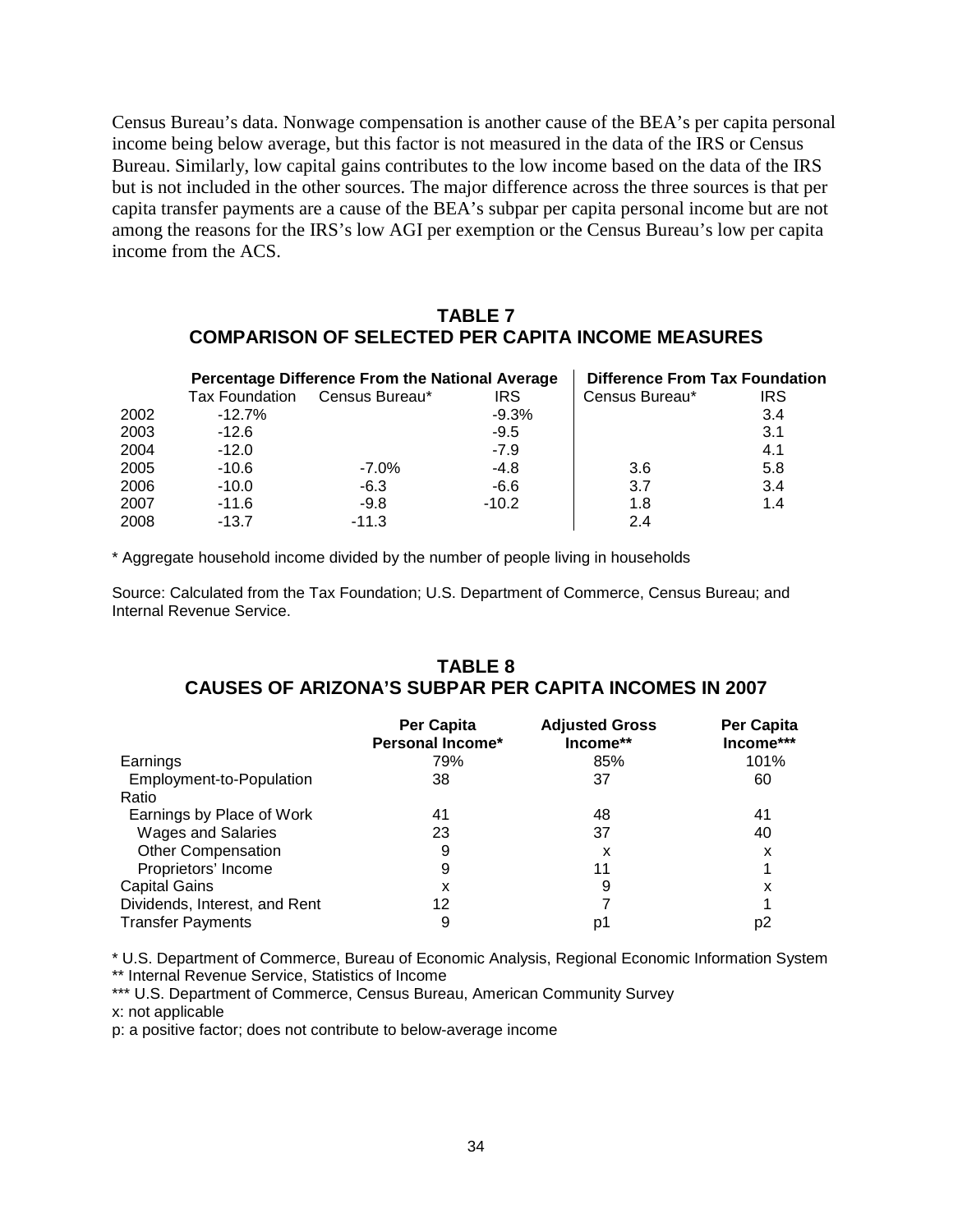These findings are similar to those from a 1996 study (that examined 1994 data) of the BEA's per capita personal income (see Table 9). The 1996 study did not look at the other measures of income, but used a somewhat different methodology and examined some of the BEA's components in more detail by using microdata from the 1990 decennial census. A key finding from that study is that Arizona was not above the national average on any component of personal income, even with wages and salaries divided into five subparts and with the employment-topopulation ratio divided into three components.

# **TABLE 9 CAUSES OF ARIZONA'S SUBPAR PER CAPITA PERSONAL INCOME**

|                                | 1994 | 2007 |
|--------------------------------|------|------|
| Earnings                       | 82%  | 79%  |
| Employment-to-Population Ratio | 33   | 38   |
| Earnings by Place of Work      | 49   | 41   |
| <b>Wages and Salaries</b>      | 32   | 23   |
| <b>Other Compensation</b>      | 6    | 9    |
| Proprietors' Income            | 11   | 9    |
| Dividends, Interest, and Rent  | 8    | 12   |
| <b>Transfer Payments</b>       | 10   | 9    |

Source: Calculated from U.S. Department of Commerce, Bureau of Economic Analysis, Regional Economic Information System. The 1994 data are from the March 1996 study from the Seidman Research Institute, *Arizona Per Capita Personal Income and Components.*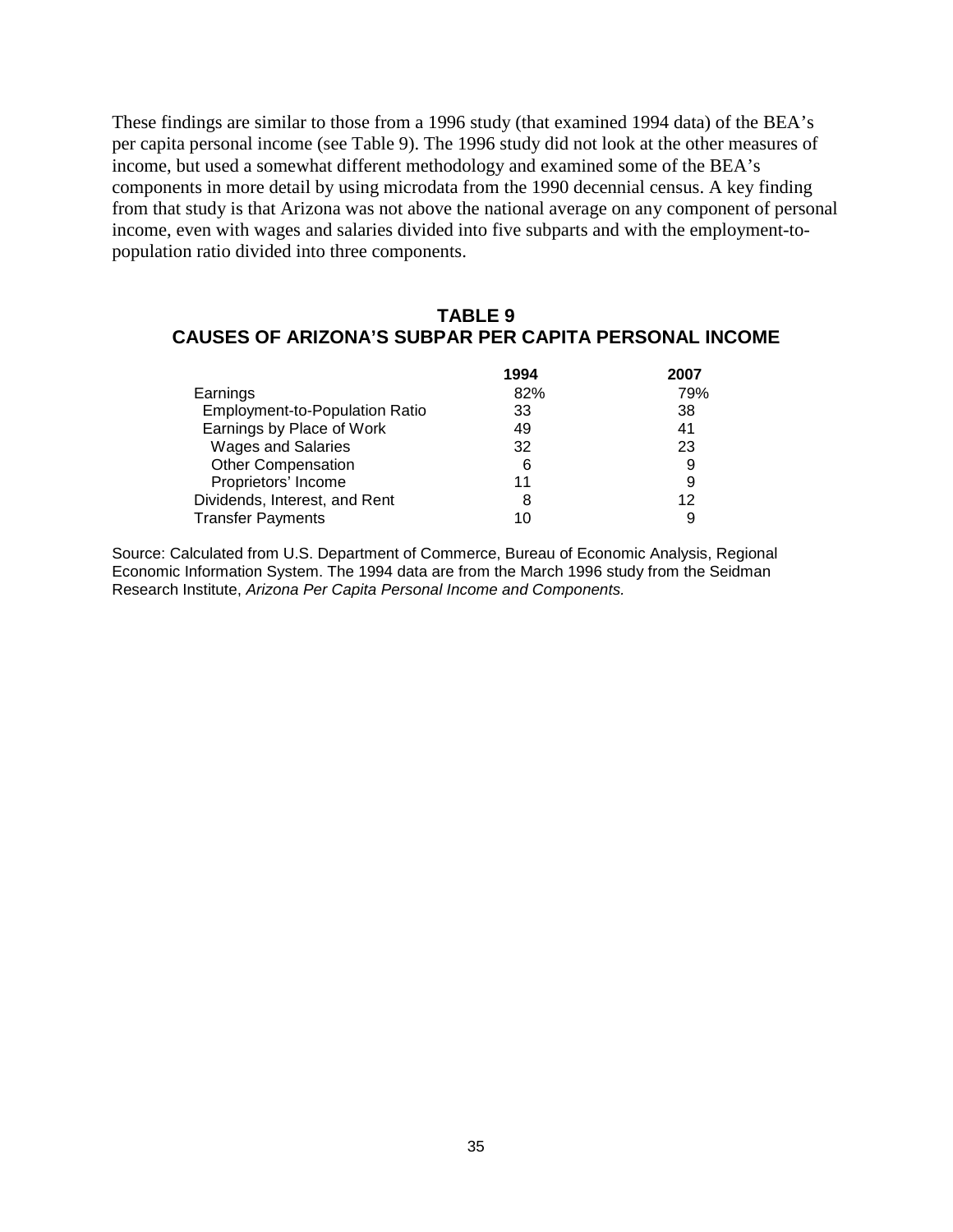## **PUBLIC POLICY INITIATIVES TO RAISE THE INCOME OF ARIZONANS**

Some of the factors contributing to the low incomes in Arizona are not easily influenced by public policy. While low workforce participation rates and low wages are responsible for most of the low incomes, portions of each of these factors are outside the control of policymakers.

## **Employment-to-Population Ratio**

As discussed earlier, a variety of factors contribute to the state's low employment-to-population ratio relative to the national average; most of these factors are not under the control of policymakers:

- A higher percentage of the Arizona population consists of children.
- A slightly higher share of Arizonans are age 65 or older.
- Arizona has a higher proportion of early retirees. Thus, the workforce participation rate of those 55-to-64 years old is considerably below the national norm, as is the participation of those 65 or older.
- Even among the prime workforce participation ages of 25 and 54, a lower percentage of Arizonans are in the labor force.
	- The below-average educational attainment and achievement of those who grew up in Arizona contributes to poor workforce skills, causing some Arizonans to have difficulty competing for jobs with more highly skilled newcomers.
	- In parts of rural Arizona, including Indian reservations, there is a shortage of jobs.
	- Cultural factors may limit workforce participation among females in certain ethnic and religious groups.
	- The state's high percentage of undocumented workers may result in an above-average share of adults working in the "underground" economy and not counted as employed.

The 1996 study divided the E-P ratio into three parts: the share of the population 16 or older, the demographics of the population 16 or older, and the E-P of the population 16 or older after controlling for demographic differences. It found that the three components were equally responsible for the state's low E-P.

The primary factor that can be influenced by public policy is the educational attainment and achievement of children receiving their educations in Arizona. In addition, the creation of more jobs in those rural areas with a shortage of jobs should be a goal of public policy, but improving conditions in such areas will be very difficult.

As can be seen in Table 10, low workforce participation rates are present throughout most of Arizona. Low workforce participation rates occur both among wage and salary employees and self employed.

Employment in Table 10 is counted at the place of work, but the population is counted at the place of residence. If a labor market includes more than one county, then the county with the core employment center may appear to have a high E-P. However, this is misleading: the entire labor market should be examined. Thus, Graham and Greenlee counties are combined, as are Maricopa and Pinal counties.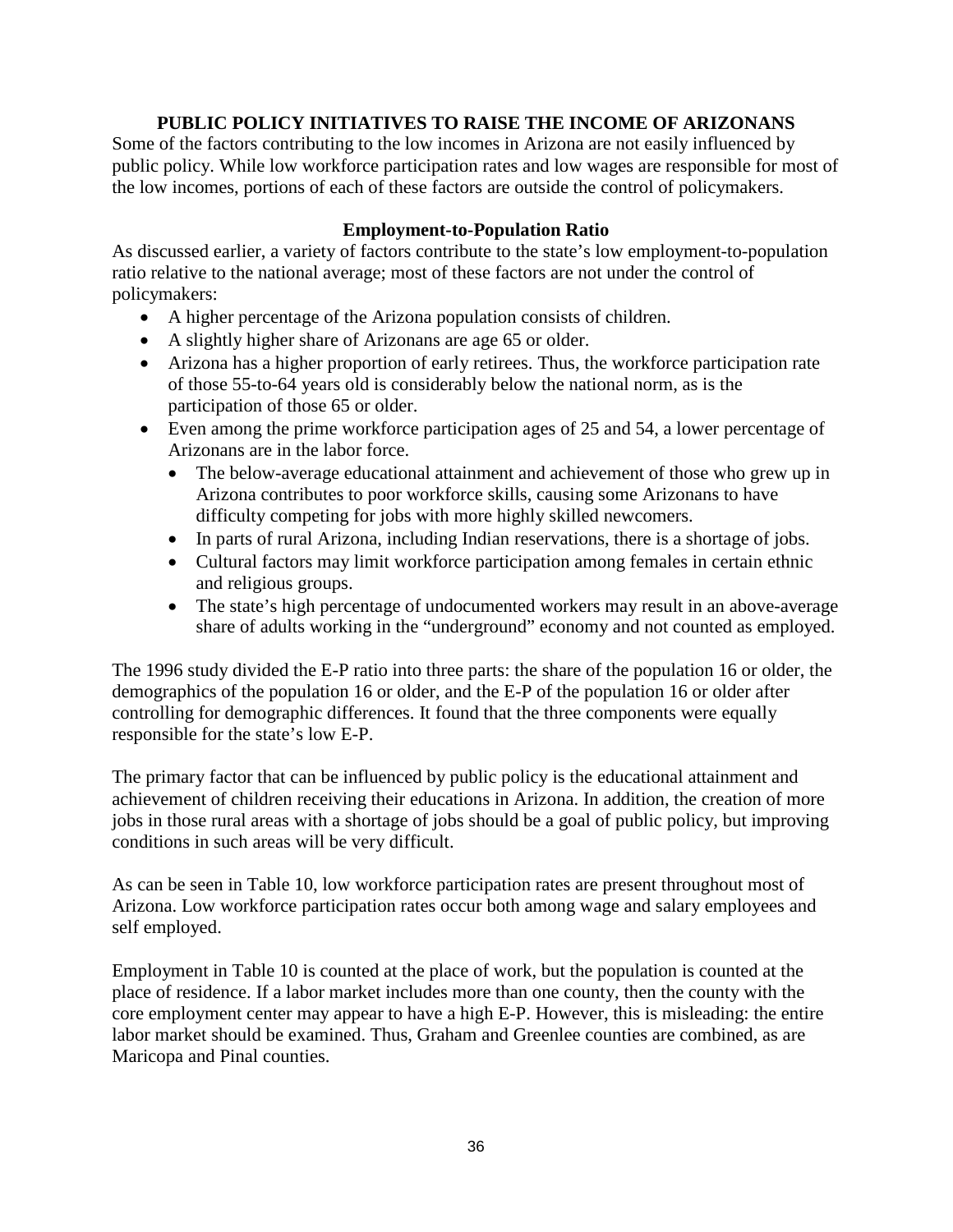## **TABLE 10 EMPLOYMENT-TO-POPULATION RATIOS IN ARIZONA IN 2007 AS A PERCENTAGE OF THE NATIONAL AVERAGE**

|                                          | <b>Total</b><br><b>Employment</b> | <b>Wage &amp; Salary</b><br><b>Employment</b> | Proprietors'<br>Employment |
|------------------------------------------|-----------------------------------|-----------------------------------------------|----------------------------|
| <b>Relative to the Overall Average:</b>  |                                   |                                               |                            |
| Arizona                                  | 92%                               | 92%                                           | 94%                        |
| Apache                                   | 66                                | 63                                            | 79                         |
| Cochise                                  | 80                                | 75                                            | 99                         |
| Coconino                                 | 112                               | 104                                           | 143                        |
| Gila                                     | 75                                | 62                                            | 128                        |
| Graham                                   | 56                                | 55                                            | 58                         |
| Greenlee                                 | 121                               | 132                                           | 75                         |
| La Paz                                   | 69                                | 67                                            | 79                         |
| Maricopa                                 | 102                               | 104                                           | 98                         |
| Mohave                                   | 65                                | 60                                            | 85                         |
| Navajo                                   | 62                                | 58                                            | 77                         |
| Pima                                     | 88                                | 85                                            | 103                        |
| Pinal                                    | 39                                | 39                                            | 40                         |
| Santa Cruz                               | 75                                | 74                                            | 78                         |
| Yavapai                                  | 75                                | 67                                            | 110                        |
| Yuma                                     | 76                                | 82                                            | 53                         |
| <b>Graham and Greenlee</b>               | 68                                | 69                                            | 62                         |
| Maricopa and Pinal                       | 98                                | 99                                            | 93                         |
| <b>Relative to the Metro Average:</b>    |                                   |                                               |                            |
| Coconino                                 | 110                               | 101                                           | 147                        |
| Maricopa                                 | 100                               | 100                                           | 100                        |
| Pima                                     | 87                                | 82                                            | 105                        |
| Pinal                                    | 38                                | 38                                            | 41                         |
| Yavapai                                  | 74                                | 65                                            | 113                        |
| Yuma                                     | 75                                | 80                                            | 54                         |
| Phoenix Metro (Maricopa & Pinal)         | 96                                | 96                                            | 96                         |
| <b>Relative to the Nonmetro Average:</b> |                                   |                                               |                            |
| Apache                                   | 74                                | 76                                            | 69                         |
| Cochise                                  | 89                                | 90                                            | 87                         |
| Gila                                     | 84                                | 74                                            | 112                        |
| Graham                                   | 62                                | 66                                            | 51                         |
| Greenlee                                 | 135                               | 158                                           | 66                         |
| La Paz                                   | 77                                | 80                                            | 69                         |
| Mohave                                   | 72                                | 71                                            | 75                         |
| Navajo                                   | 69                                | 70                                            | 67                         |
| Santa Cruz                               | 84                                | 89                                            | 69                         |
| Graham and Greenlee                      | 76                                | 83                                            | 54                         |

Source: Calculated from U.S. Department of Commerce, Bureau of Economic Analysis.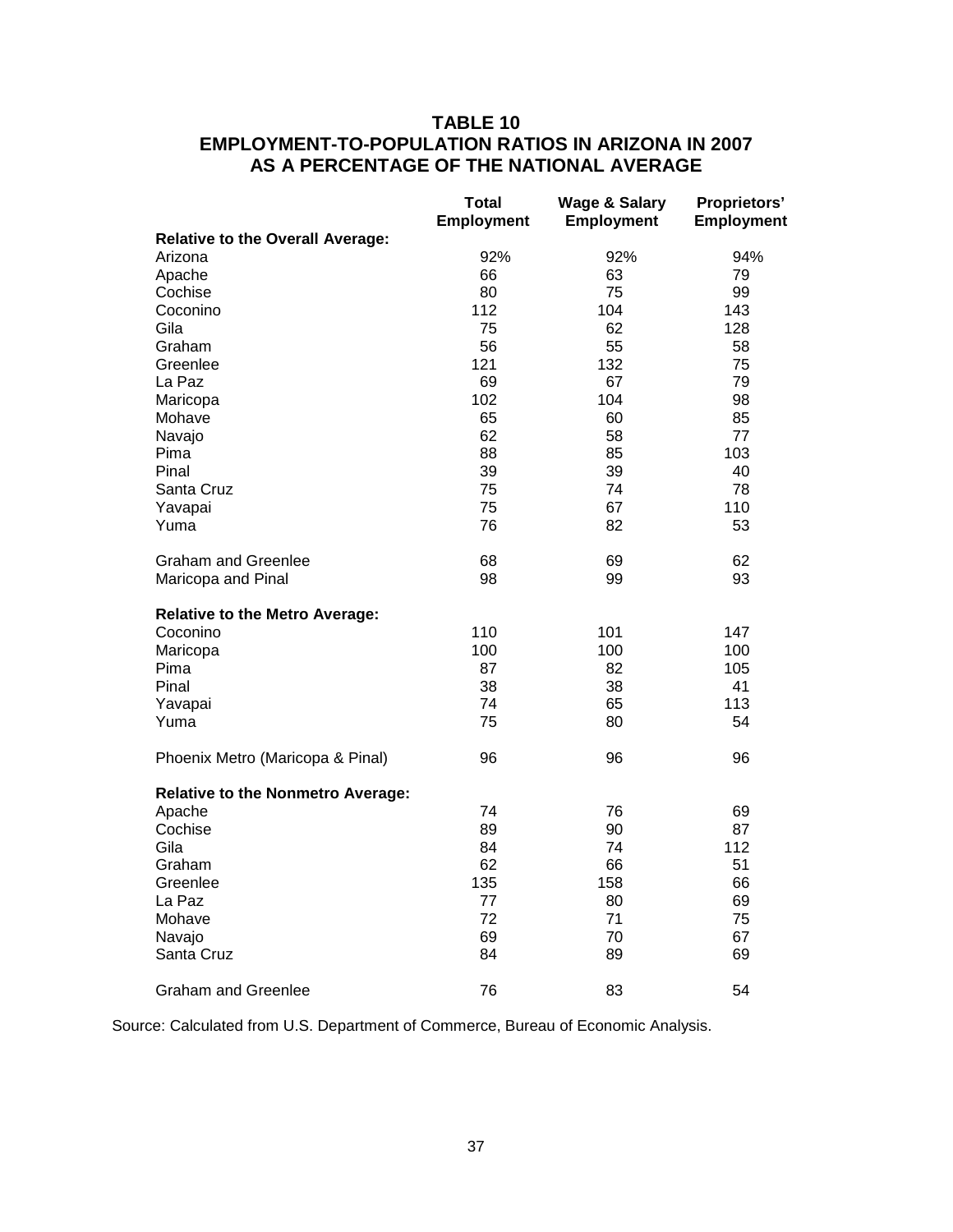Nationally, workforce participation rates of wage and salary workers are considerably higher in metropolitan areas than in nonmetro areas, but self employment is a little more common in nonmetro areas. Thus, for those Arizona counties classified as metropolitan, the most meaningful comparison is to the national metropolitan average.

The Flagstaff area (Coconino County) has the highest workforce participation rates in the state; its E-P is even above the national metropolitan average. All of the state's other labor markets have below-average workforce participation rates, though the proportion self employed is above average in a few counties. Other than Coconino County, the Phoenix metro area has the highest participation rate, but it is 4 percent less than the national metro average. In all of the other labor markets, the participation rate is at least 10 percent less than the appropriate metro or nonmetro average.

Thus, the E-P ratio is an issue through nearly all of the state. Any policies designed to combat low workforce participation must be applied to the entire state. While educational attainment and achievement is a particular issue through much of rural Arizona, it also is a problem in the metro areas. In contrast, job creation is an issue only in some rural communities. In most communities, the number of new jobs is adequate to meet the needs of those living in the community, but because of poor workforce skills, some existing residents are outcompeted by in-migrants for the available jobs.

## **Average Wage and Other Compensation**

Wages and other compensation in Arizona are below average, even after considering the cost of living. Two factors are primarily responsible for the low figures:

- Job quality in Arizona is below-average.
- Individuals are willing to work for lower wages in Arizona in exchange for perceived noneconomic advantages of living in the state, such as the climate.

The 1996 study looked at the average wage in more detail. It found that the number of hours worked and the demographics of those employed were essentially equal to the national average. The low average wage was a result primarily of low wages even after controlling for numerous factors. Job quality—the industrial mix—also contributed.

The apparent willingness of workers to accept lower wages in Arizona in exchange for climate, lifestyle, and other qualitative factors is out of the control of public policy. Thus, only so much can be done to raise the state's average wage.

Job quality is the key factor that can be influenced by public policy that affects both the low average wage and the subpar other compensation. Information on job quality is limited to state and national data relating only to wages. Arizona's job mix by occupation has only a small negative effect on the average wage, but the job mix by industry has a larger negative effect. That is, Arizona has a disproportionately high percentage of jobs in low-paying industries and relatively few jobs in high-paying industries.

Relative to the national average, the average wage is at least 10 percent lower in each Arizona county except Greenlee and Maricopa (see Table 11). Average pensions and insurance per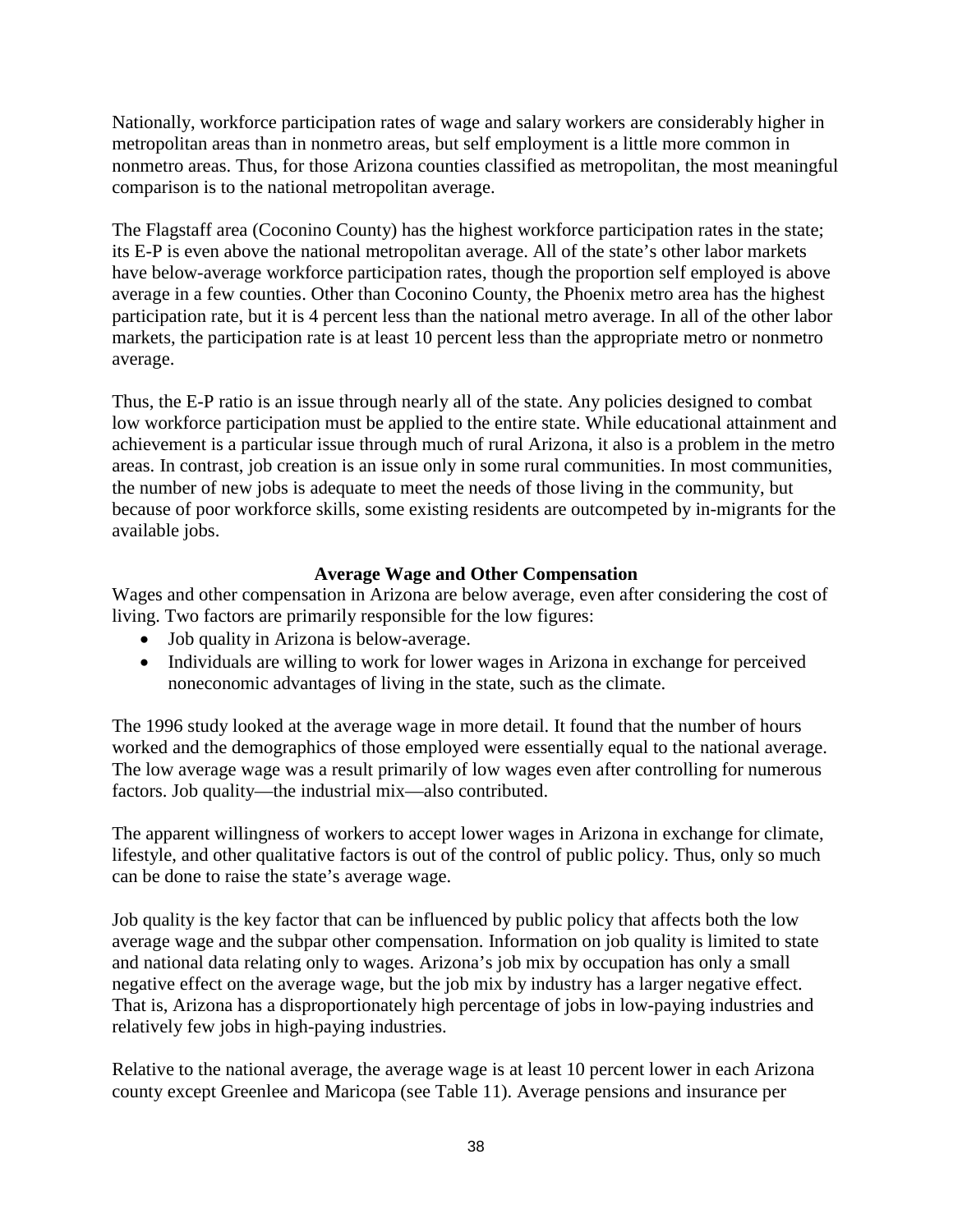## **TABLE 11 AVERAGE COMPENSATION IN ARIZONA IN 2007 AS A PERCENTAGE OF THE NATIONAL AVERAGE**

|                                          | Wages &<br><b>Salaries</b> | <b>Pensions &amp;</b><br><b>Insurance</b> | <b>Proprietors'</b><br><b>Income</b> |
|------------------------------------------|----------------------------|-------------------------------------------|--------------------------------------|
| <b>Relative to the Overall Average:</b>  |                            |                                           |                                      |
| Arizona                                  | 94%                        | 85%                                       | 70%                                  |
| Apache                                   | 75                         | 126                                       | 20                                   |
| Cochise                                  | 88                         | 153                                       | 37                                   |
| Coconino                                 | 78                         | 83                                        | 44                                   |
| Gila                                     | 76                         | 86                                        | 30                                   |
| Graham                                   | 70                         | 76                                        | 58                                   |
| Greenlee                                 | 108                        | 111                                       | 18                                   |
| La Paz                                   | 62                         | 78                                        | 77                                   |
| Maricopa                                 | 100                        | 84                                        | 85                                   |
| Mohave                                   | 71                         | 63                                        | 45                                   |
| Navajo                                   | 76                         | 89                                        | 29                                   |
| Pima                                     | 87                         | 89                                        | 45                                   |
| Pinal                                    | 82                         | 85                                        | 75                                   |
| Santa Cruz                               | 78                         | 95                                        | 65                                   |
| Yavapai                                  | 72                         | 66                                        | 33                                   |
| Yuma                                     | 72                         | 86                                        | 82                                   |
| <b>Relative to the Metro Average:</b>    |                            |                                           |                                      |
| Coconino                                 | 74                         | 80                                        | 40                                   |
| Maricopa                                 | 95                         | 81                                        | 78                                   |
| Pima                                     | 83                         | 87                                        | 41                                   |
| Pinal                                    | 78                         | 83                                        | 68                                   |
| Yavapai                                  | 69                         | 64                                        | 30                                   |
| Yuma                                     | 69                         | 83                                        | 74                                   |
| <b>Relative to the Nonmetro Average:</b> |                            |                                           |                                      |
| Apache                                   | 104                        | 154                                       | 35                                   |
| Cochise                                  | 123                        | 187                                       | 64                                   |
| Gila                                     | 106                        | 105                                       | 51                                   |
| Graham                                   | 97                         | 93                                        | 100                                  |
| Greenlee                                 | 151                        | 136                                       | 31                                   |
| La Paz                                   | 87                         | 96                                        | 133                                  |
| Mohave                                   | 99                         | 77                                        | 78                                   |
| Navajo                                   | 106                        | 109                                       | 50                                   |
| Santa Cruz                               | 109                        | 116                                       | 112                                  |

Source: Calculated from U.S. Department of Commerce, Bureau of Economic Analysis.

employee is above average in three counties, but substantially below average in most of the others. Proprietors' income per proprietor is especially low in Arizona, well below the national average in all counties.

Wages and salaries, other compensation, and proprietors' income per worker all are much lower nationally in nonmetro areas than in metro areas. Compared to the metro average, the average wage is below average even in Maricopa County. The averages in the other two categories are far below the metro average in each of Arizona's metro counties. Thus, the low average wage,